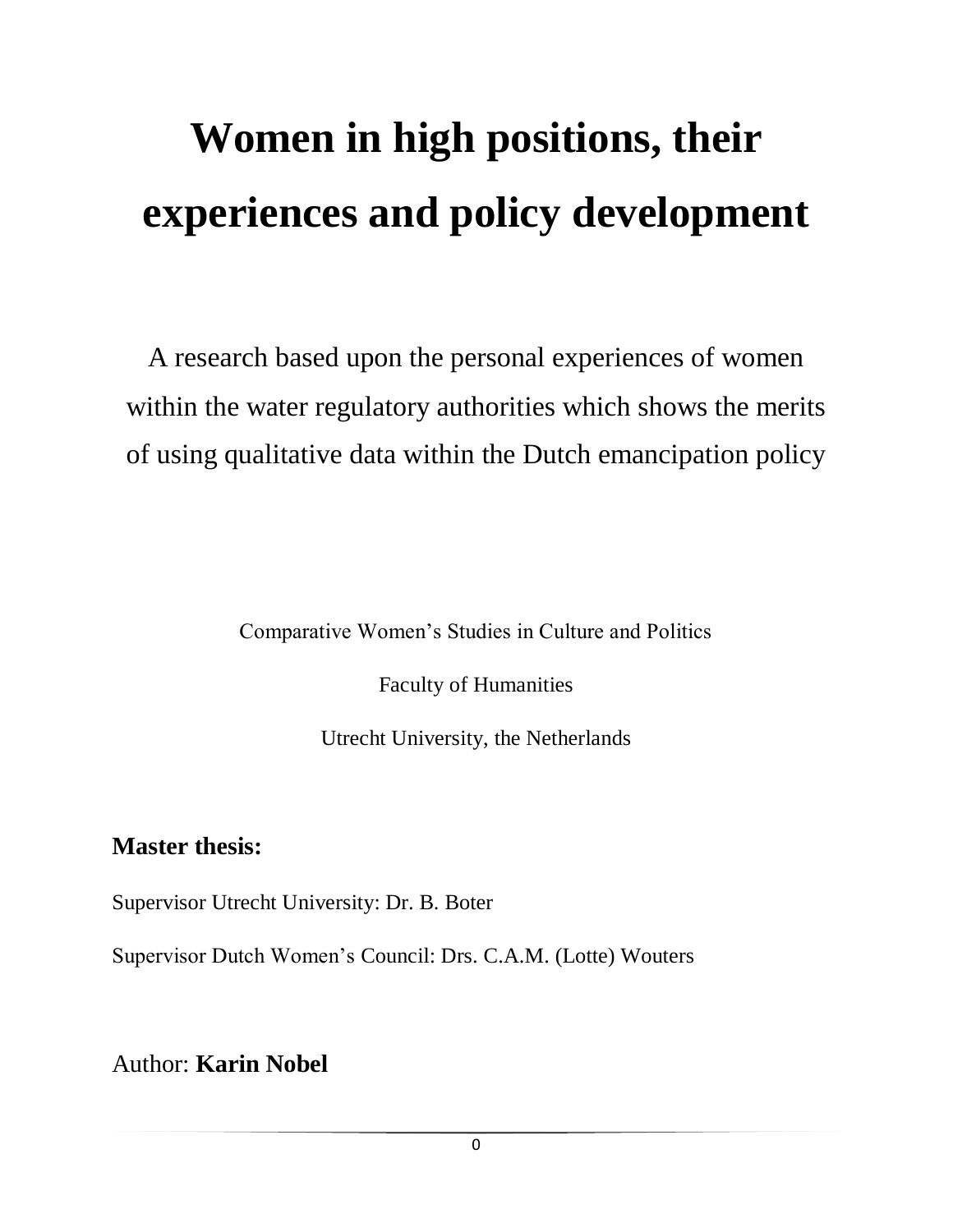#### **Preface**

This thesis has been the result of a year of hard work for my master study at Utrecht University, and my internship of approximately 10 weeks at the Dutch Women"s Council in The Hague. I look back at the construction of an insightful theoretical framework which developed within the course of my master study and a practical connection through my internship.

This thesis is as a result mainly based upon the research which I have done for the Dutch Women"s Council (de Nederlandse Vrouwen Raad) during the period of 02-02-09 till 16-04-09. Therefore first of all I would like to pay tribute to all the women working at the Dutch Women"s Council, because they gave me the opportunity to do an evaluative research that perfectly fitted within my master study 'Comparative Women's Studies in Culture and Politics'. Especially my gratitude goes out to Lotte Wouters, project manager "Social Participation" for the Dutch Women"s Council and my internship supervisor. Partly due to her monitoring, help and suggestions I could perform my own research and contact the women who participated in the water regulatory authority elections in the year of 2008.

In this sense I also would like to thank my supervisor of Utrecht University, dr. Babs Boter, who truly helped and guided me throughout the process of evaluating and writing both my internship report and my master thesis. She gave me useful insights and helped me with the structure of this thesis.

Of course I would also like to pay tribute to all the women who have cooperated during my research with the necessary interviews, including personal appointments, by telephone and by email. Without informants you do not have a research and thanks to their enthusiasm and passion for their jobs, important and useful information has come to the surface. The interviews were, without any exception, fascinating and informative conversations.

And last, but not least, I would like to thank the different organizations which helped me to gain information about the elections held in November 2008 for the water regulatory authorities and the current situation concerning the number of women within the water management boards. To gain insight in the organizational structure of the water regulatory authorities and the elections, their information was crucial.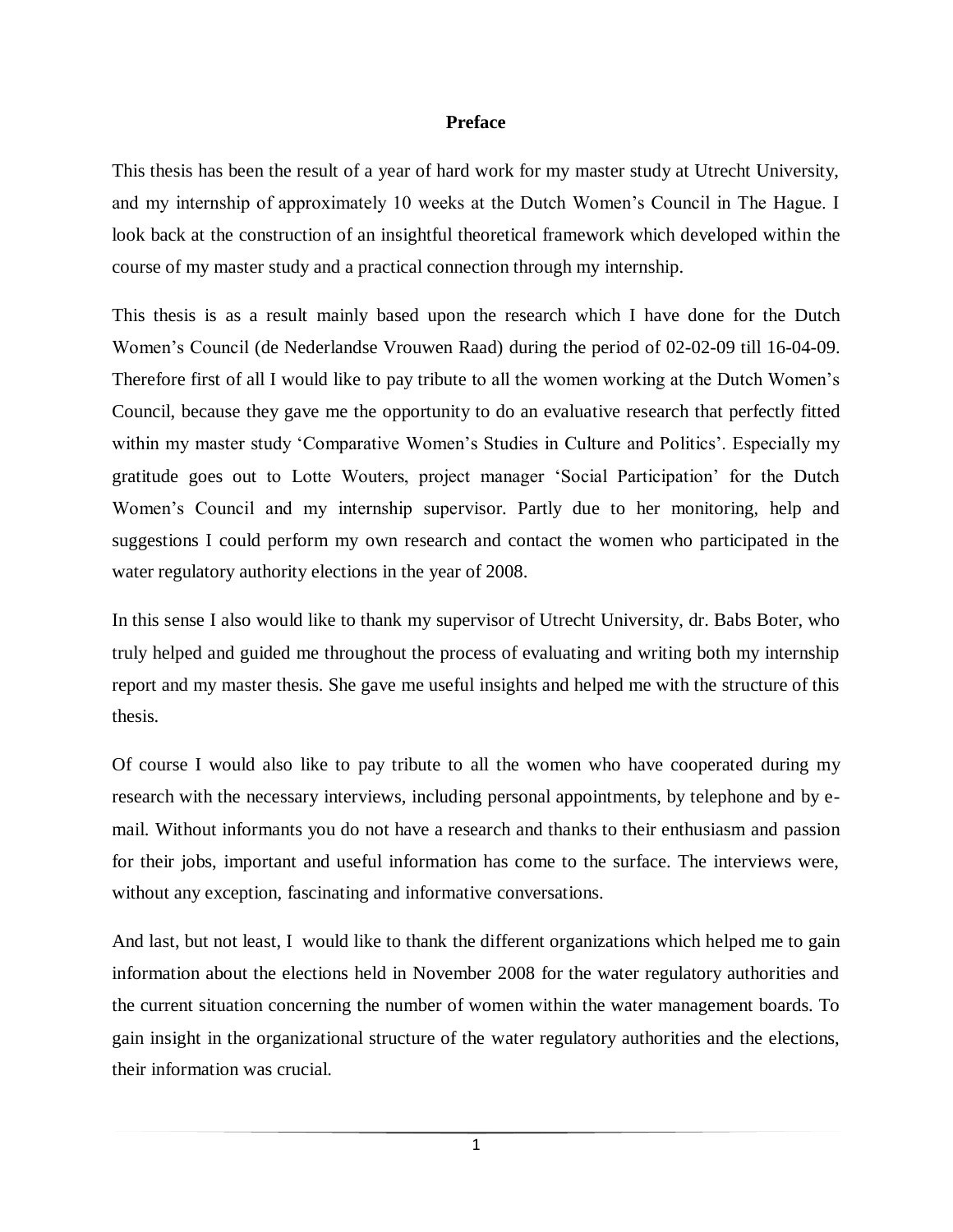# **Contents**

| <b>Front</b> page                                                     |              |
|-----------------------------------------------------------------------|--------------|
| <b>Preface</b>                                                        | 1            |
| <b>Contents</b>                                                       | $\mathbf{2}$ |
| <b>Chapter 1: Introduction</b>                                        | 4            |
| 1.1. My research and methodology                                      | 4            |
| <b>Chapter 2: Research question</b>                                   | 5            |
| 2.1. The added value of this research                                 | 7            |
| <b>Chapter 3; A short overview</b>                                    | 8            |
| <b>Chapter 4: The Dutch emancipation policy</b>                       | 9            |
| 4.1. The first Emancipation Policy, 1977                              | 9            |
| 4.2. The second Emancipation Policy, 1992                             | 10           |
| 4.3. The current Emancipation Policy, 2008                            | 10           |
| 4.4. Conceptualization of a key concept; Emancipation                 | 11           |
| <b>Chapter 5: The Dutch water regulatory authorities</b>              | 13           |
| 5.1. What does the water regulatory authority actually do?            | 13           |
| 5.2. Why are there so few female members? An historical approach      | 14           |
| 5.3. Which elements can prohibit women from entering?                 | 15           |
| 5.3.1. Women have a different take on managing than men               | 16           |
| 5.3.2. The feminine advantage and disadvantage                        | 16           |
| 5.3.3. Some critical reflections                                      | 17           |
| 5.4. Will more women change the stereotypical description?            | 18           |
| <b>Chapter 6: Target figures and Tokenism</b>                         | 19           |
| 6.1. The connection between target figures and the theory of tokenism | 19           |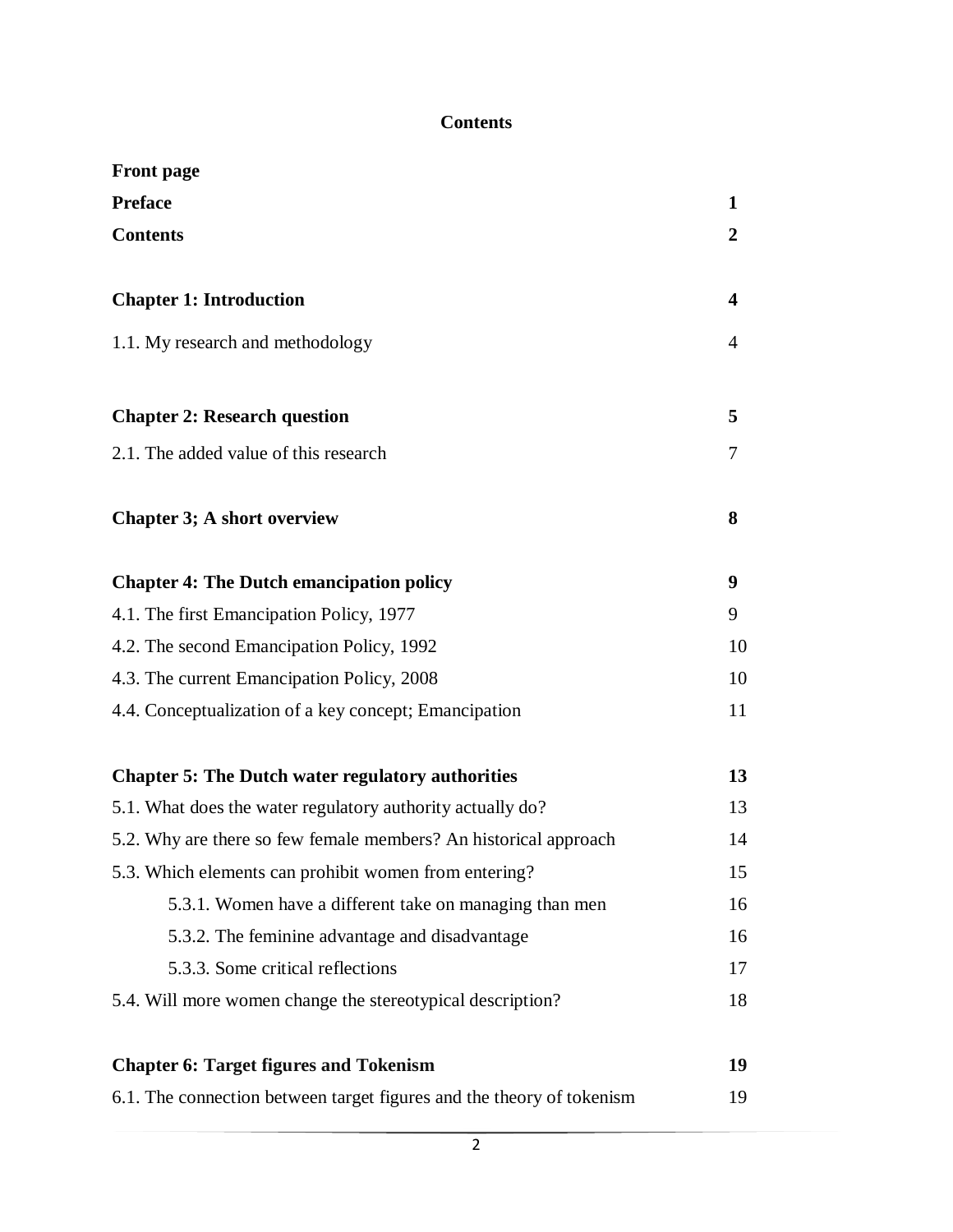| <b>References</b>                                                                                  | 39 |
|----------------------------------------------------------------------------------------------------|----|
| <b>Chapter 10: Conclusion</b>                                                                      | 36 |
| 9.3. The influence of a gendered welfare model                                                     | 36 |
| 9.2.2. Women as objects or active subjects?                                                        | 35 |
| to a divided society                                                                               |    |
| 9.2.1. The first basic principle; from a homogeneous population                                    | 34 |
| 9.2. Feminist critique                                                                             | 34 |
| 9.1.4. Dual character                                                                              | 34 |
| 9.1.3. The third principle; a system of reference                                                  | 33 |
| 9.1.2. The second principle; a 'family friendly' policy                                            | 33 |
| 9.1.1. The first basic principle; a homogeneous population                                         | 32 |
| 9.1. The Nordic/Scandinavian model                                                                 | 32 |
| Chapter 9: In comparison; the Nordic/Scandinavian model                                            | 32 |
| 8.2. The influence of the Dutch welfare state on women's lives                                     | 30 |
|                                                                                                    |    |
| 8.1 A short historical overview of the Dutch welfare system<br>and the exclusion of female workers | 27 |
| <b>Chapter 8: The (Dutch) welfare state</b>                                                        | 26 |
|                                                                                                    |    |
| 7.3. A critical note; a combination is needed                                                      | 25 |
| 7.2. A social network as a safety net and strategy                                                 | 24 |
| 7.1. Social networks for women and the 'old boys' network                                          | 24 |
| <b>Chapter 7: Network theory</b>                                                                   | 23 |
| 6.4. Can more women change the situation?                                                          | 23 |
| 6.3. Critical reflections on Kanter's theory of tokenism                                           | 22 |
| 6.2. How do women themselves perceive their token position?                                        | 21 |
|                                                                                                    |    |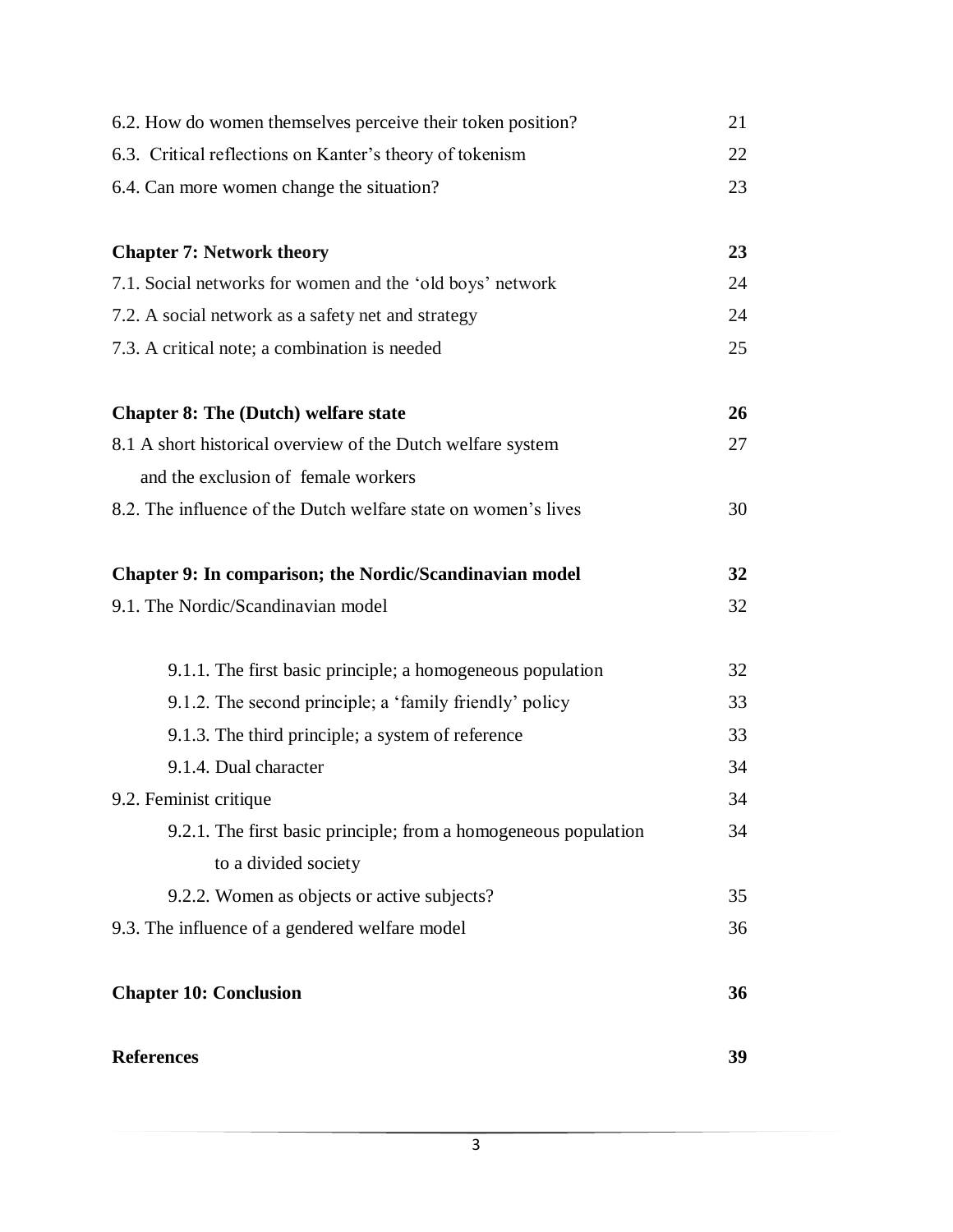#### **1. Introduction**

An essential part of my master study was an internship at an organization of ones own choice. For me this was the perfect opportunity to connect a theoretical framework with the actual social circumstances within Dutch society, and this link I unfortunately sometimes missed during my study. Considering the wide approach of the Dutch Women"s Council and their interest in a lot of different aspects which stand in close connection to the concept of gender (ranging from ethnicity, class, religion to age) an internship at this organization lend itself perfectly for an interesting research. Recently the Dutch Women"s Council finished a national campaign called *"Women in search of Water"*, which focused on the water regulatory authorities and the position of women in the management boards.<sup>1</sup> By encouraging women to put themselves up for election, helping them with their personal campaign and informing Dutch society about the water regulatory authorities' responsibilities the Council tried to open up this overall male dominated governmental sector.

# *1.1. My research and methodology*

 $\overline{\phantom{a}}$ 

As an evaluative part of the campaign and for possible future projects on this subject, my research focused primarily on how the women who participated in the elections for the water regulatory authorities experienced the whole process of running for candidacy. Underlying questions focused more on the presumed masculine character of the sector; Did women notice any difference between male and female candidates? What kind of barriers did the women encounter during their candidacy? How do women perceive their position within this sector?

In order to find answers on these questions, the decision was made to arrange interviews with a small selection of the female candidates. To make sure that the information represented the thoughts of the women themselves, I used semi-structured interview techniques to make it look like an informal conversation. When a personal interview was not possible, there was chosen for a more structured method by sending a questionnaire to these women by e-mail.

 $1$  For more specific information about this campaign see the website of the Dutch Women's Council; [http://www.nederlandsevrouwenraad.nl](http://www.nederlandsevrouwenraad.nl/) (only available in Dutch)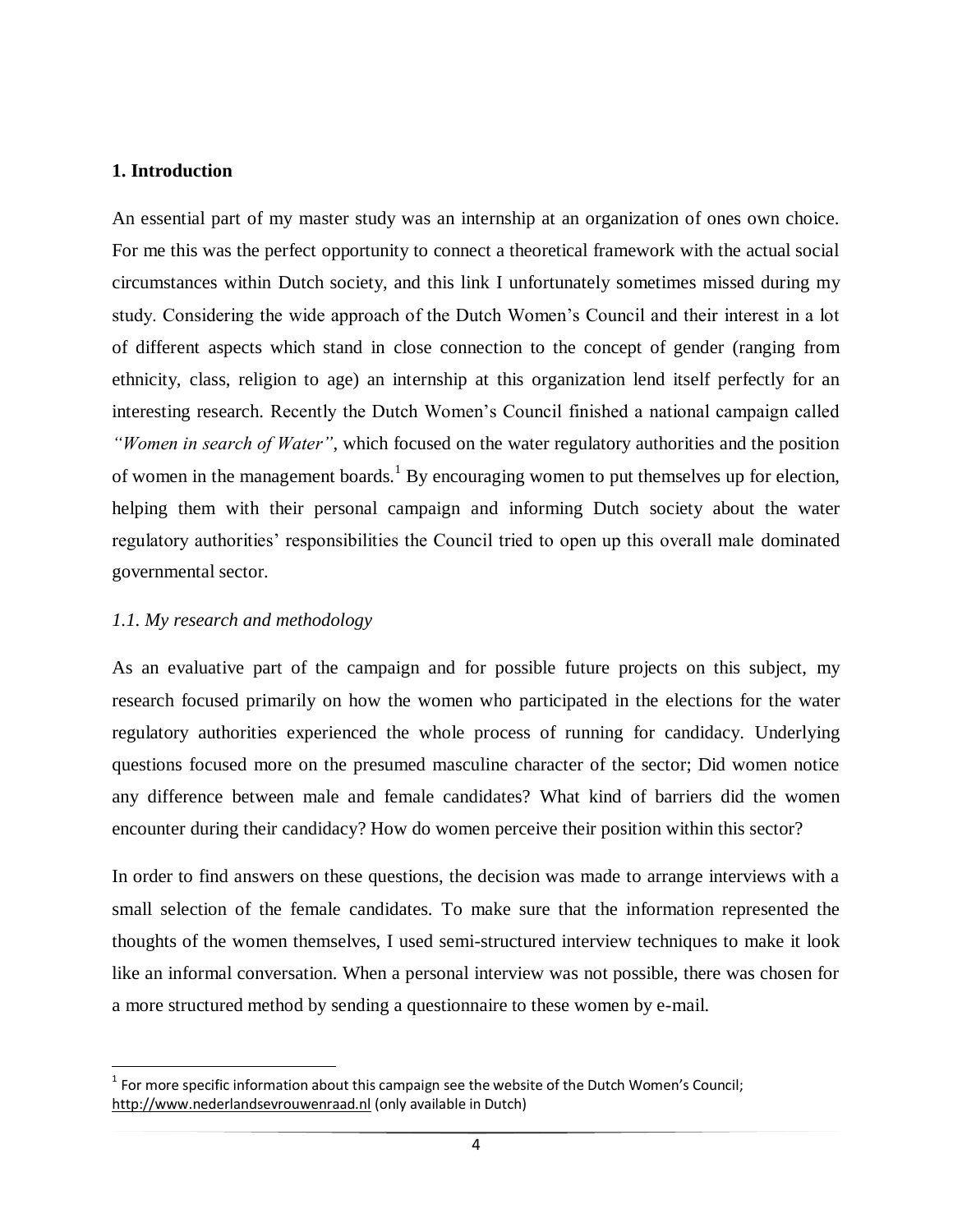The research population was based upon three main categories in which the female candidates could be divided; women who were chosen as board members after the elections, women who were not chosen as board members and women who decided to give up their place of candidacy. Due to some administrative gaps not all personal details of the participating female candidates were available, which put constraints on the aim to contact my research population. Still, I managed to contact women from all the three categories. In total I held 23 interviews, which were divided into 9 personal interviews, 6 interviews by telephone and 8 questionnaires sent by e-mail. The research population was divided into 15 chosen female board members, 5 nonchosen female candidates and 3 female candidates who withdrew themselves during the preparations of the elections. The gathered information from these interviews and questionnaires were compared with each other and the main topics expressed by my informants as important for the position of women in the water regulatory authorities are used for the further exploration of women"s position in high functions in general. Therefore, several theoretical elaborations in this thesis are based upon this qualitative research, including the theory of tokenism and the network theory.

In a broader view, not only women"s personal experiences are important in order to get a better view on women"s position in higher decision making functions. Rather, they stand in connection to greater power structures which shape Dutch society and its citizens on this topic; the welfare state and the emancipation policy. Both create a gendered discourse which, as we will see later on in this thesis, strongly influences the way women are perceived in society and on the work floor.

# **2. Research question**

The main purpose of this thesis is to show the merits of using qualitative data on women"s experiences in the implementation and evaluation of emancipatory policies. Emancipation is a process which involves a lot of different aspects ranging from patriarchal rule, gendered divisions, power, agency and politics. Feminist scholarship tries to show all these different axes concerning the emancipation process, and women"s experiences play an important role in this discourse. The inclusion of women"s personal experiences in the form of qualitative data is not common practice as part of the official statistics on which policies are based upon. Even though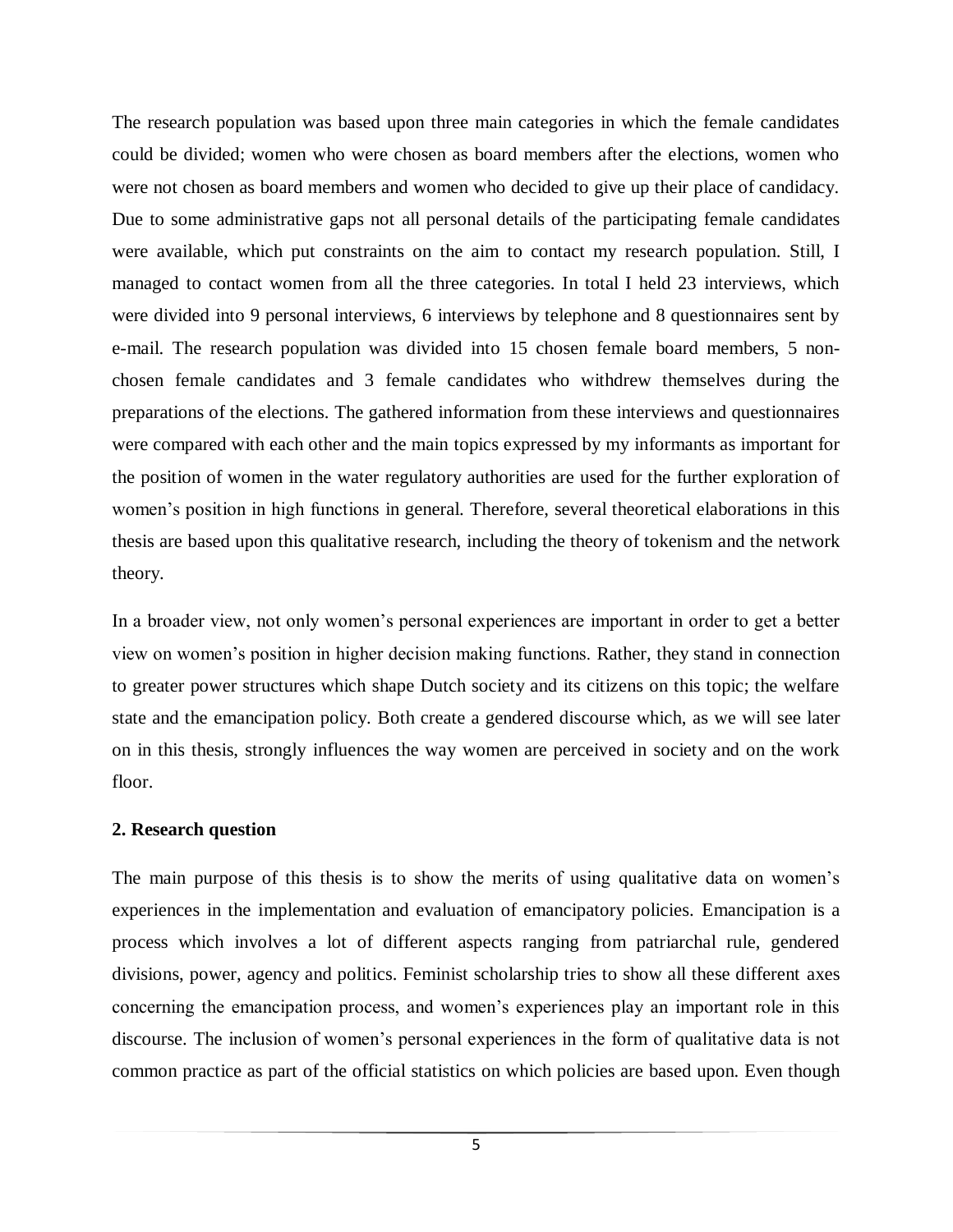the use of this data has great political relevance, the Dutch government unfortunately does not use this information for further development of the Dutch emancipation policy. Therefore the main research question of this thesis is:

*How can the current Dutch emancipation policy be improved by using qualitative data on women"s position on the work floor?*

Through my internship at the Dutch Women"s Council, my interest for the Dutch emancipation policy grew. In particular the methods used by the Dutch government to increase the number of women in high positions on the work floor caught my eye. Even though emancipation is a frequently used and popular concept within Dutch society and policy, women still encounter structural barriers which can prohibit them from making a career or even entering a particular business. In case of the water regulatory authorities these barriers also exist<sup>2</sup>, but unfortunately they are often ignored. As a governmental organization the position of women and their overall inclusion should be blooming, rather the opposite is the case. It is acknowledged by the water boards that there are less women in this sector, but this is not due to the organizational structure or the closed character of this sector. Hence, there is no need for structural change or more attention for the position of women in this field. According to the Dutch Women"s Council the majority of the water regulatory authorities expressed a sense of hesitation and distancing when asked for support for the campaign "Water in search of Women". The main reason for distancing themselves from this project was the idea that it favored women only and that it would produce a policy based on preference and advocacy.

Given that the water regulatory authorities themselves did not fully support the campaign, the next step was to find support from a higher level, the Dutch government. Rather, one of the main struggles pronounced by the Dutch Women"s Council was the closed character of the Dutch government in concern of innovative and promotional projects focusing on women, such as their campaign "Water in search of Women". The Dutch government and the emancipation policy mainly rely on structural measures and target figures and do not take into account the underlying power structures in our society which shape the gendered divisions still present in different sectors, including the water regulatory authorities. Even though the campaign of the Dutch

 $\overline{\phantom{a}}$ 

 $2$  In chapter 4 the water regulatory authorities and the possible barriers for women in this sector will be discussed more indept.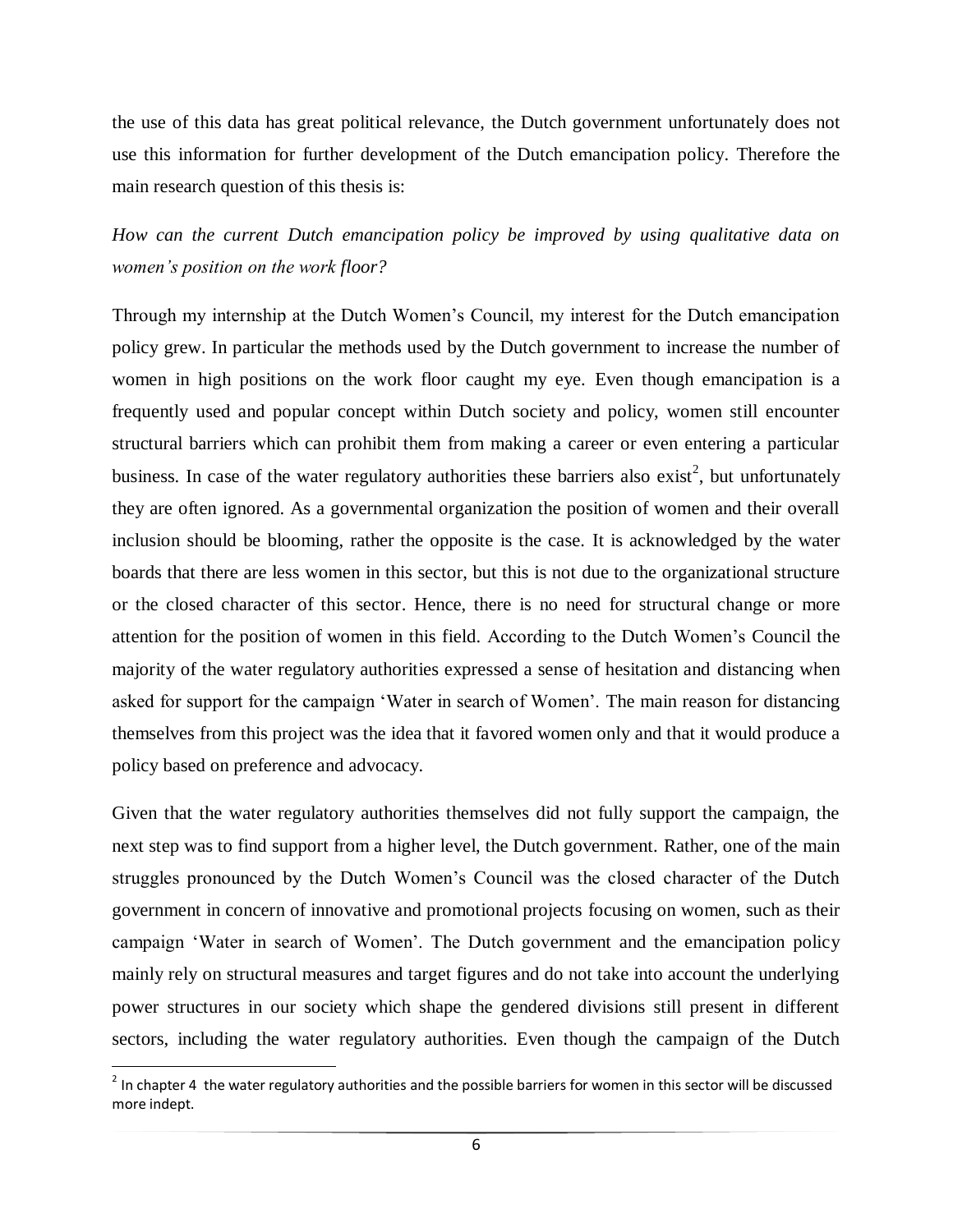Women"s Council also relied for a part on target figures, their main goal was to change the organizational structure of this sector and to break with the image of the water regulatory authority as an 'old boys' network.

In order to sustain this concept of an "old boys" network, an academic basis had to be laid, and a qualitative research focusing on how women actually experience their position within the water management boards will provide this support. During my internship I gathered and analyzed women's experiences and formulated this into an useful report for future project by the Dutch Women"s Council. The Dutch Women"s Council themselves see the trajectory of this campaign as an instructive starting point for future projects and plans are made to incorporate a broader academic basis to present to the Dutch government.

# *2.1. The added value of this research*

Following this approach I came up with the topic of this thesis, because the Dutch water regulatory authorities is not the only sector where women struggle to gain a higher position. By experiencing up close how women themselves think about the gendered division present in Dutch society and how they perceive their own position in their field, the question arose if these personal experiences could be used for further development of the emancipation policy. Can the Dutch government make use of the (new) topics coming from women"s experiences? Should the emancipation policy be concentrated more on the needs expressed by women themselves?

Asking such questions is of main importance within feminist research to show that women are active subjects within Dutch society, rather than passive objects as which they are still often portrayed. By including the knowledge of women themselves a more inclusive picture can be sketched, situating women as active subjects within the core of the problem. Haraway calls this "situated knowledges, in which she argues for the inclusion of "knowledges among very different- and power-differentiated- communities" which as a result will produce "enforceable and reliable accounts of things not reducible to power moves and agonistic, high status games of rhetoric or to scientistic, positivist arrogance" (Haraway, 1991, 187-188). The personal experiences of my informants in this case function as the reliable accounts which surpasses several power-differentiated communities, ranging from the water regulatory authorities, male board members, the Dutch government till policymakers.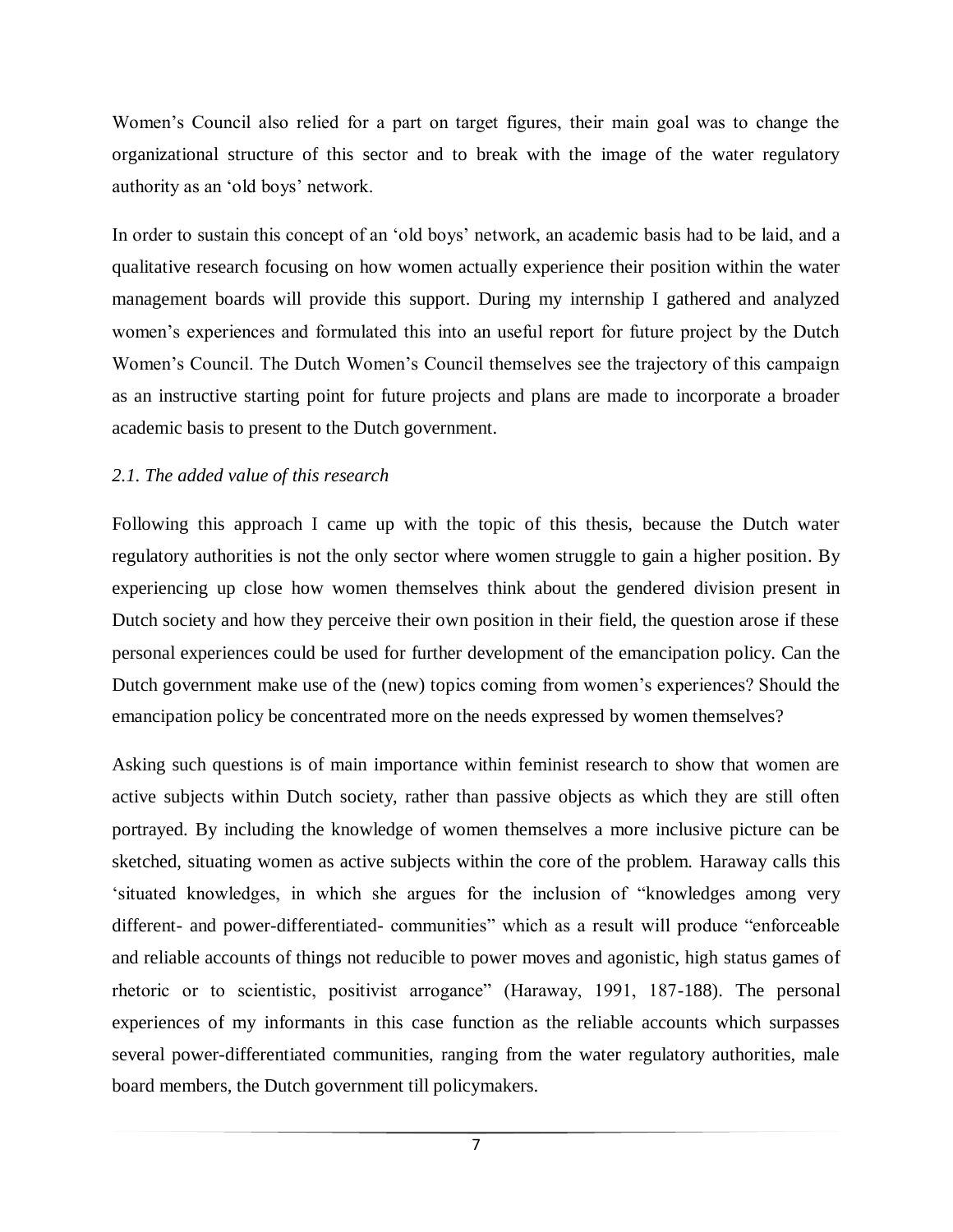#### **3. A short overview**

 $\overline{a}$ 

Following the gathered information from my informants, a connection is made between the Dutch emancipation policy and the measures taken to include women more fully within the employment sector. This connection will be explained first while clarifying the main research question of this thesis.

To make this discussion on the Dutch emancipation policy more visual, a case study is incorporated which explains the Dutch water regulatory authorities. This governmental sector, as we will see later on, shows a lot of aspects which are presumed to work as barriers for women who want to work in higher functions. Based upon the information gathered from my female informants, structural barriers as well as so called "hidden gate keeping" mechanisms will be discussed to show that the water regulatory authorities is a highly gender stratified organization. Structural barriers which women can face are the often mentioned lack of good maternity leave and child care until late working and meeting hours. "Hidden gate keeping" mechanisms focuses more upon the underlying stereotypical ideas about women and men, femininity and masculinity. To further uncover how these stereotypical ideas influence the relational sphere on the work floor, the network theory and the theory of tokenism will be discussed.

In the last part of this thesis, a comparison is made between the Dutch welfare model and the Nordic (or Scandinavian) model, which is known for its high level of participation of women in the labor force. Because the welfare systems of both countries are largely similar, the question arises whether we can learn from, or perhaps even utilize, (parts of) the model used by these Nordic<sup>3</sup> countries. By discussing the main principles of this Nordic model, I will argue that even though at first hand this model seems the answer to our problem, there are negative aspects to be found. Even though the model has been described as family friendly and beneficial to women, feminist scholarship has pointed out some negative aspects that we also need to take into consideration. Just as is the case with the Dutch welfare model, the Nordic model also stays entangled within a patriarchal discourse still present in the different Nordic countries. Even though there are pitfalls in this model, there are elements which could be useful for Dutch policy.

 $^3$  The Nordic countries (also called Scandinavian countries) include Iceland, Sweden, Norway, Finland and Denmark.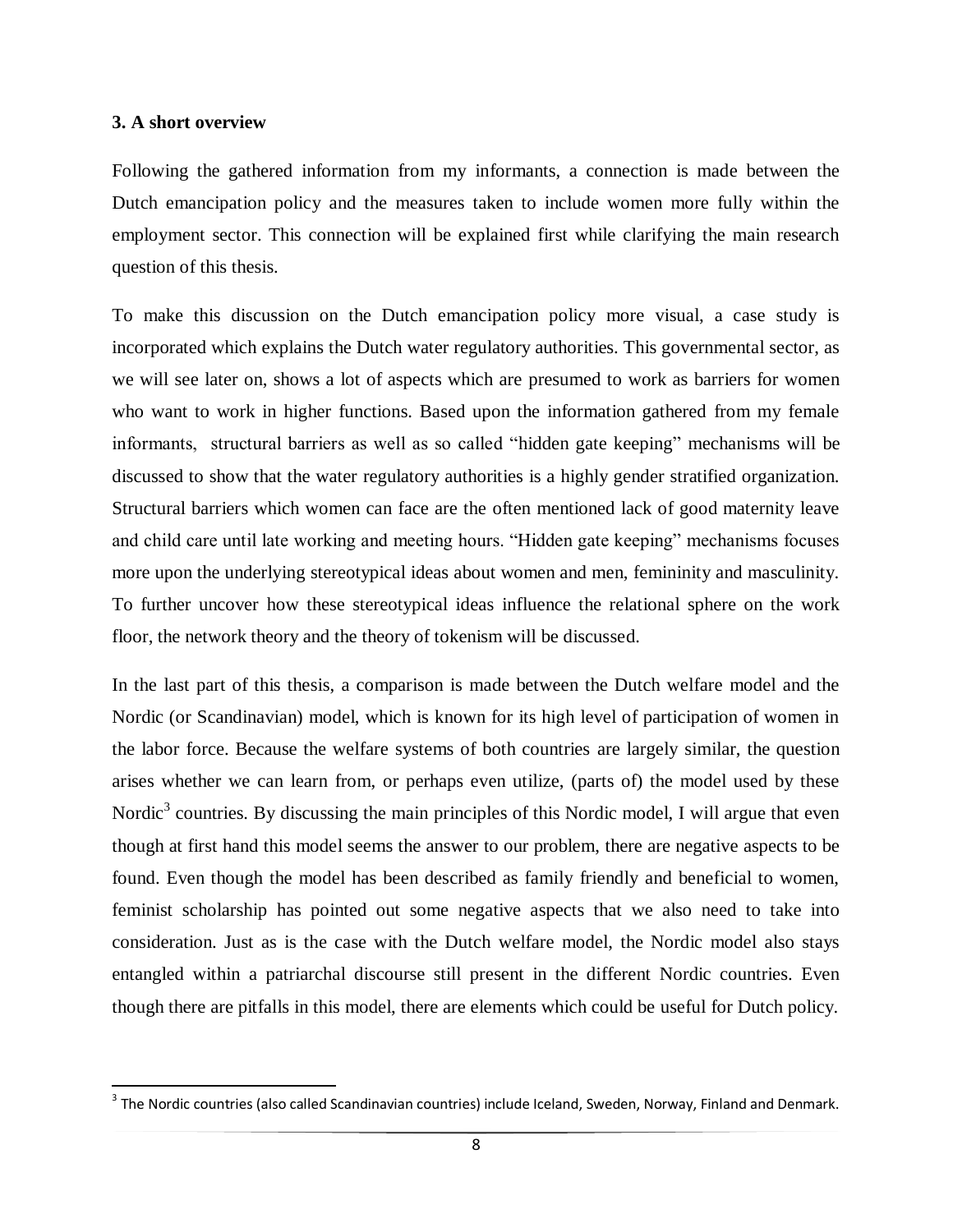To return to the beginning of this research, in order to show the added value of using "situated knowledges" to create a more inclusive emancipation policy, it is first of all necessary to deconstruct the policy itself. Therefore, in the next paragraph the current state of gender affairs within Dutch society will be discussed. What does the emancipation policy actually entail and how did it develop over time? In connection to this aspect, the concept of emancipation and the discourse taken by the Dutch government is explained. The discourse taken by the Dutch government is of main importance for Dutch society, because it influences the conceptualization of femininity and masculinity and shapes gender relations on all the areas of peoples lives.

#### **4. The Dutch emancipation policy**

Currently, the Dutch government is working with the third "version" of the emancipation policy and there is a distinct discourse noticeable which defines each policy for the situation of that time. In order to compare all three of the policies, a short explanation on each policy will be discussed next.

# *4.1. The first emancipation policy, 1977*

The personal really became political with the first emancipation policy of 1977 that mainly concentrated on the elimination of stereotypical representations of women and men and the restrictions that it produced for women in specific. As feminist research often shows, Dutch society was (and still is) strictly divided into the public and the private. Based upon existing ideas about female and male characteristics, cultural beliefs, religion and power balances, the public sphere is historically connected to men and the private to women and this division is still at work in today"s society. In order to break down these stereotypical images, the government of that time advocated that women should catch up with their disadvantaged position in society and that men have to take more responsibility within the private sphere (Outshoorn & Keuzenkamp, 2001, p. 264-265. In; Abma & in "t Veld, 2001). This approach can be considered as an attempt to change Dutch society and the social division between women and men. Instead of only focusing on structural measures, the main emphasis was on the gendered division present in society.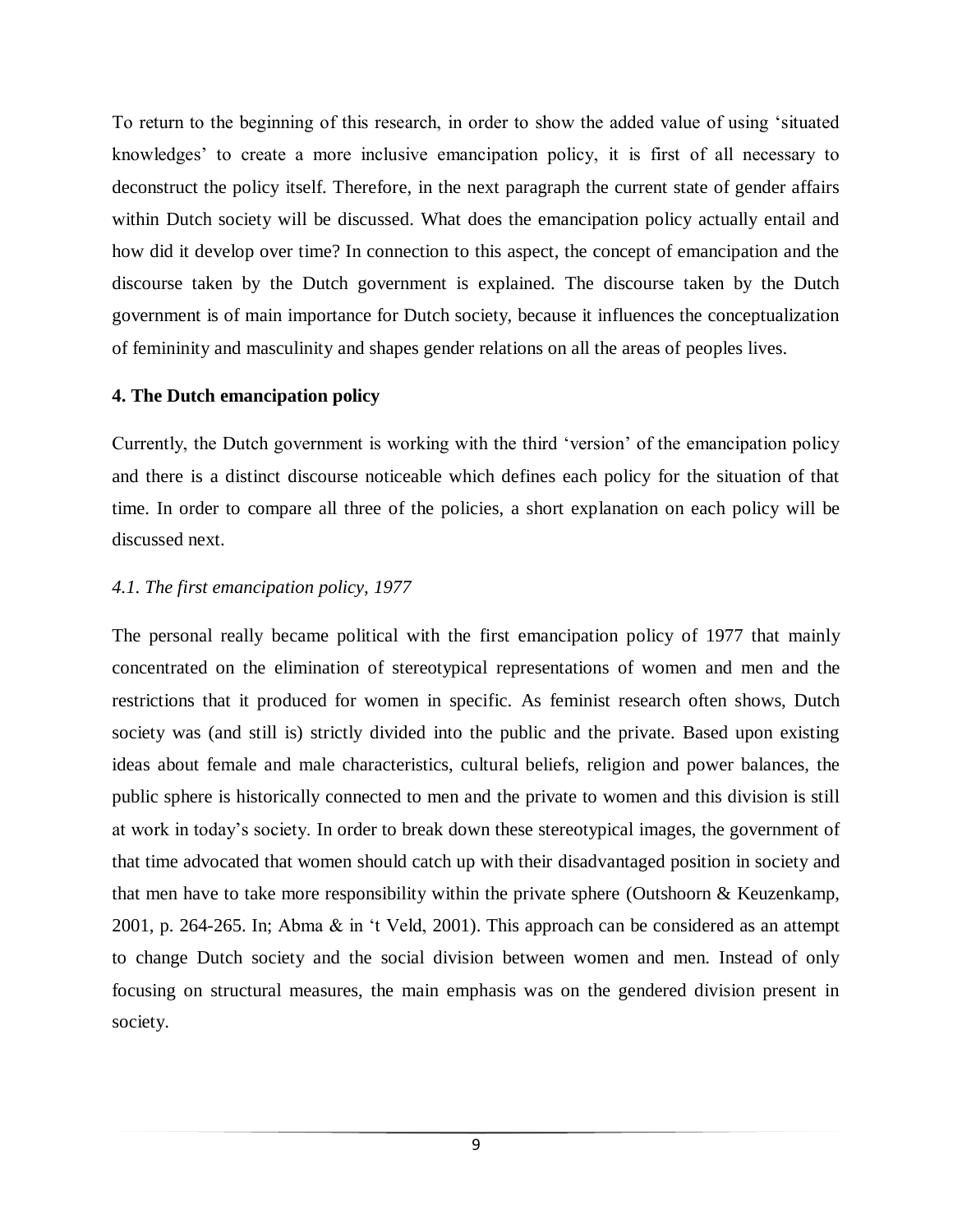#### *4.2. The second emancipation policy, 1992*

It is therefore a pity that the next emancipation policy took a different direction, with the new "no-nonsense cabinet of Lubbers III in 1992" that concentrated on the structural barriers alone (B. Prins, 2005; In: Snels & Halsema, 2005, p. 110). Issues such as the participation of more women in the social and political decision making and an equal division in unpaid labor were some of the main topics that was concentrated upon. Although these aims are of main importance for reaching the set goals at that time, the social, cultural, gendered and power structured aspects in this case were almost ignored. As Baukje Prins (in Snels & Halsema, 2005) evaluates, this emancipation policy was based upon the presumed principle that the emancipation of women was more or less fulfilled in Dutch society (as the [then active] minister of Social Affairs, Aart-Jan de Geus surprisingly remarked) and the main aim of this policy was reduced to the mere participation of women in the employment sector. The former aim of a cultural revolution was simply reduced towards looking at percentages. According to Prins (in Snels & Halsema, 2005) this resulted into a "complete reversal from a policy that was firstly based upon the broad aim of discovering and developing yourself as a woman, man or person towards a policy defined and restricted by focusing on structural aspects". Even though the accent lays on the participation of women in the labor market, according to Outshoorn & Keuzenkamp (in Abma & in "t Veld, 2001) the problem of representation and stereotyping does get acknowledged in this emancipation policy. Unfortunately, "the elaboration is poorly constructed because they only focus on breaking through the stereotypical conceptions which legitimize power inequality in very global terms (Outshoorn & Keuzenkamp, 2001, p. 266. In; Abma & in "t Veld, 2001)."

# *4.3. The current Emancipation Policy, 2008*

The current emancipation policy of the Dutch ministry of education, culture and science (*Ministerie van Onderwijs, Cultuur en Wetenschap, in short OCW*) is called "More opportunities for women" (*"Meer kansen voor vrouwen"*) that is applicable for the period of 2008 till 2011. In short it can be said that this latest policy is a combination of the policies that preceded it. According to the Dutch government there is a big gap between, on the one hand equal rights for women and men, and on the other hand the social reality when it comes to the position of women and men. The emancipation policy concentrates on different aspects of our society where the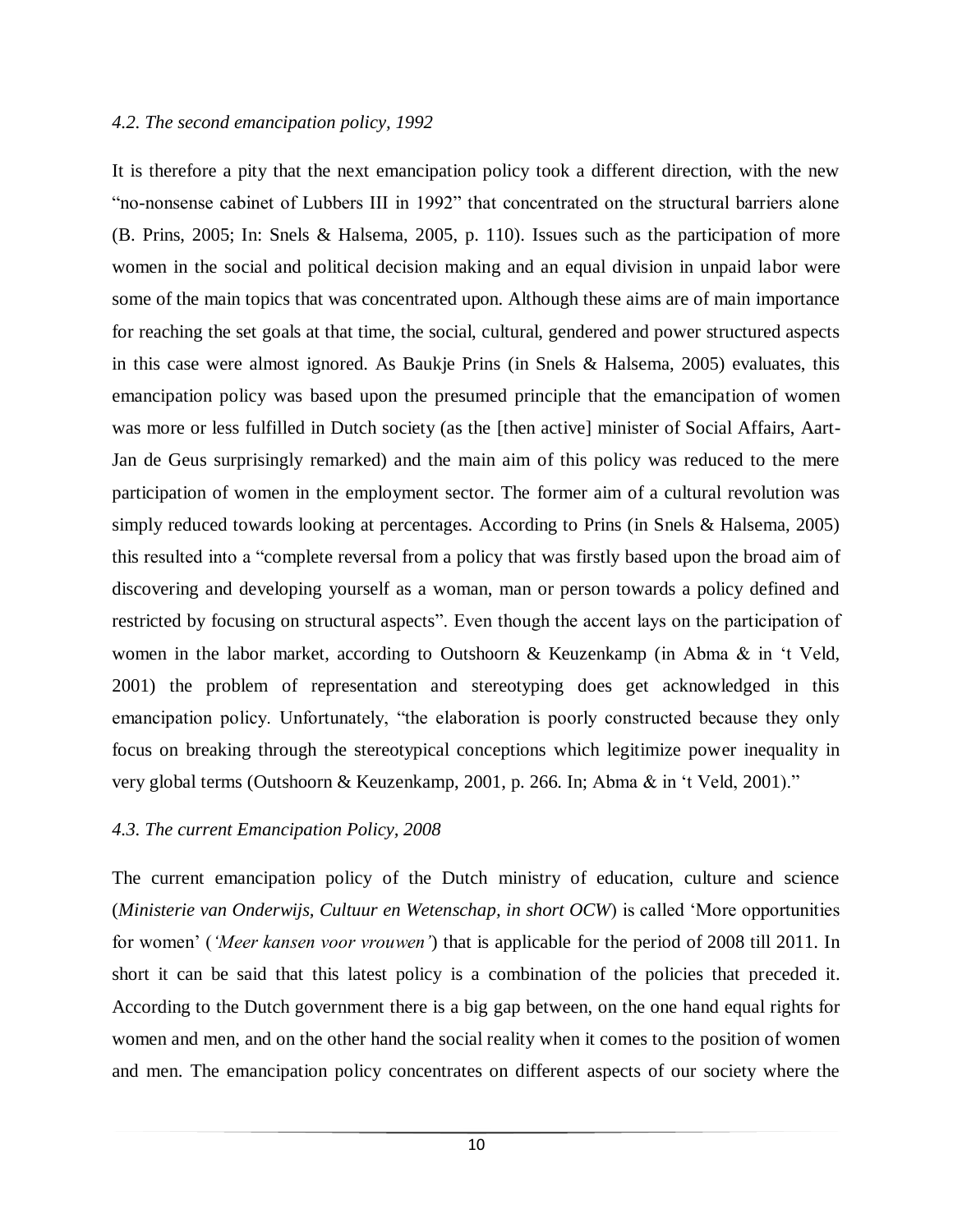participation of women has to be increased or where their position has to be improved. This ranges from increasing the participation of women in the workforce, to offering more and better chances for girls and women from ethnic minorities, from prevention of violence against women and girls to creating an international emancipation policy (Policy of 2008).

The main goal of the emancipation policy is to break through the stagnation within the emancipation process. In general it is thought that the emancipation of women is a done case within the Netherlands. The feminist movement of the 1960s and 1970s, when the claim for women's rights and position within society was a hot topic, does not exist anymore in that form. Hence, for some feminism is 'dead', 'done' or 'something of the past' (Prins, 2005. In Snels  $\&$ Halsema). When the position of women in Dutch society is compared to those in other European and non-European countries, again the claim is often made that women already have the same opportunities as men. In this case, the current emancipation policy tries to knock down these common ideas when it comes to the position of women in Dutch society and states that there is still a lot that has to be done in this area. To try to break this idea surrounding the emancipation process, a break in the trend is necessary and therefore the cabinet will give a new impulse to the emancipation process on a local, provincial and municipal level that concentrates mainly on the growing participation of women in different aspects of our society, and the workforce is an important sector here (policy of 2008).

# *4.4. Conceptualization of a key word; emancipation*

 $\overline{\phantom{a}}$ 

By historically situating the development of the Dutch emancipation policy, the main discourse taken by the Dutch government on the concept of emancipation clearly comes forward. To recapitulate; emancipation is brought into close connection with participation; more women in the governmental sectors will (almost) automatically result in a change in structure which will include women more easily. Within the official policy plan in  $2000<sup>4</sup>$ , policymakers do recognize that emancipation is more than economic indepence and participation on the labor market. In their words, "emancipation also adds value for citizens and to the Dutch society as a whole. Basically it is about the quality of existence for everybody. This means that all citizens should be able to trust on respect for their physical and psychological integrity and that women and men

 $^4$  The short term policy plan presented in the year 2000 functioned as a basis for a long term strategy. Therefore this plan is used to uncover the discourse taken by the Dutch government on the concept of emancipation.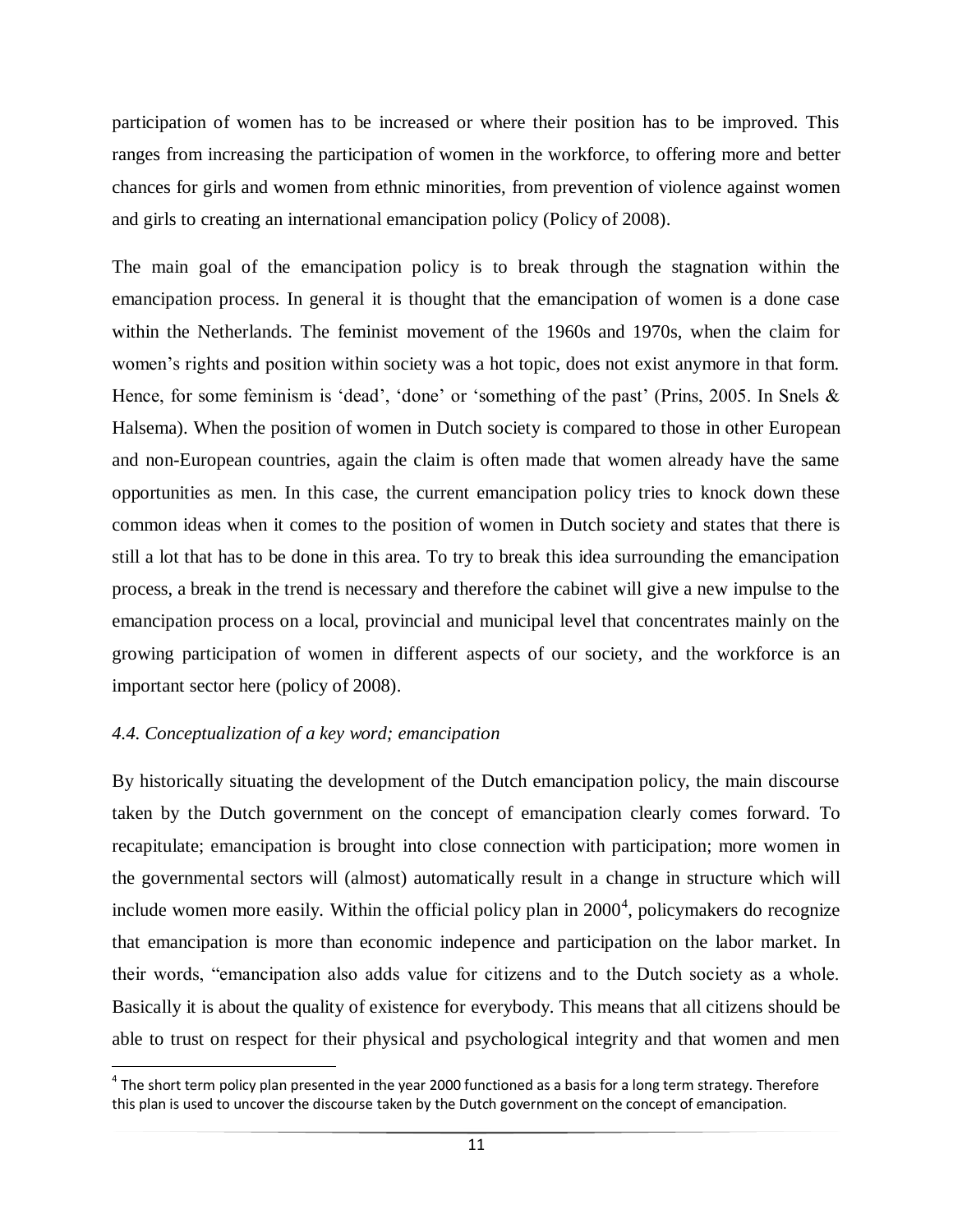have the opportunity to expand their talent within the private sphere, as well as in the public sphere (Meerjarenbeleidsplan Emancipatie, 2000, p. 5)." Next to this description the main aim of this emancipation policy should be to change the institutional and social-cultural barriers which women face within Dutch society. On the institutional level there are still policies which are based upon the principle of a one income household and do not take into account the fact that people need to combine work and family. On a social-cultural level, the masculine culture within organizations does not comply with the values of both working women and men (Meerjarenbeleidsplan Emancipatie, 2000).

Even though the emancipation policy does acknowledge other important aspects which influence the entire emancipation process, it does not elaborate or take into account more in-depth the actual influence of gender, ethnicity, religion, age and class. The definition which I would like to use for the further discussion on the Dutch emancipation policy encompasses more than just equality, participation and inclusion; Emancipation involves the process of changing constitutive elements of social relationships and relationships of power in order to uncover the reciprocal nature of gender and society. In my eyes this conceptualization includes the concept of gender and uncovers the different axes connected to it (as stated earlier this includes among other ethnicity, age, religion and class).

The inclusion of ethnicity and age are for the following case study of the Dutch water regulatory authorities important to take with us within the analysis, because women simply cannot be seen as one social category. "As Scott says, feminist history has posited "women" as a social category that preexists history and, at the same time, demonstrated that the very existence of the social category of "women" varied according to history and society (Strobel and Bingham, 2005, p. 12. In; Smith, 2005)." When looking at the Dutch water regulatory authorities, women are approached as one homogeneous category, while ethnicity and age are definitely factors which create a politics of in- and exclusion. As an example, only one of my 23 informants was a woman of color and she clearly expressed the fact that there are disproportionately less women of color within the water boards or the water regulatory authorities in general. Taking into account age as a category for analysis, several informants stated that more women of age take in a position within the water boards because they usually have more experience. Thus, factors such as ethnicity and age can also work as processes of in- and exclusion for different groups.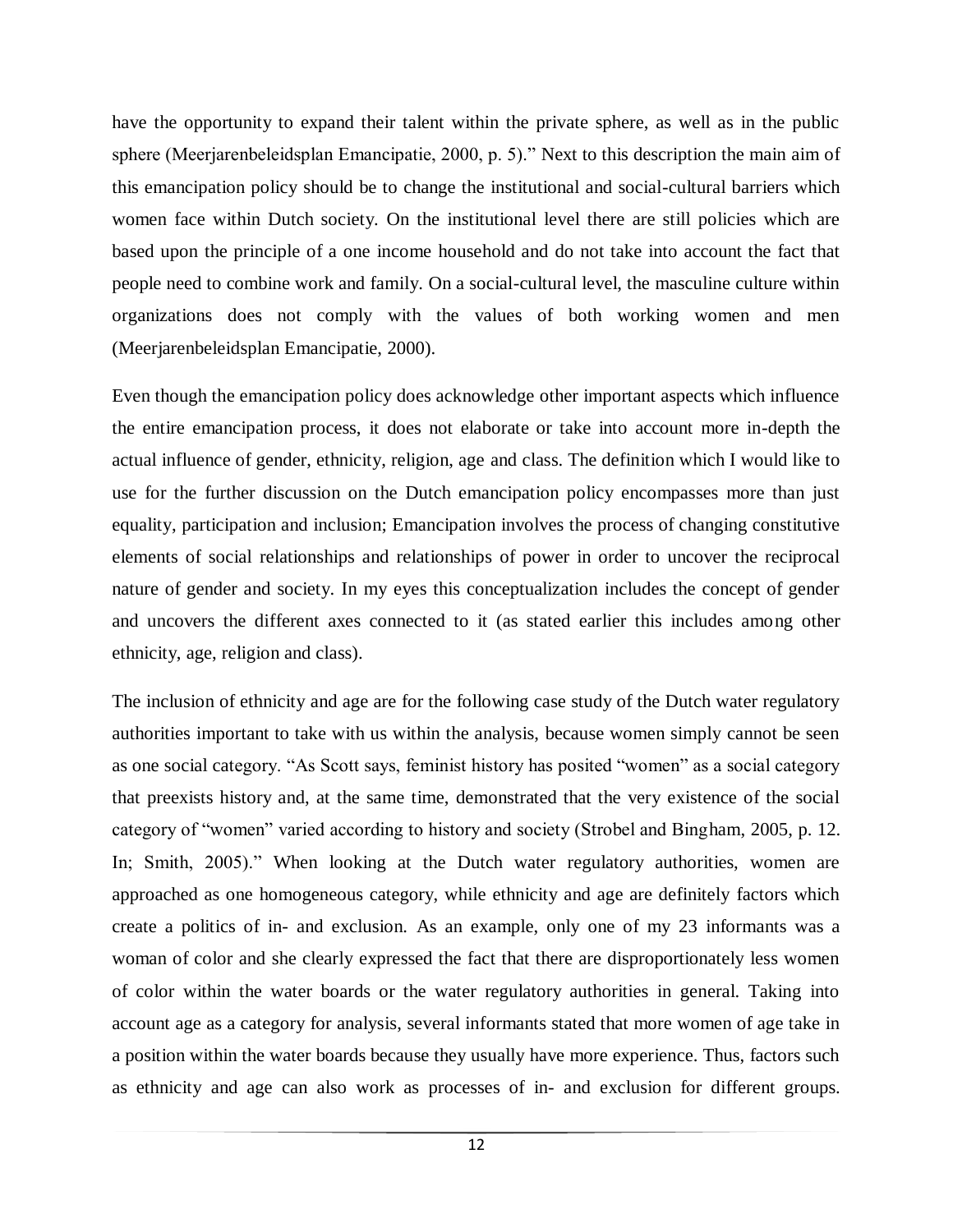Throughout this thesis women are treated as one homogeneous group, but it is important to keep in mind that there are significant differences regarding ones ethnicity and age. This is also the case within the Dutch water regulatory authorities which will be discussed more elaborately next.

# **5. The Dutch water regulatory authorities**

One of the areas where attention is needed for the political position of women is in the water regulatory authorities *(waterschappen),* a governmental organization which regulates everything that concerns water management (more information on this organization later on in this essay). The Dutch water authorities traditionally is a political sector that is strongly based upon male workers, as historically there were only men who executed the management of the Dutch water systems. The representation of women in the management boards of the water authorities is as a result relatively low. Therefore, this political sector is a point of attention within the current Dutch emancipation policy and also has been material for the national campaign organized by the Dutch Women"s Council (de Nederlandse Vrouwen Raad, NVR) in the year of 2008. Because the target figure of 30 percent of female board members, set by the Dutch government in the emancipation policy of 2006 till 2010, has to be reached more attention is needed for this political sector.

# *5.1. What does the water regulatory authority actually do?*

 $\overline{\phantom{a}}$ 

The Dutch water regulatory authority is one of the oldest existing forms of (water) management in the Dutch society. The Dutch organization *Unie van Waterschappen*, the umbrella organization of all the 26 water authorities in the Netherlands, keeps track of all cases that involve water management and informs people about the work they  $do<sup>5</sup>$ . In short, it can be said that the main task of the water authorities is to make sure that we keep our feet dry. The Netherlands is a country which lies beneath the sea level, and therefore water management is a serious case. Simple, everyday and taken for granted matters, such as clean drinking water, a highly developed sewerage system, the development and constant reconstruction of dikes and green recreation areas are all examples where the Dutch water authorities come in. These matters do not just exist and need constant management and development.

<sup>5</sup> For more information on the historical background of water management and the organization *Unie van Waterschappen* see the websit[e http://www.uvw.nl](http://www.uvw.nl/) (also available in English)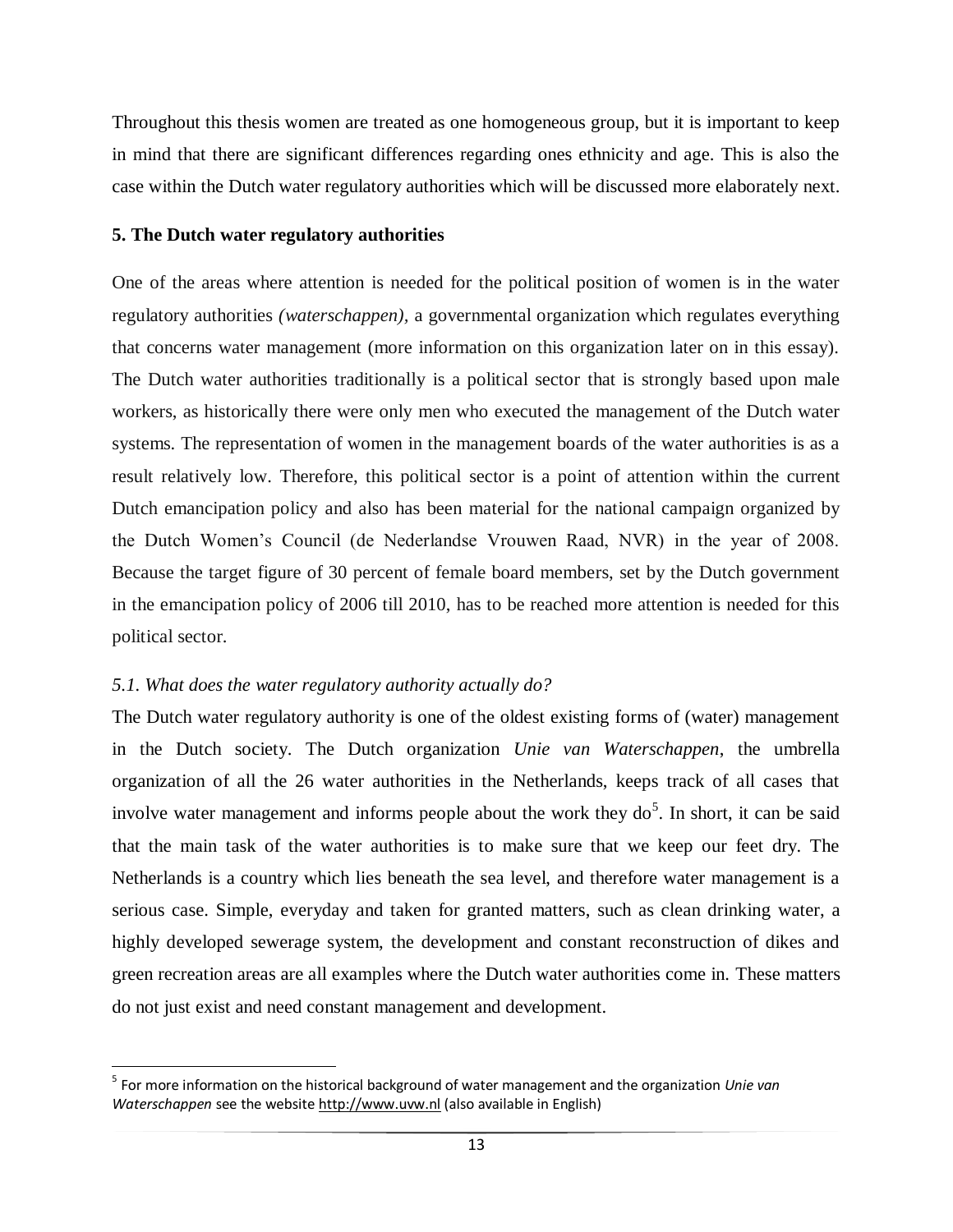#### *5.2. Why are there so few female members? An historical approach*

The fact that there are few female board members within the Dutch water regulatory authorities can be explained from an historical viewpoint in this case. From its origin, water management is controlled by men en throughout the years this situation did not change dramatically. Therefore, the sector of water management is often discussed with terms such as a "male dominated organization" or as a "masculine world". As one of my informant stated in this context:

From the beginning on it has been farmers that had the leading functions in the water management and they had the idea that their work had to be done by men only. When looking at the history of the water management, it is therefore not surprising that there are no references towards female members. But when we delve deeper into this history, you do find examples of women who were working more behind the scenes in this area. When looking at the financial department, it showed that there were women active there. In case of a sudden death of the man who fulfilled the position within the water authority, his work was taken over by his wife. The man in this case was only the face of the office, while his wife actually fulfilled this position. This situation did not come to the surface earlier, because within the water management boards the basic principle was a form of co-optation. This meant that the male family members of the current manager automatically took over the position, without taking into account someone qualities for this work. Even if there was a family member with a position in the general or supervisory board, it was simply a habit that even till three or four generations later, the family members automatically got a position without having experience. This selection of members out of the familial and informal networks was one of the main reasons why the water regulatory authorities existed and kept existing out of men alone.

*(former board member of a Southern water regulatory authority, 11-03-09, The Hague).*

This informal system of co-optation and its influence on the organizational culture is difficult to change and the consequences are still noticeable in the composition of the water authorities of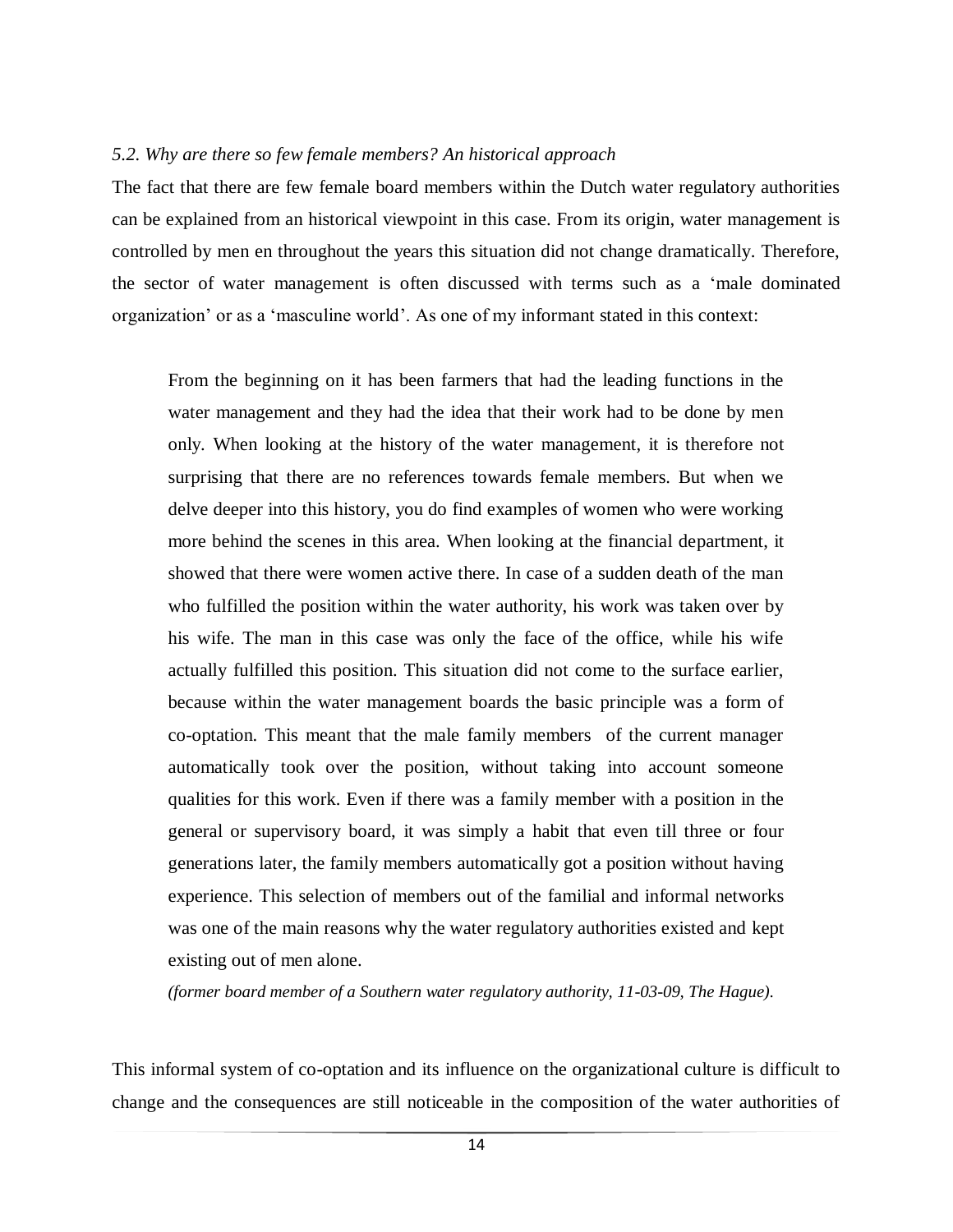today. Therefore, a lot of people still talk about the water regulatory authorities in masculine oriented terms, even though women today do not necessarily have to have negative experiences as a minority within this governmental branch. From an historical perspective the concept of patriarchy and its deep entanglement in Dutch society in this sense keeps the gendered division alive and well within this governmental sector. Feminist scholarship from the beginning on concentrated on the major influence of patriarchy on the gendered division in our society. Feminists argue that "patriarchy is an indispensable concept for an analysis of gender inequality (Walby, 1989)" and theories are therefore developed to show the connection between a lot of different axes that we encounter in our daily lives. The informal networks that women within the water regulatory authorities are confronted with is just one good example in this case. As Walby (1989) argues in her work on patriarchy, this structure also works beneath the surface while still influencing in this case the relations and structure on the work floor.

#### *5.3. Which elements can prohibit women from entering the water regulatory authorities?*

By taking into account this historical note and the underlying patriarchal structure, the water regulatory authorities are important sectors as one of the governmental organizations, where the emancipation policy can help to change the current situation. In the year 2008 elections were held for forming new water management boards, and this was an excellent opportunity to raise attention to the issue of women within this sector. With a national campaign called "Water zoekt Vrouw" (Women in search of Water), the Dutch Women"s Council tried to raise more attention to what the water authorities actually do and shine a light on the female candidates for this year"s elections<sup>6</sup>. Next to the structural barriers and the so called 'gate-keeping mechanisms' that we have to concentrate on, publicity is also of main importance when aiming at reaching certain target figures. Just as during the popularity and uprising of the feminist movement, the publicity of feminist issues within Dutch society can help to reach the goals that are set sooner. A possible explanation for the low participation of women in these firms is that they are not as often in the public eye, with less public and commercial pressure to include women. More publicity in this case will mean more knowledge, recognition and possibly pressure from society when it comes to the position of women in these governmental sectors. Writing policies alone about the necessary changes is not enough to improve the situation, as was already shown during the

 $\overline{a}$ 

<sup>&</sup>lt;sup>6</sup> For more information on this campaign, see the website [www.nederlandsevrouwenraad.nl](http://www.nederlandsevrouwenraad.nl/)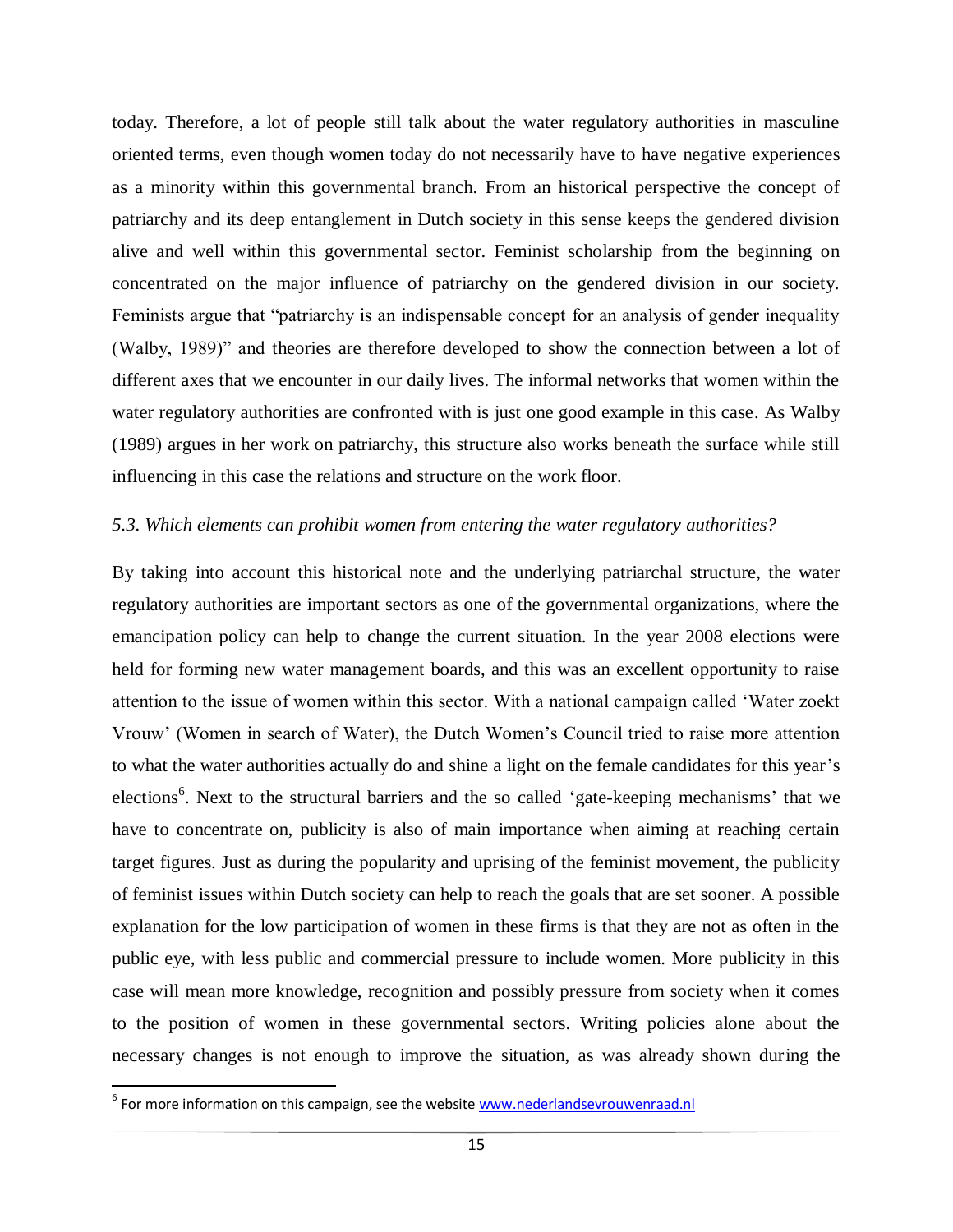preceding policies. A combination between structural measures and a change in societal structures is necessary in order to reach some of the set goals.

#### *5.3.1. Women have a different take on managing than men*

As a lot of informants, and researchers as well (see for example Keuzenkamp, 1995) indicate in this case, is that the participation of inhabitants (women as well as men) is essential in decisionmaking and environmental policies. "The aim of environmental policies should be to improve the built environment on the grounds that it is the place where people spend their lives. In making improvements, the differences between people, regions, cultures, countries, etc. should be respected (Keuzenkamp, 1995, p. 383)." Moreover, more women should participate in a professional position when it comes to building the environment because it is not only a branch that concerns men. Valuable as this approach may be, and almost everybody in the field will agree upon it, it is seldom put into practice. It is therefore interesting to see that the women which I interviewed, concentrate on the beneficial aspects of having women in this important process of decision making in the field of the water regulatory authorities. Most informants during my qualitative research mentioned typical feminine characteristics that made them more suitable for a management function. The main difference that was focused upon was the difference between women and men when focusing on the social and civil aspects of managing:

As a member of the board it is very important that you bring in a social and civil aspect towards the system. You see that a lot of women bring this aspect into a decision making positions and this is very useful. In comparison with men, most women have a bigger social antenna for this kind of situations. Of course there are men who also incorporate these aspects, but in general women show more interest in socially motivated arguments. My impression until now is that most women are better with intergrading a new social aspect to managing, instead of simply following the existing rules without looking outside of the box.

*(former board member of a Northern water regulatory authority, 23-02-09, Amsterdam).*

# *5.3.2. The feminine advantage and disadvantage*

Most of the interviewed women expressed the same ideas when it came to the different approaches of women in managing positions. This possible different approach of women towards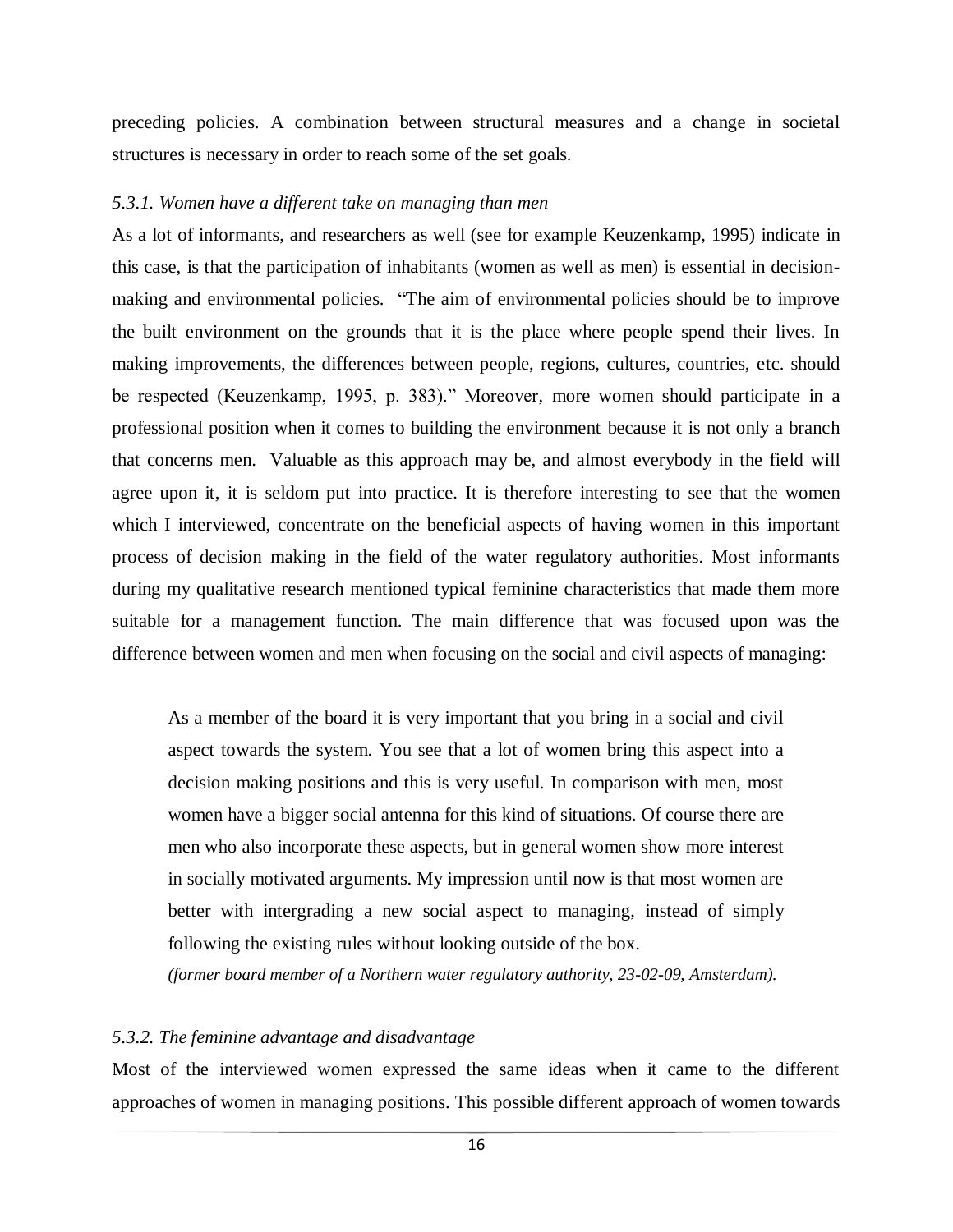management functions also caught attention within the academic world and within several years a lot has been written about this "feminine advantage" or on the other side the "feminine disadvantage' within management functions, or more general in leadership positions. According to some researchers<sup>7</sup> (and also women themselves) women give another twist to managing and do it differently or even better: this is also called the "feminine advantage". This term, put on the map by Gary Yukl (2002), proposes that women are better in interpersonal skills and these skills are highly valuable and asked for within current organizational structures. The other side in this debate, as shown in the research by Stoker (2007) is based on stereotypical images surrounding women which makes them incompatible for management functions, the so called "gender disadvantage'. Whether women are perfectly capable of leading or managing, in practice they will experience a lot of disadvantages while trying to reach or maintain a managing position.

# *5.3.3. Some critical reflections*

 $\overline{a}$ 

Although the theories which focus on the "feminine advantage" or on the "feminine disadvantage" have supporters and opponents, both are concentrated upon stereotypical ideas of what is perceived as typical feminine characteristics or behavior. It is not my intention to support one of these theories, rather it is important here to show that the personal opinions of the interviewed women are constructed within these two theoretical explorations of feminine characteristics.

The description of the social characteristics implicit in feminine behavior by Vecchio (2002) for example keeps the stereotypical images connected to feminine behavior alive and well, even though it tries to show that women are undoubtedly capable of fulfilling a top position. As Vecchio (2002) shows us by mentioning several social researches, there are differences noticeable between male and female leadership behavior. "Men have been found to be somewhat more self-assertive, aggressive, and coarse in their manner and language than women. Females, in contrast, have been found to be more expressive of emotion and compassion (Vecchio, 2002, p. 648)." Not surprising at all, the reaction of my informants share some similarities with this

 $^7$  Especially within the field of the social sciences a lot of work has been written about both the 'feminine advantage' as the 'feminine disavantage', both critiquing one another. For more information on the concept of 'feminine advantage' see the work of Vecchio (2002) "Leadership and gender advantage" or the work of Yukl (2002) "Leadership in organizations".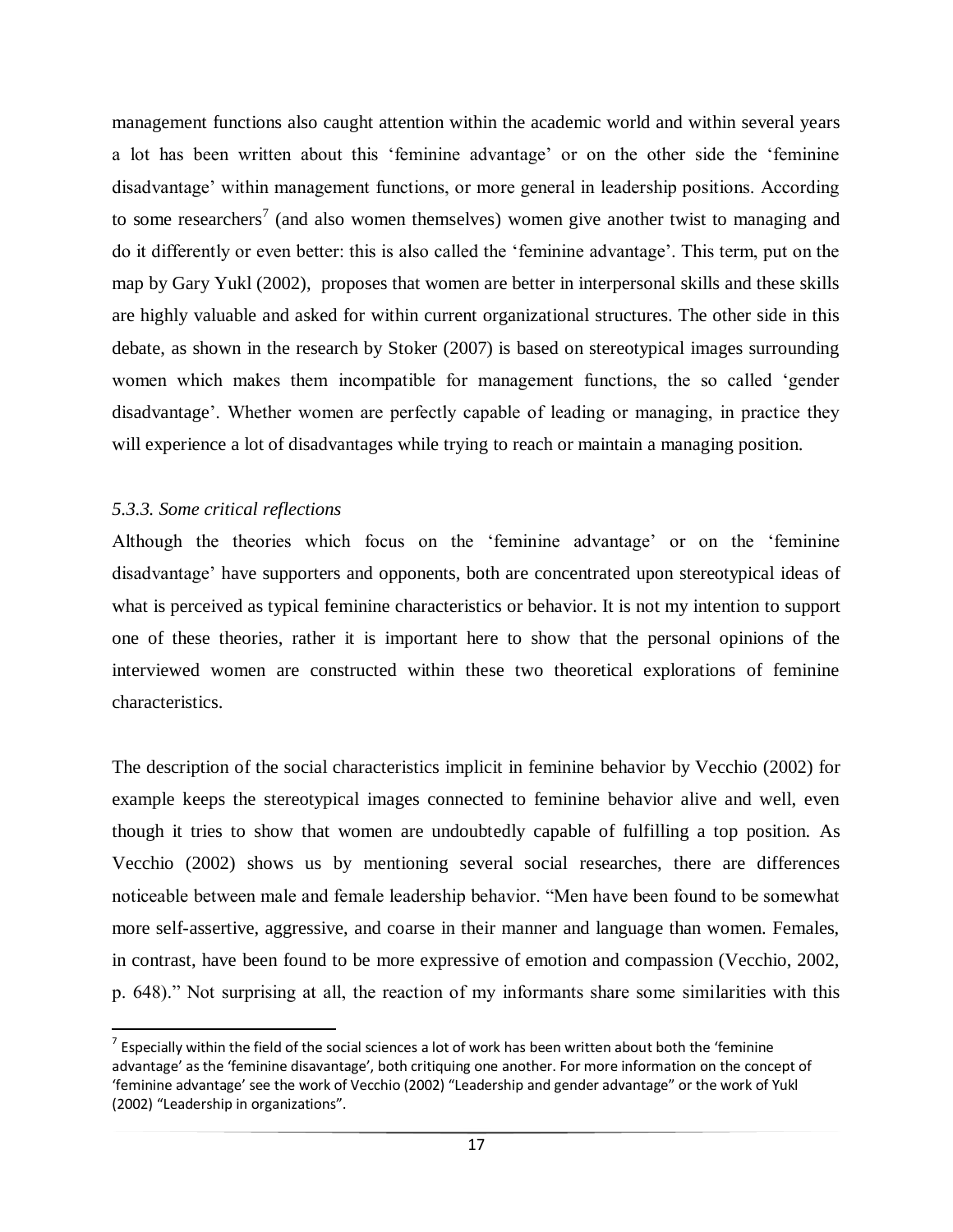description. The concept of masculinity was described with the terms aggressive, formal, fast, direct, egoistic, structural and taking a statistical approach. On the other end, femininity was characterized with the terms critical, a wait-and-see mentality, over think, discuss, open, emotional and the tendency to include other aspects. Looking at these descriptions, a clear opposition comes to the surface which reinstates the current gender stratified working environment at the water regulatory authorities (and other governmental sectors).

It is therefore important to recognize the pitfalls in such descriptions. When focusing on the "feminine disadvantage", the same feminine characteristics will work against ambitious women who want to reach a top position in the business world. Masculinity and femininity in these cases are portrayed as two separate and independent dimensions, even though as feminist studies have shown over the years, they are connected to each other, shape one another and stand in close relations to other dimensions in our society such as culture, religion, ethnicity and many other<sup>8</sup>. The descriptions mentioned above are not simply given and static, rather by rethinking and analyzing them it can be changed into a more dynamic and open concept of femininity and masculinity. Stretching the established edges is of upmost importance in order to change the current masculine norm that is used in Dutch society. Good examples which show this masculine norm is research of feminist theorist Susan Sontag (1977) where the act of taking photographs is described in the same aggressive terms that are so typical for men. Or the work of Emily Martin (1991), which describes how science has constructed a biological description of conception which is based on stereotypical male and female roles in society.

# *5.4. Will more women change the stereotypical description?*

 $\overline{\phantom{a}}$ 

To uncover these underlying gendered implications it is therefore of main importance to think outside of these stereotypical and biased theories. This also counts for the small number of women in high positions and the organizational structures which are mainly based on a male ideology. New approaches towards this continuing problem are needed, because a lot of theoretical explanations that base themselves on stereotypical descriptions do not explain the current situation fully.

 $^8$  See for example the famous and influential work of feminist theorist Nira Yuval-Davis (2006) on intersectionality in feminist theory.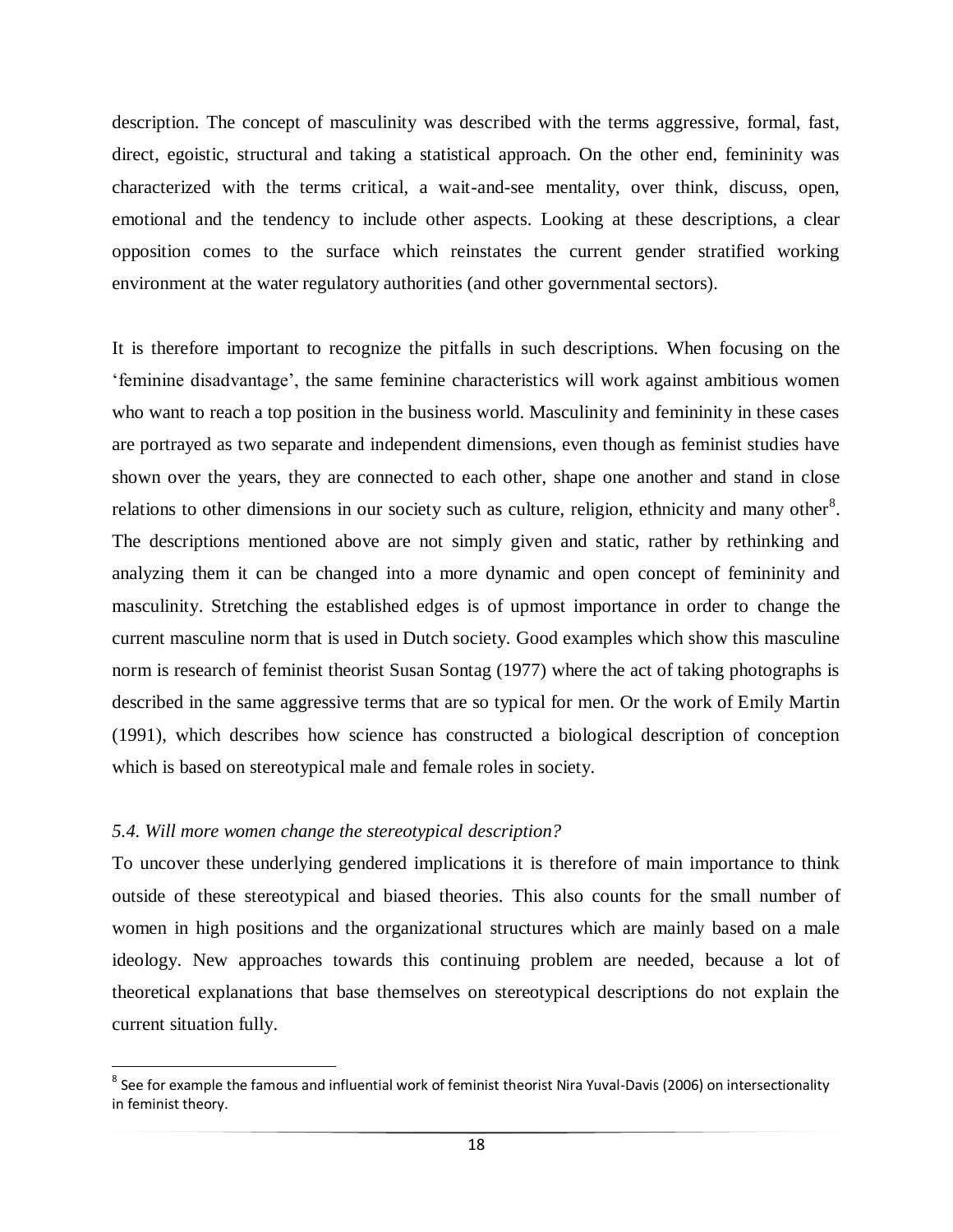In the extension of this critique, when looking at the possible female advantages and disadvantages as mentioned above, it is important here to take a look at the concentration that is put on enlarging the number of women within several governmental sectors. Within the Dutch emancipation policy the main solution for opening up the (governmental) organizations for women lies within their numerical presence that will lead to a feminine advantage and strengthen their position. I will argue, by using the theory of Rosabeth Moss Kanter of tokenism, that depending on numbers and statistics alone and using it as a starting point for further policies will not enhance the current situation. The use of target figures in this case can be critiqued as well as supported. The example of the Dutch water regulatory authority and the experiences of my informants concerning their own position within this sector are taken as the leading red thread throughout the further elaboration of the Dutch emancipation policy in this area.

# **6. Target figures and Tokenism**

# *6.1. The connection between the usage of target figures and the theory of tokenism within the Dutch emancipation policy*

The Dutch emancipation policy is partly based on reaching certain target figures. Especially when it comes to the position of women in the business world, it is important that there is a certain amount of women present within the organizations. An ideal situation that the Dutch government is hoping for is a 50/50 division; 50 percent is female, 50 percent male. The idea behind this approach is that both of the actors bring specific characteristics and approaches towards the organizational structure that as a consequence will produce better management. Again, male and female are seen here as two different and separate dimensions, instead of existing alongside each other. This approach leads to the concept of "androgyny": an androgynous person has both masculine and feminine qualities and this combination will create a better task and person oriented approach (Vecchio, 2002). The Dutch emancipation policy comes close to this theoretical discourse that tries to merge or bring together the supposedly distinct conceptualizations of femininity and masculinity.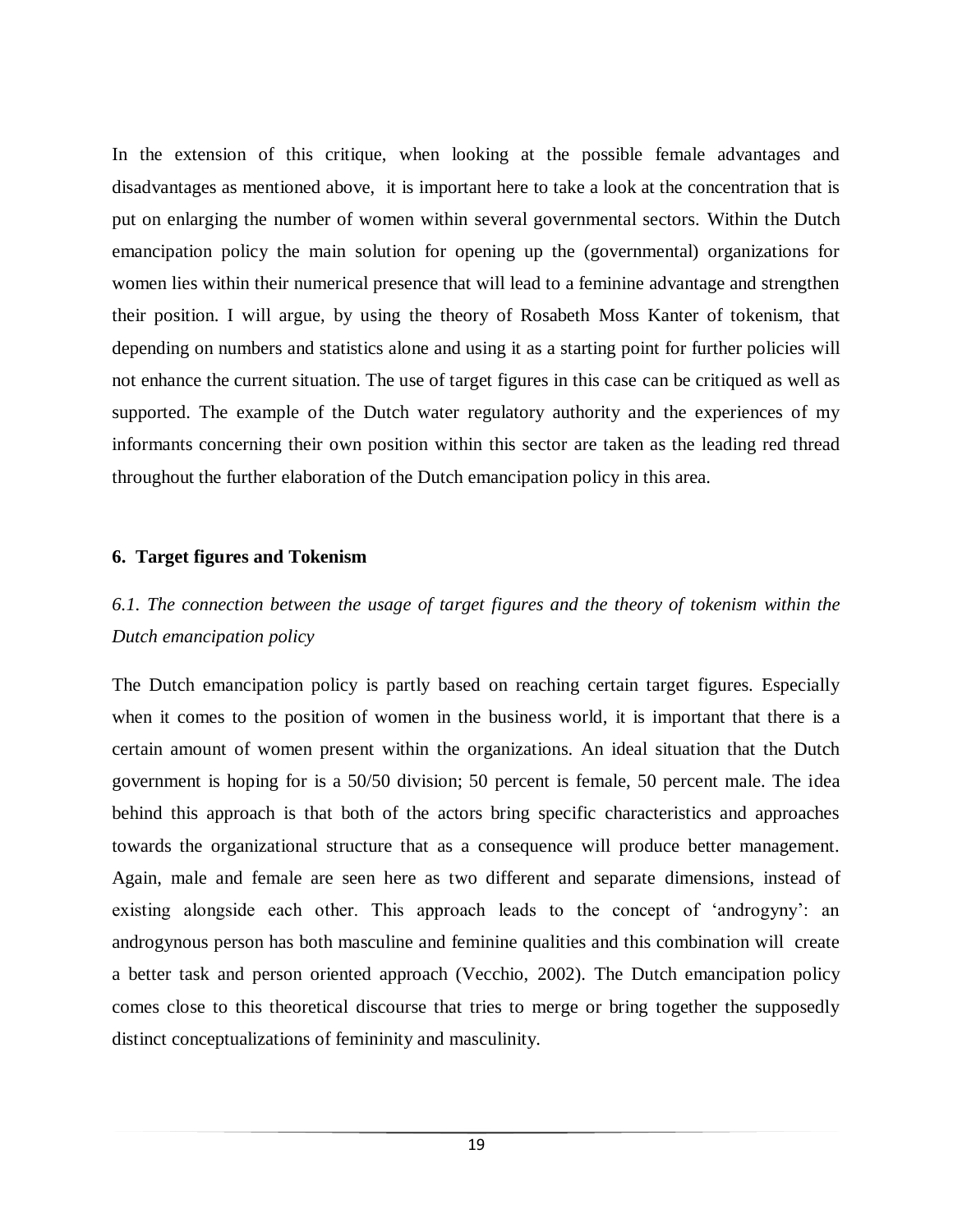The basic idea behind using target figures is that when a particular percentage of female involvement is reached within an organization, the supposedly masculine environment and organizational structure will change and open up for even more positions for women. In academic terms, this idea comes close to the theory of tokenism, brought to the foreground by theorist Rosabeth Moss Kanter (1977) to explain the organizational structure in the context of exclusion of female workers. "What Kanter ultimately determined was that the life of women in the corporation is influenced by the proportions in which they find themselves (Gustafson, 2008, p. 2)." Again the number of women within an organization in this sense is seen as an influential factor that will have a positive influence on the gendered division on the work floor. Thus, "tokenism is likely to be found wherever a dominant group (in this case men) is under pressure to share privilege, power, or other desirable commodities with a group which is excluded (in this case then women) (Laws, 1975, p. 51)".

This idea of exclusion in combination with group proportions is also a basic principle for the emancipation policy that focuses on the position of women in high positions. The power that comes forth out of the number of men working together results in this respect in the situation where women are seen as a separate category. As long as a separate category is represented with less than 15 percent, the idea is that they take in a token position that stands in contrast with the dominant group (Yoder, 1991). At a point where the amount of women reaches the border of 15 till 35 percent, the situation changes to a division between a minority group and a majority. Members of the minority group are seen less as a token and more as an individual. But they remain "different". The critical border here lies around the percentage of 30 till 40 percent, only then a person from the minority group will actually have influence within the group<sup>9</sup>. The problem with this group dynamics is that "the token will not become assimilated into the dominant group but is destined for permanent marginality. The token will always remain a member of an underrepresented group, who is operating under the license of the dominant group (Laws, 1975, p. 51)."

 $\overline{a}$ 

<sup>&</sup>lt;sup>9</sup> For more information see the website <u>http://www.seba.nl/gvo-onderzoek.htm</u>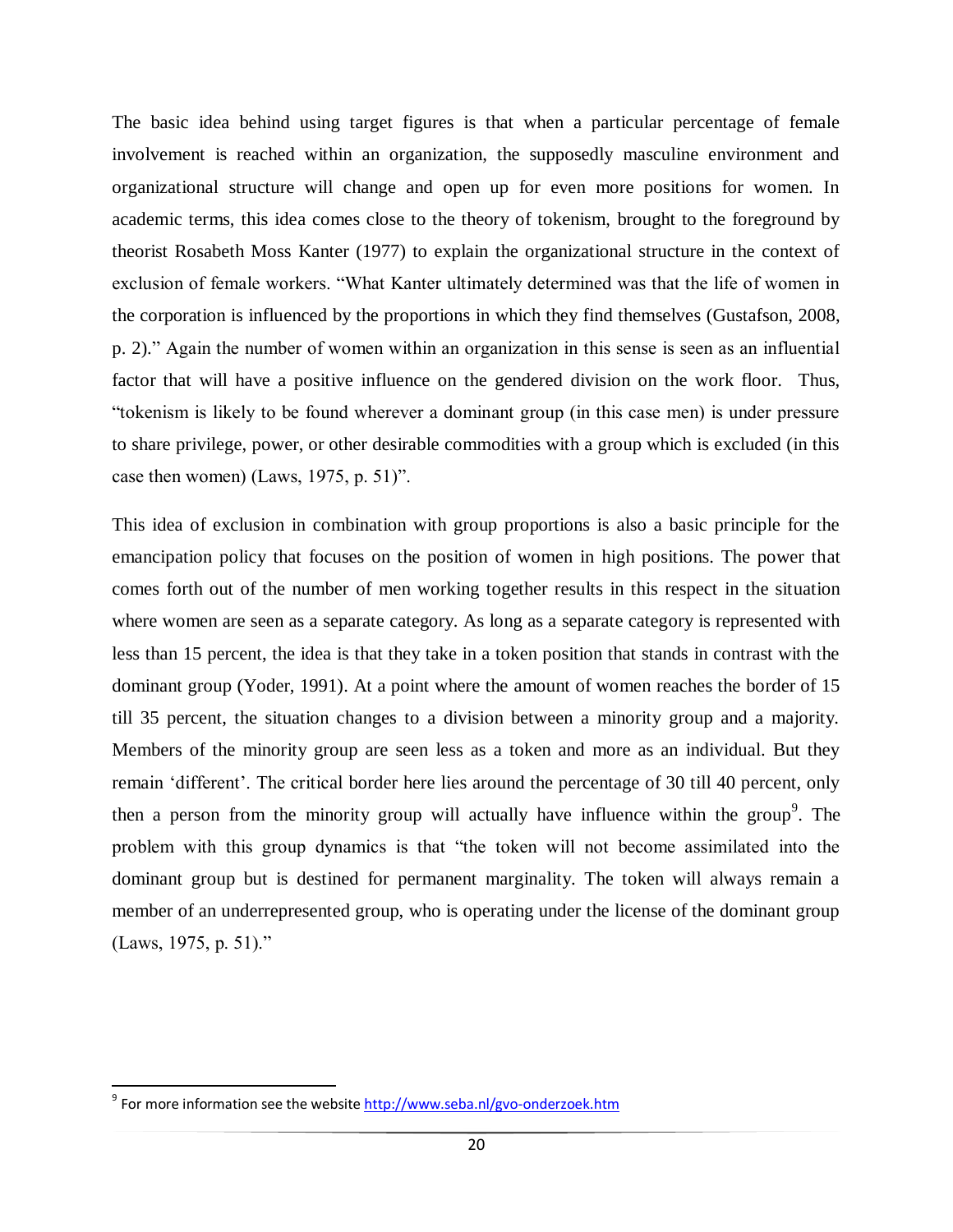# *6.2. How do women themselves perceive their token position?*

During my own qualitative research the concept of tokenism also came forward as an explanation for the fact that there are less women in the boards of the water regulatory authorities.

If you take a look at the theory of tokenism, you need to have a situation where women have a representation above the critical border of 40 percent in order to have some influence. The main idea behind this theory, and that I agree upon, is that as a woman within a masculine dominated environment, you get a token position appointed to you; you can be seen as "the virgin", "the mother" or "the bitch'. This act of labeling occurs because you are not seen as a normal member of the group and by putting a token position on a woman, she becomes less threatening. Around a specific point, around the 30 till 35 percent, comes the situation where a woman is seen more as a part of the team and a full member. The token position then changes from the former label of ' the bitch', towards a possible "star" within the group. In a lot of governmental organizations therefore the aim is to reach this critical border to work towards a fuller inclusion of female members and to see what will happen with the position of these women *(former board member of a Northern water regulatory authority, 23-02-09, Amsterdam).*

This idea of social structures and positioning are not new topics within the academic world, and also within feminist discourse. The labeling and thinking in stereotypes when it comes to what is presumed to be feminine and masculine has always existed, and the influence of this tendency is what is so important to bring forward in this case. Finding out how people within a governmental organization such as the water regulatory authorities think about the position of women and men is of main importance, because these ideas shape and keep the culture within this organization alive. In this case "stereotypes are the cognitive precursors of prejudice and discrimination. They function as powerful shortcuts when people assess others, affects how people behave towards others, and they entail, more often than not, detrimental outcomes for people who are the targets of stereotypes (Mast, 2005, p. 919)".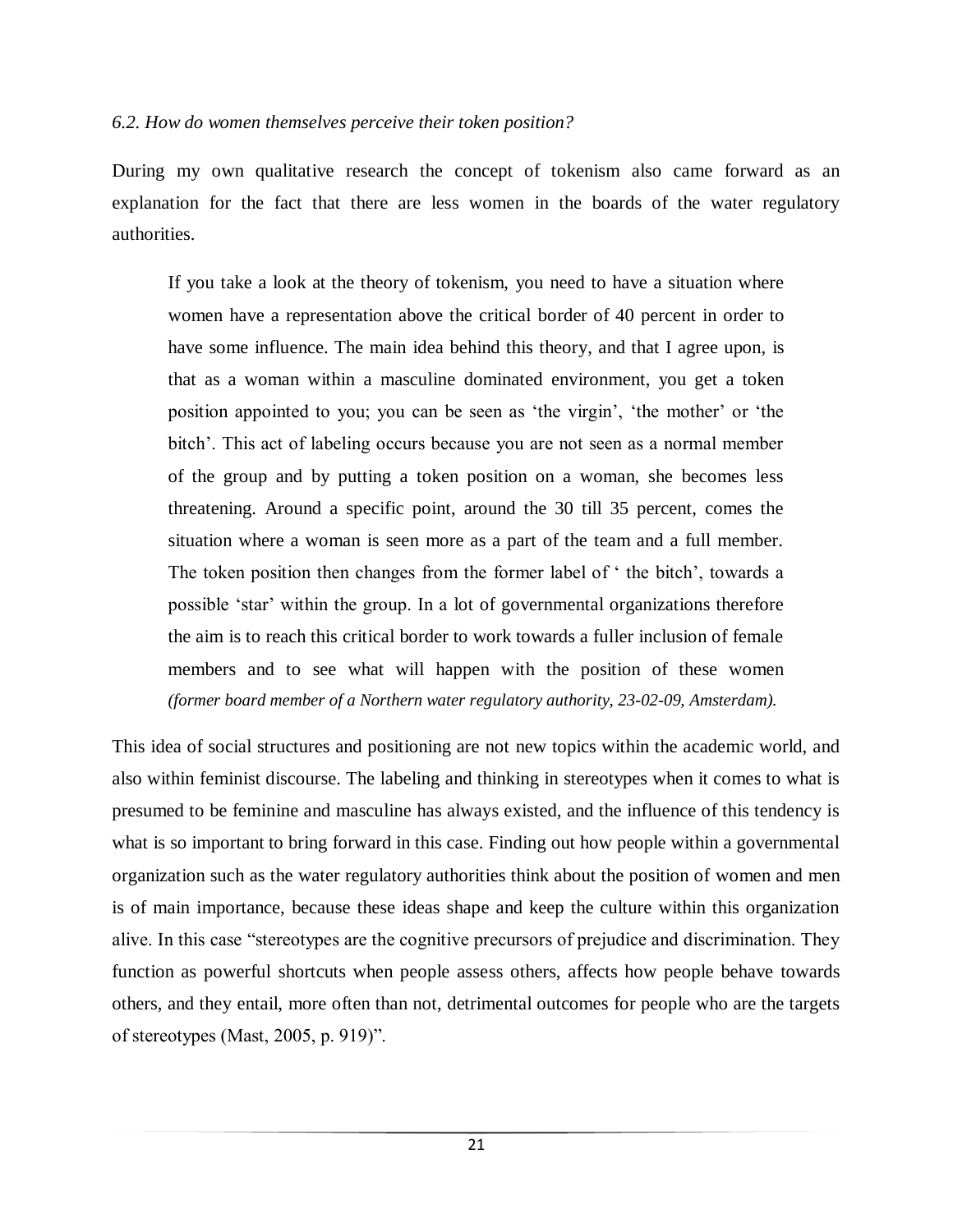At first hand I was surprised that, when asked about potential differences between how women and men assess each other or behave towards one and another, my informants could not come up with some actual examples where they encountered negative differences or situations where they felt that were labeled as 'the mother' or 'the bitch'. Kanter's theory of tokenism at first hand seems logical, because one almost automatically assumes that women who are in a minority position, whether this is on the work floor or at another public area, are also treated and approached as such and thus a difference should be noticeable. The opposite happens to be the case, where women mostly feel a full member of the group, instead of a social outcast. A possible explanation for this aspect is that the theory of tokenism failed to touch upon other axes that play a role within the organizational structures.

# *6.3. Critical reflections on Kanter"s theory of tokenism*

The theory of Kanter therefore has received a lot of critical reflections<sup>10</sup>, and in my opinion one of the most usable critiques comes from Yoder (1991) who points to the presumable gender neutrality of tokenism. Kanter's theory of tokenism, which identified numbers as the primary cause of the negative effects, in Yoder"s eyes does not reflect the complexities of gender discrimination in the workplace. Number balancing, the main approach taken in by Kanter as well as by the Dutch government within the current emancipation policy, is not the solution. Tokenism theory has been very influential in later research on the position of women in the workplace, but it is important to emphasize that the theory of Kanter is also situated in a particular discourse based on presupposed notions of women"s inferiority. "Kanter, as well as later researchers, examined only female workers (gender status) in occupations that were stereotypically defined as masculine (i.e. gender inappropriate for women) (Yoder, 1991, p. 180)." And as Gustafson continues on this notion, "… what Kanter regarded as the result of numbers has as its basic, root cause sexism. The negative treatment of women here could be stemming from notions of their social inferiority and not from their scarcity (Gustafson, 2008, p. 4)."

 $\overline{a}$  $^{10}$  The main critiques can be found in the work of Yoder (1991) and Gustafson (2008) mentioned in this thesis, but also see other work of for example Yoder (1994) "Looking Beyond Numbers: The Effects of Gender Status, Job Prestige, and Occupational Gender-Typing on Tokenism Processes", or Laws (1977) "The psychology of tokenism: An analysis".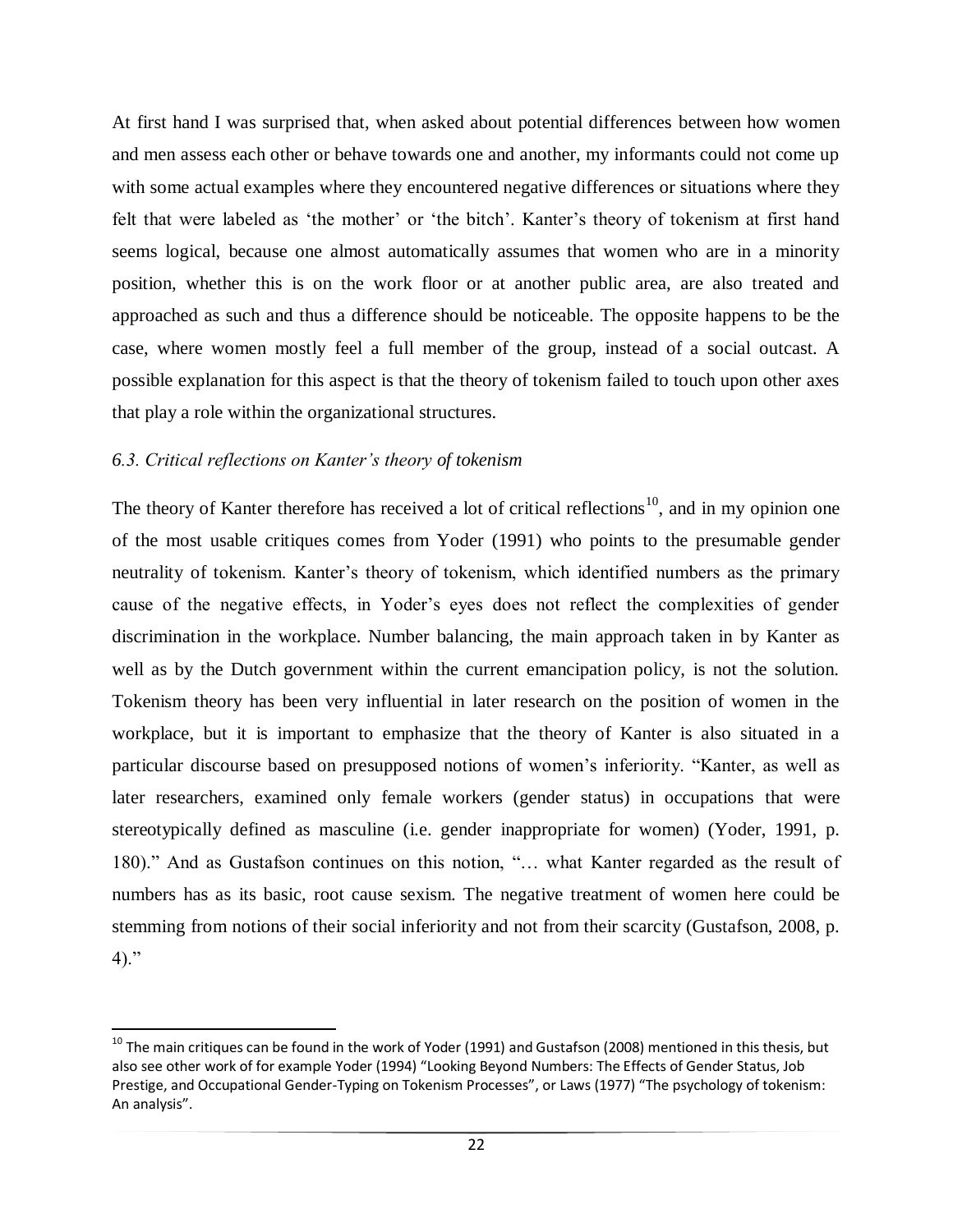To support the claim that is made above, it is important to look beyond the available official statistics and numbers and use them with caution before making huge claims on gendered divisions within organizational structures. Even though in my opinion there is a sense of truth within the theory of tokenism, it is important to see it in combination with other factors that influence the current position and perception of women in the workplace.

# *6.4. Can more women change the situation?*

Even though the discourse set by theorists such as Kanter is highly criticized, the idea that the presence of women within an organization will change the structure is also known and discussed within feminist research. When women have finally succeeded in reaching a position at the top, they have the power to change the system. "You can speak about the responsibilities of those who succeeded and who are now in positions where they can indeed regularize tenure procedures, enhance women"s access to fellowship, and make the organization a "more decent, more open, more ethical institution." (Waaldijk, 2006, p. 173-174)." But it is a bit overenthusiastic and idealist to think that this is enough to change the governmental organizational structure for women themselves, others and in general. But as a first step in changing, in my opinion, it can have an influence on other aspects that shape the current gendered division noticeable in a lot of organizations. In line with this argument a change within the organization structures is also dependent on the social networks that are in place at the work floor. Especially when looking at the braches were there are more men than women, the main idea is that it is harder for women to enter and get a stable position in this sector. Once there, it is important to keep this position and here a broad social network can help. In the following paragraph this social network theory will be discussed more fully.

# **7. Network theory**

In combination with the foregoing theory of tokenism, the importance of group dynamics and the relationships in the workplace is also discussed with the so called (social) network theory. This theoretical approach emerged as a key technique in modern sociology to explain social networks and the complex sets of relationships between members of social systems. This theory has been adopted by other branches, including feminist discourse.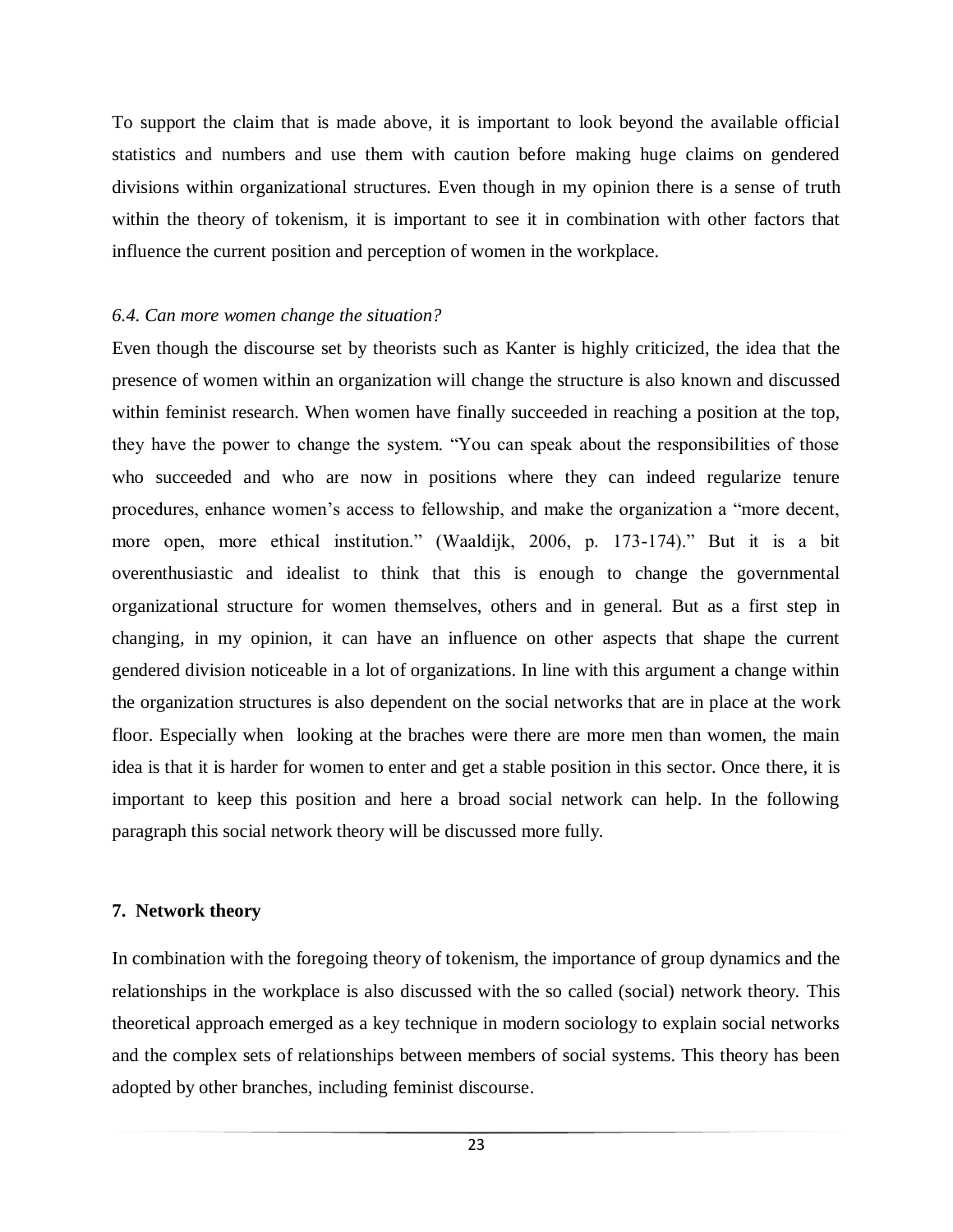# *7.1. Social networks for women and the "old boys" network*

When talking about social networks and its importance for women, the connection is often made with the so called 'old boys' network or a masculine oriented structure. First of all, having a social network is of main importance to break through the so-called 'glass-ceiling'<sup>11</sup>. Social connections and networks of men represent their long working tradition, their social visibility and their old friendship which they build up during their education and career. Several researches<sup>12</sup> agree that a professional network, friendships and acquaintances are extremely important for the course of someone's career. This is especially true for women, because traditionally and historically seen they do not have these kinds of networks as long as their male colleagues (Kibbelaar, 2005, p. 200). Women are usually brought into connection with the familial network and therefore "one explanation for the fact that there are more women in senior positions in small businesses is because the latter are more often family businesses. The female family members are better positioned in the company network and so are more readily appointed to management positions (Keuzenkamp, 2001, p.30)."

# *7.2. A social network as a safety net and strategy*

 $\overline{a}$ 

Most of my informants during my research mentioned the importance of having a big social network as a way for women to achieve a higher position and also as a method for maintaining it. When taking into account that a lot of recruiting for new personnel takes place within the informal sphere, having a big social network can come in handy. Some women for example experienced that their male colleagues were chosen easier because they recruited from their own personal and informal networks or because there was the tendency to make decisions behind closed doors (in Dutch this is often described as "achterkamertjes politiek"). For some it was frustrating to see how their male candidates were preferred just because of this existing masculine network, instead of giving priority to actual qualities. This is of course a dangerous statement to make here, because there are a lot more aspects that can play an important role in this decision making. Blaming it all on the existence of a so called "old boys" network is a bit

 $11$  The concept of the glass-ceiling refers to the structural barriers that a lot of women face when trying to reach a higher position within a certain organization.

 $12$  For example see the work of Kibbelaar (2005) used in this thesis, or Stoker (2007), Verhoeven, Jansen & Tazelaar (2000) (all researches are only available in Dutch)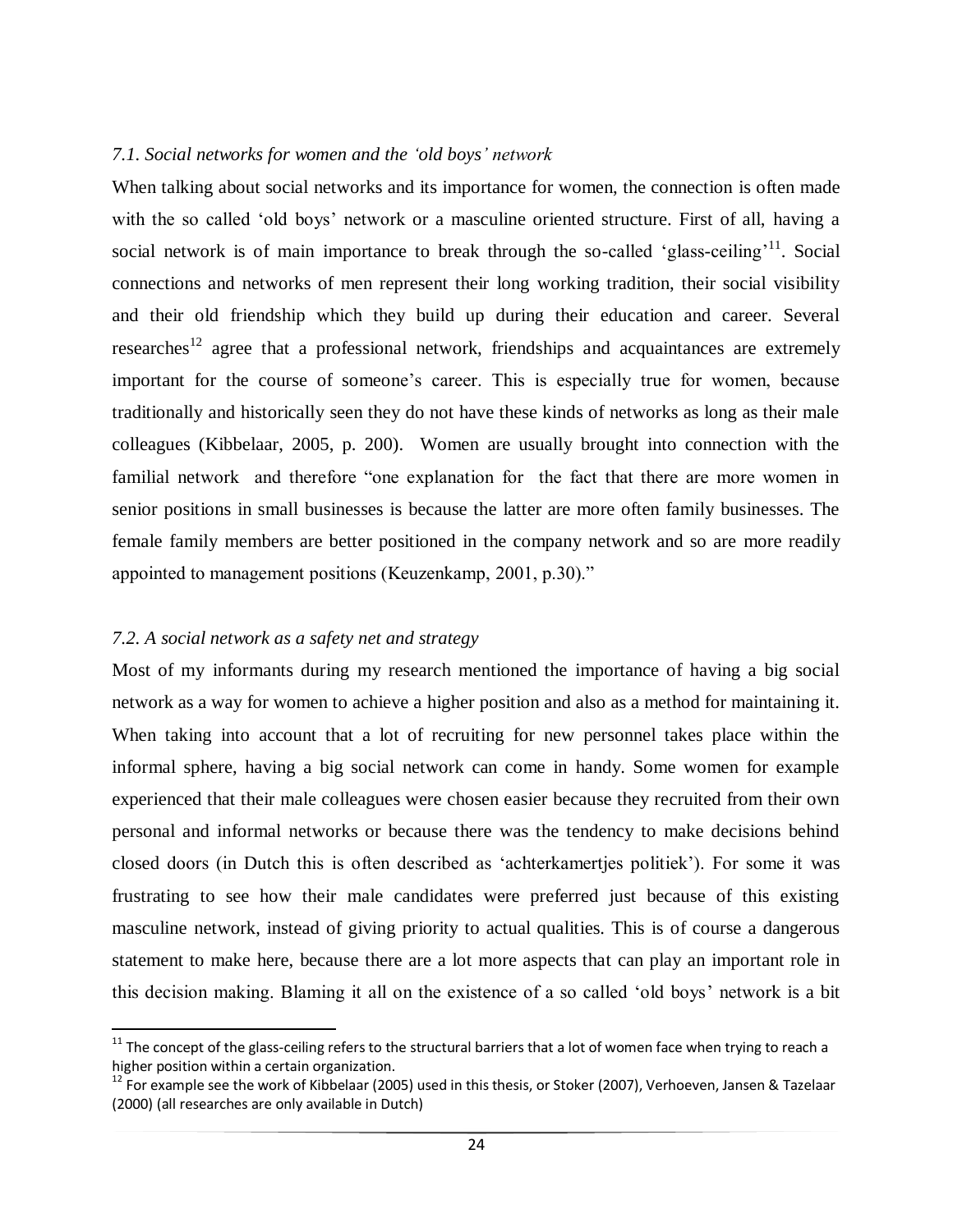essentialist, but it is also not the case that this factor then should be ignored completely. According to women who work in these businesses themselves, the existence of this network does play a crucial role in the continuing struggle that women often face when trying to reach a higher position.

This does not mean that they only have negative experiences when it comes to the relationships between them and their male colleagues. Actually, when asked about their personal experiences about the relationship between women and men within the board system of the water regulatory authorities few negative stories came to the surface, just as was the case with the foregoing discussion on the tokenism theory. The collaboration between women and men often does not influence their possibilities at work, rather it is the bigger picture of the organizational structure and the importance that is laid on the social networks, that can work against women.

# *7.3. A critical note; a combination is needed*

What is surprisingly here, as a side comment, is that once women have reached a higher position, the idea raises that one woman is enough and other female colleagues are seen as rivals. The perception that the "old boys" network and the macho culture is the main and only enemy for women who want to achieve a top position is hereby invalidated, which also means that theories building on these structures are less valuable. The personal experiences of women who work in the described masculine organizational structures is therefore of main importance to question and problematize these "stereotypical" descriptions and produce more accurate and full descriptions of the current status of the work environment for women in the governmental sector. Basing myself on the notion that the inclusion of women"s personal perspectives and experiences will lead to a fuller and better understanding of the world surrounding us and "to stand in a critical and reflexive relation to our own as well as others' practices of domination (Haraway, 1991)." Combining these experiences with the already existing theories on social networks and tokenism will put us in a critical and reflexive position that will as a consequence influence the way we look and perceive the current emancipation policy in Dutch society.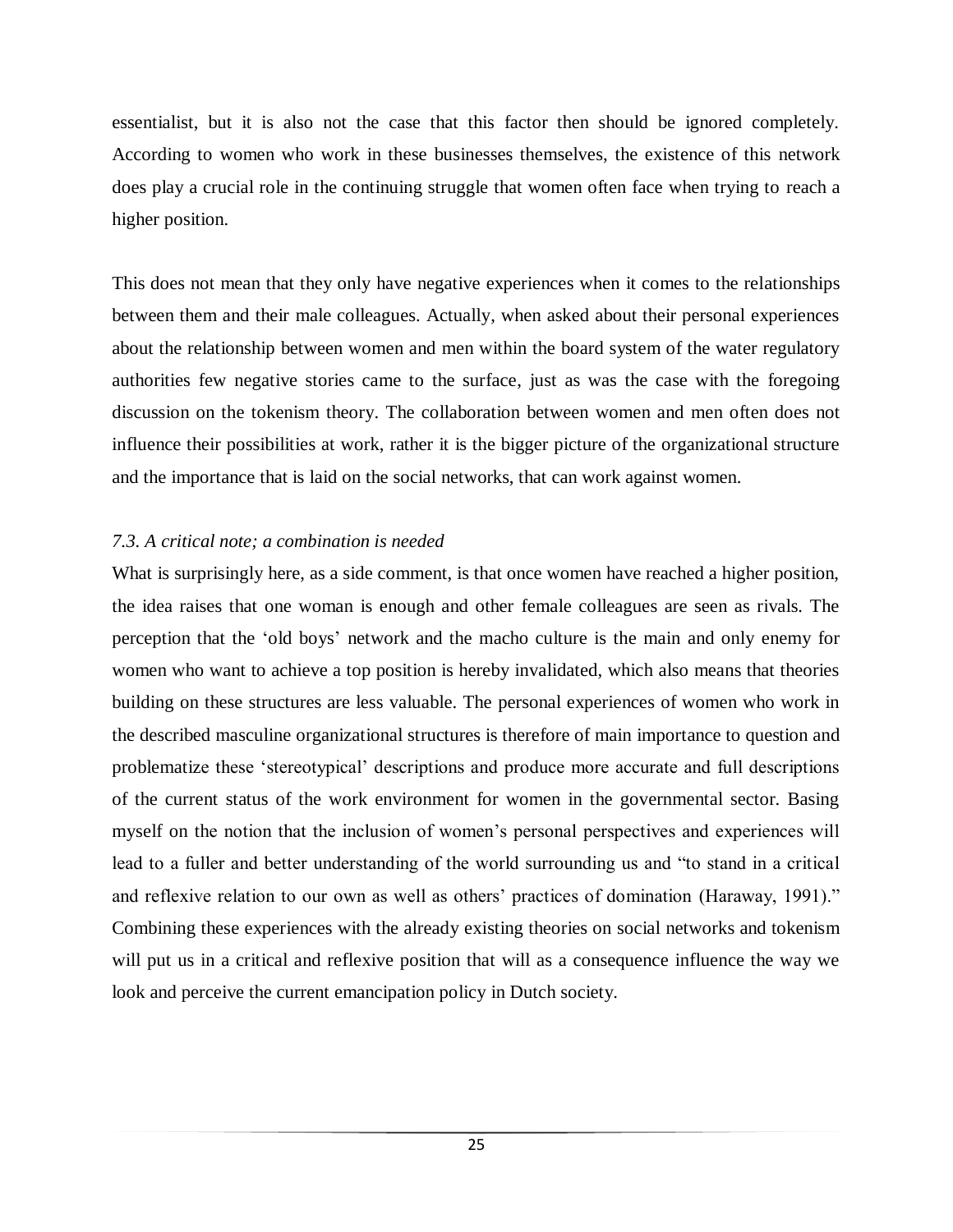Of course, the structural measures taken by the Dutch government are of great importance for change, but as argued before, Dutch society is a gendered society, which means that the current situation is more entangled than just on the structural level. The symbolical level also plays an important part that structurally divides society in two camps. This might come across as extreme, but as I will show in the following paragraph, next to all these structural aspects and measures that the Dutch government is focusing upon, the bigger picture is also of importance to take with us when looking at the emancipation policy. With this I mean the welfare state and its implications for the position of women in our society. Feminist work on welfare systems and so called gendered social policy regimes show the important connection between the social organization of public and private life through social policy and how this is influenced by the definition of welfare. As Shaver in this case states, "social policy and welfare is indeed centrally concerned with conflicting demands on the working mother and the likelihood that without a male partner she will be poor. Social policy also contributes to shaping the understanding of herself and her identity, as a social actor and citizen (Shaver, 2002, p. 205)."

#### **8. The (Dutch) welfare state**

 $\overline{\phantom{a}}$ 

For this discussion on the position of women in high positions and the Dutch emancipation policy, one therefore cannot consider the (political) debates about the welfare system as something separate. "Women"s historians have shown convincingly that work–family arrangements are determined by socio-economic relations that go beyond the idealism and fairness of people in positions of power (Waaldijk, 2006, p. 173)." The welfare system is an important factor that shapes the emancipation policies and more specifically the position of women and men within the society.

Looking at the historical background, "according to the liberal notion of how society should be organized, a separation between public and private is one of the most important building blocks to assure freedom for its citizens (Prins, 2005; In: Snels & Halsema, 2005, p. 108)." This interpretation of the necessary separation between public is private was (and still is) put into question with the most famous feminist words 'the personal is political'  $^{13}$ . "For feminists, this

 $13$  see for examples the work of Baukje Prins, 2005; or the more influential and historical work of Judith Butler, 1990; and Betty Friedan, 1963 that laid down the basic feminist thought for these famous words.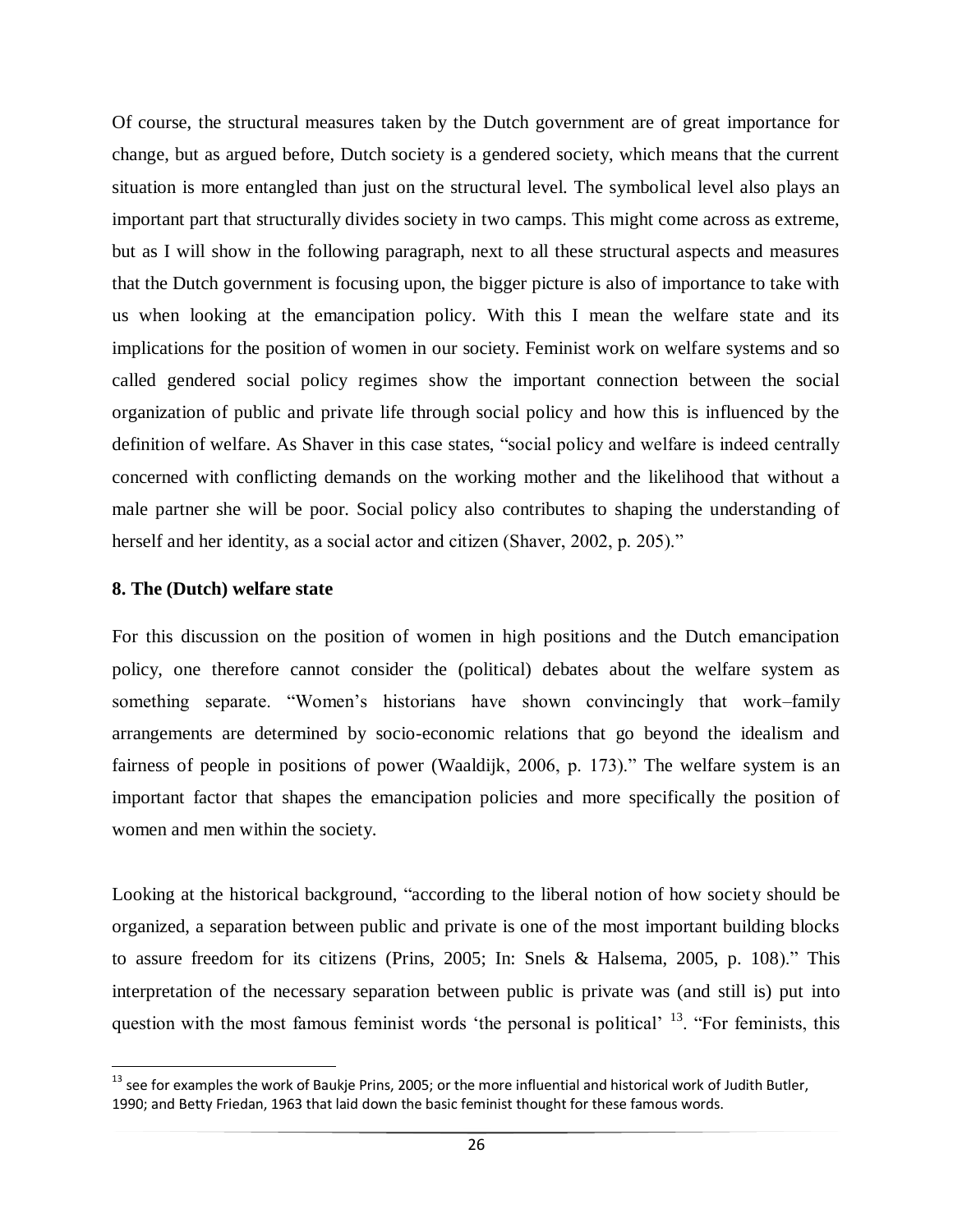liberal approach sees the family as a structure of personal and intimate relations that are based on the values of care and love, instead of on the economic value, political power or social status that shape the public sphere (Prins, 2005; In: Snels & Halsema, 2005, p. 108)."

Even though a lot of research has been, and still is, done on the welfare system and the impact it has on society and it citizens, new feminist scholarship has only recently started to show interest in this topic in comparison to other academic areas. Still, the interest in this topic is growing and the neglect of gender and women within the dominant discourse on welfare is heavily contested nowadays by feminist scholars. Linda Gordon (1990) in my opinion sums up the main obstacle that surrounds the conceptualization of the welfare state from the beginning on until now, by stating that "if the state were a family, it would be assumed that welfare is a woman's affair. In fact, in the actual, non-family state, women constitute most of the recipients and providers of "welfare" (Gordon, 1990, p.9)." This simple observation can be seen in a broader daylight when placed within the existing dominant discourse on gender and the welfare state. Socially and academically, the welfare state is described in masculine terms which, when taking Gordon"s statement into account, is strange because women are definitely implicit in this societal structure.

# *8.1 A short historical overview of the Dutch welfare system and the exclusion of female workers*

From an historical perspective, distinctions were noticeable within the (Dutch) welfare system between men from women through laws which focused on their specific position within society<sup>14</sup>. "Laws concerning men were mostly based upon working issues and the public sphere, while laws for women were concentrated mainly on the domestic sphere. From the beginning on, provisions for women were included within the  $19<sup>th</sup>$  century Dutch welfare state, but these were based upon the idea that women primarily remained within the private sphere (Nelson, 1990)."

As Van der Klein (2003) shows us, "financial aid and pensions were awarded to women not in their capacity as caregivers, but to replace the support male breadwinners had provided for their children. Reformers hoped that this form of aid would encourage women to remain at home as

 $\overline{a}$ 

 $14$  For more material on this distinction implicit in welfare systems, see the influential work of Barbara Nelson (1990) *"The origins of the two-channel welfare state; Workmen's compensation and Mother's aid"* (In: Gordon, L. 1990, *Women, the State and Welfare*", p. 123-152) which influenced a lot of later researches on the gendered welfare state.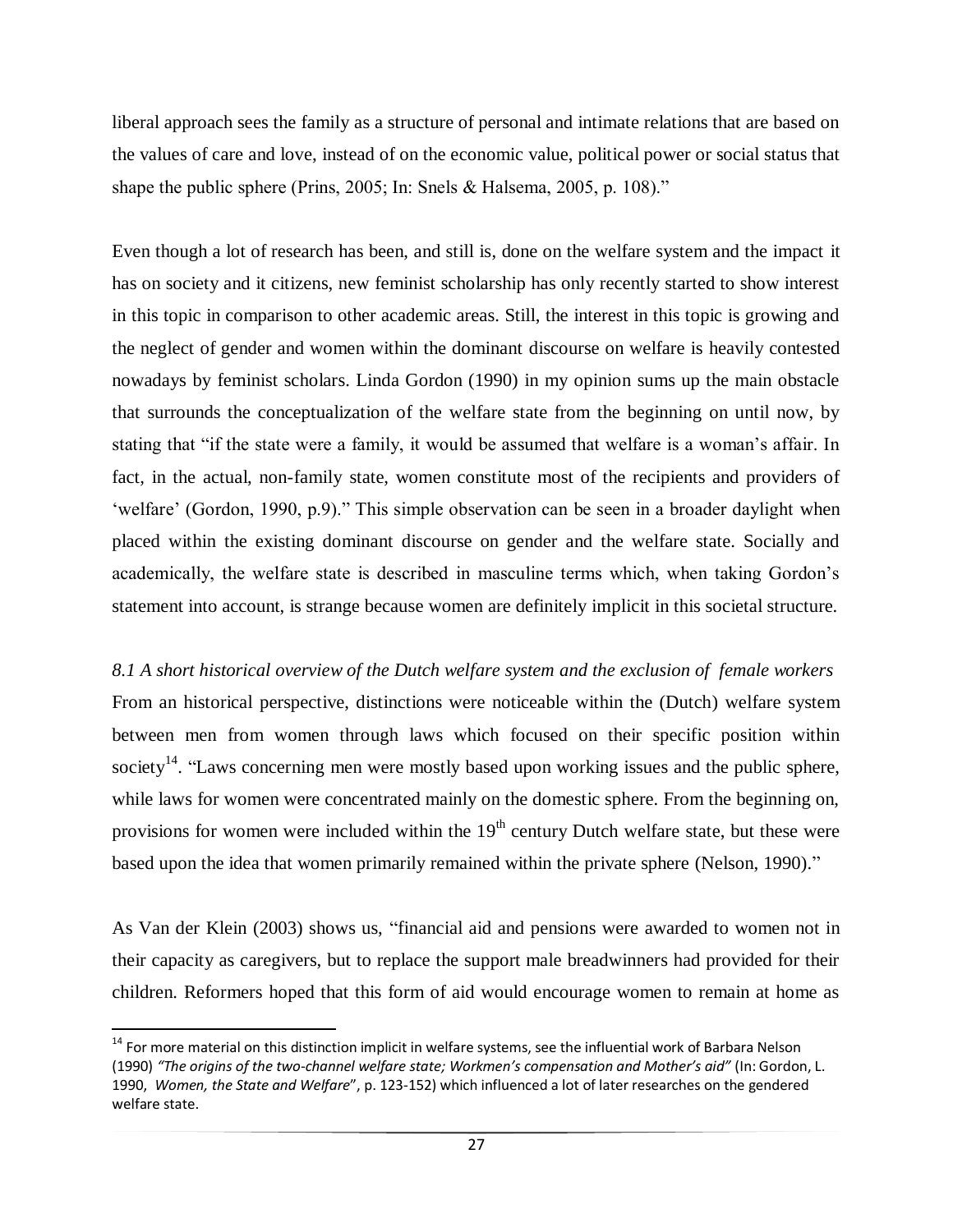caregivers rather opting for paid work outside of the home (Van der Klein, 2003, p. 11)." Thus, even though the welfare system was set up to keep women at home, the provided financial aid was insufficient. As a result women were forced to step outside of the domestic sphere to search for paid work. With this trend, that resulted from the at first hand gendered structure of the Dutch  $19<sup>th</sup>$  century welfare system, women entering the work force were structurally left out of the regulations. Overall, most of the women had jobs within the domestic sphere and this sector was not covered within the welfare regulations at that time.

Even though the welfare system did include women as workers (paid and unpaid), the system was predominantly based upon the male breadwinner ideology that viewed women as dependent on their husbands (Waaldijk, 2006). The regulations that were developed to support women, as discussed above, remained within this discourse of gendered assumptions regarding the roles and behavior of men and women within our society. Connecting this more specifically to the discourse on work, "the crucial relationship becomes that between paid work, unpaid work and welfare. This set of relationships is also gendered, because while it is possible to argue that the gendered division in paid work has substantially diminished because a greater number of women have entered the labor market, other evidence suggests that the division of unpaid work has changed only little (Lewis, 1997, p. 162)." Women still remain the ones responsible for most of the unpaid work, and even though this is widely known in Dutch society, the welfare system does not yet succeed in incorporating this knowledge to change the situation. Grever and Waaldijk (2004) argue that the historical construction of women"s labor is an important factor in this discussion. "Women embraced productive labor as a legitimate claim to their citizenship. However, the concept of women"s labor had acquired negative connotations. By the 1890s, it had become widely associated with low wages, poor working conditions, immorality, unemployed men, and neglected children. The use of the term "women"s labor" was a conscious political intervention (Grever and Waaldijk, 2004, p.14)." The historical development of the concept of women"s labor can not be neglected when talking about the welfare system, the supposed dependency of women and emancipation. Just the same as that the work-family arrangements for women within the Netherlands are continuously under debate, this should also count for the conceptualization of women"s labor. These social constructions of work, labor, women"s labor, public and private have enormous consequences for women and their ability to combine work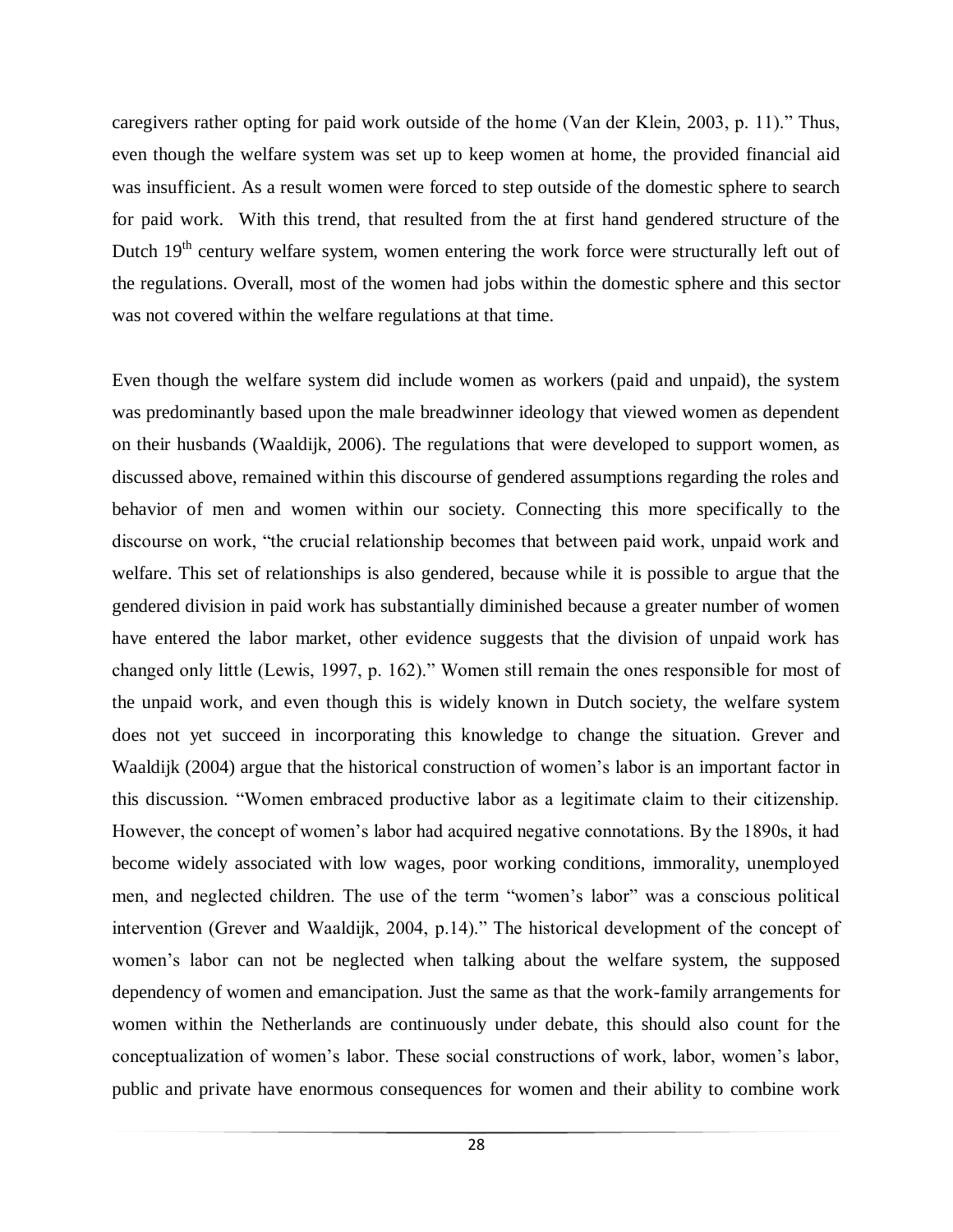and family. To name some; "No substantial system of child care has developed and the ideology of motherly duties is still rampant: the majority of Dutch men and women think that it is bad for children to go to day care in the first four years of their life (Waaldijk, 2006, p. 174)."

This is partly due to the fact that most interpretations of the welfare system do not use gender as a category of analysis, but they simply include women"s particular welfare situation as described above. Gottfried & O"Reilly correctly state concerning this fact, that "the dominant approaches to the welfare systems pay less attention to the negotiation of gender as embodied in industrial relation institutions and employment relations (Gottfried & O"Reilly, 2002, p.2)." In my opinion, this explains the current gendered nature of the Dutch welfare system, which dedicates a paragraph specifically on women"s situation with the idea that this is enough to include women and solve the problem concerning the gendered division within society. As feminist research shows, the inclusion of women within the policies in this context is not enough to change the historically and culturally embedded 'ignorance' of the welfare system towards women and gender. As mentioned earlier, this ignorance is caused by the *two-ways welfare state* as Nelson (1990) so nicely calls it, by making a clear distinction between women and men through separate laws for each party. "One source of this differential treatment is our gender system, including norms that women, especially mothers, should be primarily domestic and supported by men (Nelson, 1990, in: Gordon, 1990, p.11)." This main idea, the economic dependency of women on men, is what, according to most feminist scholars, keeps the welfare policies intact over all these years<sup>15</sup>. The main effect for women in top positions, in this case management functions, is that it is difficult for them to combine their work with their private life and the tasks that awaits them there. Some of my informants clearly stated that for men it is easier to combine a management function with other work positions, because they have less responsibilities in their private life and remain the main bread winner in their family circle. For women, the fact that they work double or even triple jobs, this does not mean a direct change in the relationship and divisions of work at home. And in a bigger picture, for the gendered division within Dutch society concerning work and the family.

 $\overline{\phantom{a}}$ 

<sup>&</sup>lt;sup>15</sup> For examples on this argument, see the work of Gordon (1990), Nelson (1990), Fraser (1990), Gottfried & O'Reilly (2002), Brush (2002, Shaver (2002) or Lewis (1997) .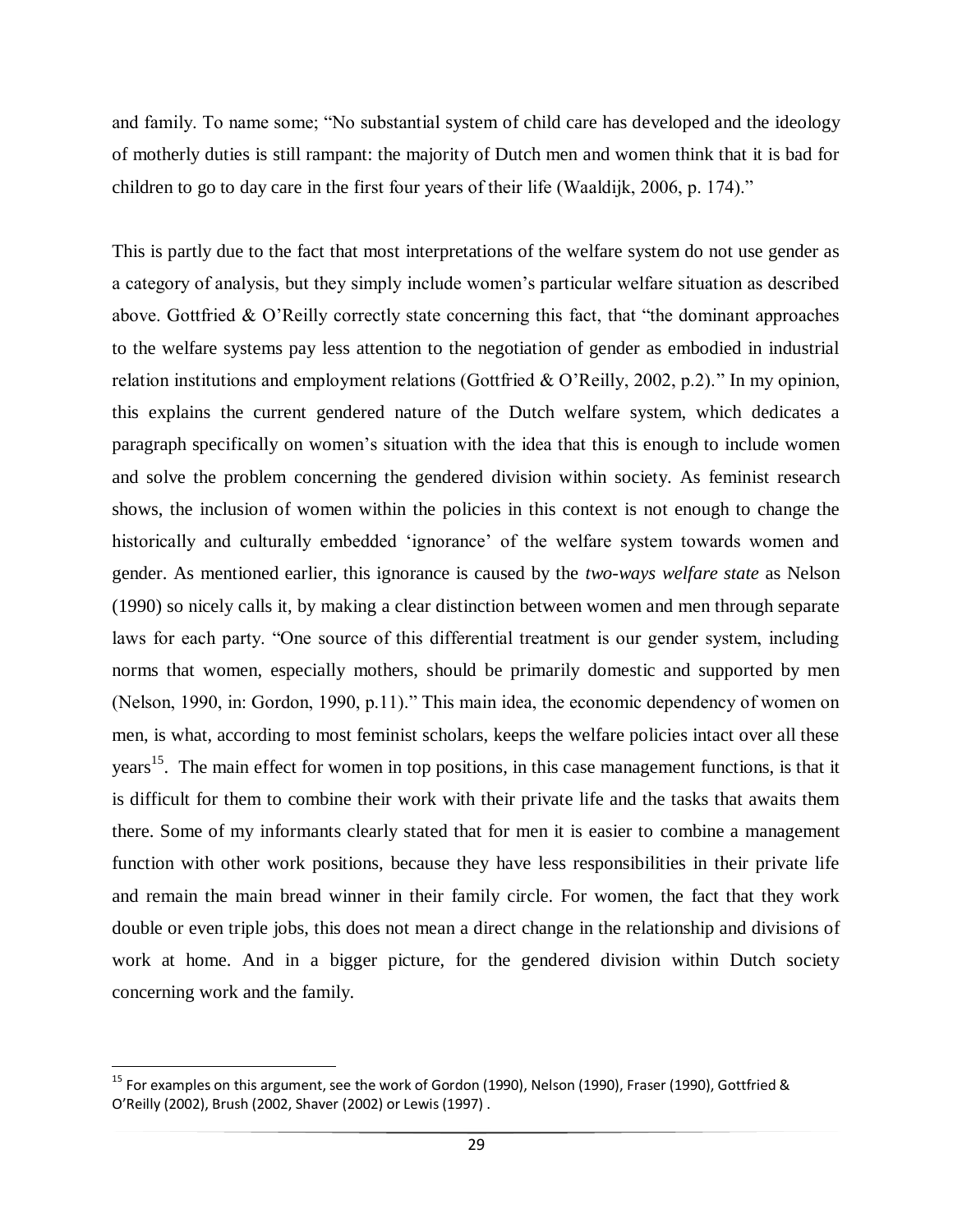#### *8.2. The influence of the Dutch welfare state on women"s lives*

A large part of the women that I have interviewed for my research also brought forward a sense of these gendered welfare regulations that construct a society that separates women from men. Especially the laws surrounding the private sphere, and the lack of it within the public sphere was an issue that caused some disappointing reactions. Take, for example, the hot debated issues of maternity leave and childcare. Within the Dutch water regulatory authority these regulations are not implemented as a basic right for employees who have a family with young children. As one informant stated;

When I started to work for the water regulatory authority in my municipality, there were no clear regulations concerning maternity leave. Considering the fact that I had two more children during my career at the water governance, this is something that I changed myself. This branch is often described in terms of a masculine dominated world, and from an historical perspective it has been dominated by men, and thus the regulations were also based upon this group. It was not the intention of this branch to exclude women, rather it as just the way it developed historically and now is gradually changing.

*(Re-elected board member of a Southern water regulatory authority, 03-03-09, Delft)*

The gendered welfare system in this case is not seen as a determining aspect of the current situation noticeable within the Dutch water regulation authority, rather the historical development is mentioned as the principle cause. Of course this argument is grounded, as I have already included this aspect in this thesis. But the bigger picture is neglected in my opinion, because the social policy which should include maternity leave are organized through the welfare system within a society. The same is the case for child care, which according to another informant lacks in development compared to other Western countries;

First of all women are often not prepared to work long weeks of 60-80 hours, and this is the actual standard for a top position. For women their family and social contacts are of main importance and in comparison with men they really try to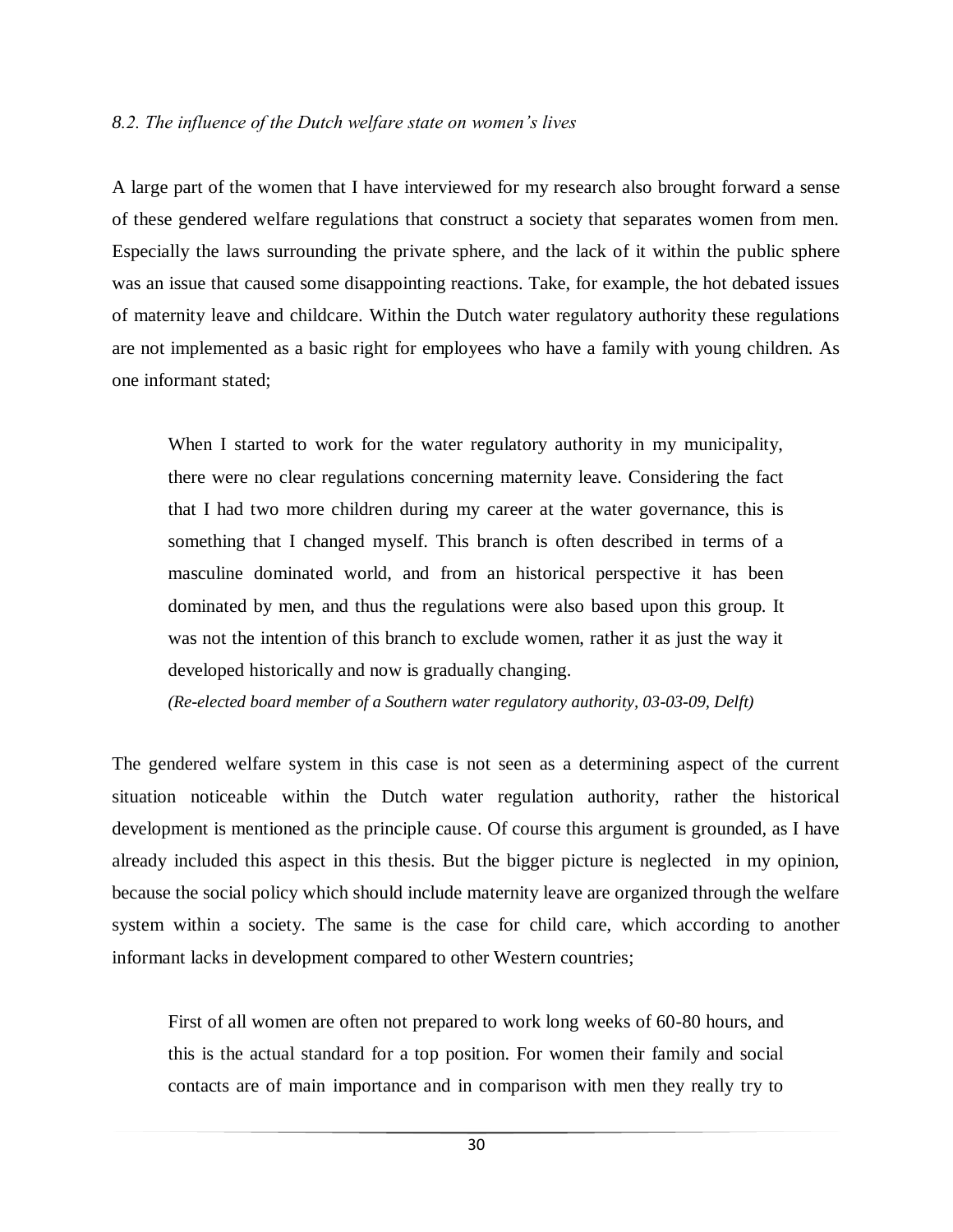combine work and family and manage to find a balance between these two areas in their lives. In order to find this balance, child support is an important factor that can make it easier for women. In the Netherlands the child support is still not organized good enough to support these women in high positions, and this is a pity.

*(Chosen but withdrawn board member of a Southern water regulatory authority, 19-03- 09, The Hague)*

The personal experiences expressed by these two women put the emphasis on the social policy regulations, that are implicitly connected to the Dutch welfare system. As I explained in the foregoing exploration of the welfare system, it is based upon an ordering principle that structures the relations among women and men. This great influence and interconnectedness between gender, the welfare state and emancipation policy is an important aspect that I want to bring across in the light of my argument for a fuller and more dense exploration of the current emancipation policy.

In the light of this approach, I will therefore in the next chapter make a comparison between the Dutch welfare state and the Nordic welfare model. The added value of this comparison is that it shows a different approach towards the process of emancipation. A comparative research towards the possible similarities and differences between both cases might uncover new insights towards reaching a more inclusive emancipation policy. As I have shown in the preceding paragraphs, not only qualitative data is important for further development of the emancipation policy. Also the building block of this policy has to develop further, thus meaning the welfare system. Within the Nordic welfare model the economic possibilities for women was advocated through multiple measures which will be explored in the next paragraph. The result was that "more women than ever before entered the labor market. From the age of 20 until retirement between 72 to 80 percent of women are employed in the labor markets of the five countries (Women"s International Network News, 1996)."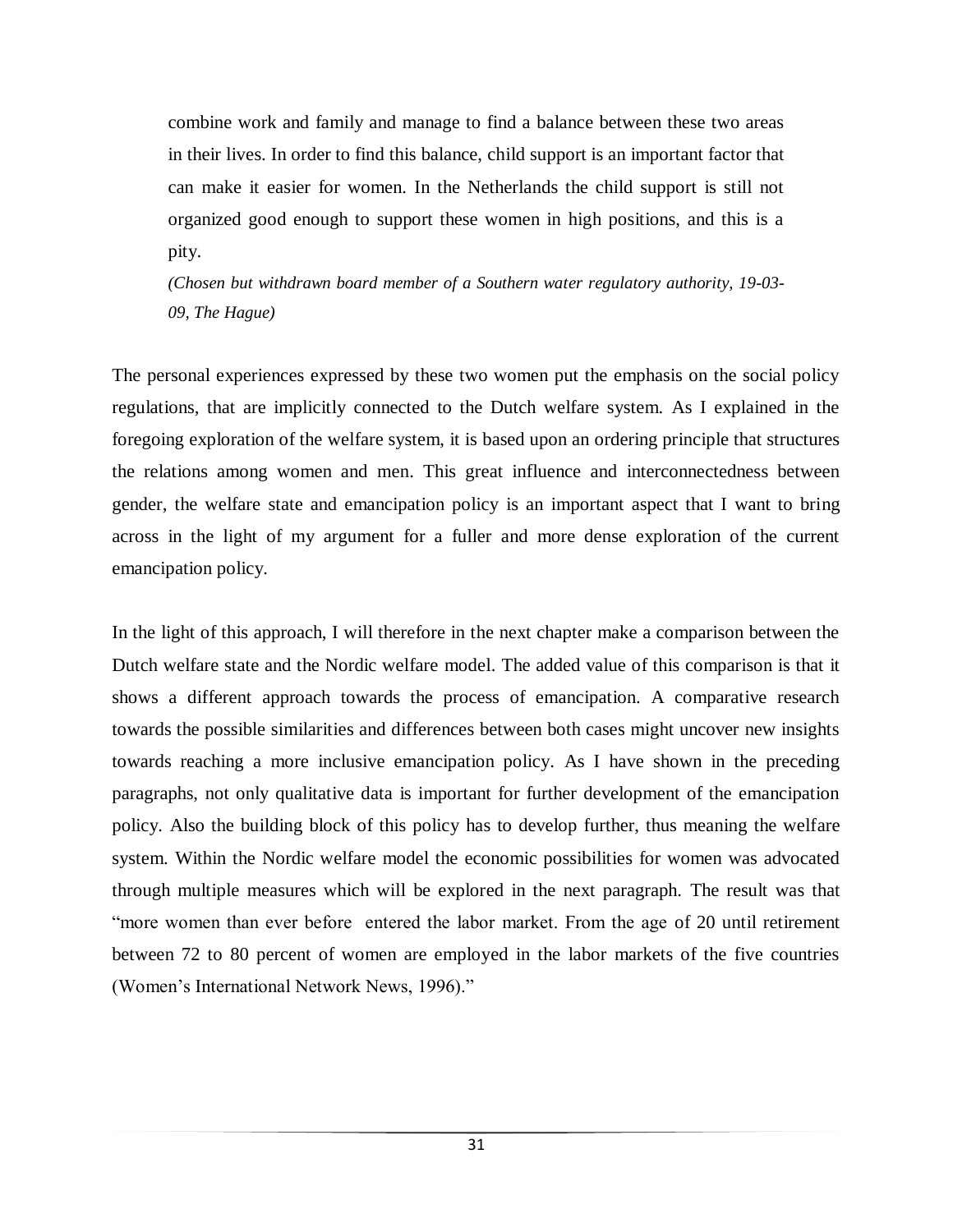#### **9. In comparison; the Nordic/Scandinavian model**

The welfare state model of the Nordic countries can be said to be unique when it comes to the high participation of women in the labor force and can also be described as a family friendly policy. Why is this model so successful when it comes to the participation of women and which elements can be used in order to' improve' the Dutch emancipation policy? Although these questions are not new<sup>16</sup>, in this context it is important to ask them again. By applying a comparative study to the problem of emancipation in Dutch society, new insights can be created and former hidden elements can come to the surface.

# *9.1. The Nordic/Scandinavian model*

 $\overline{\phantom{a}}$ 

As stated earlier, the so called Scandinavian or Nordic welfare model is usually named and credited as a model that boosts the participation of women on the labor market and generates gender equality. Even though, as Cox (1994) argues, the different welfare systems look alike because of the fact that policy initiators borrowed ideas from programs developed in other nations, there are differences between them. To continue with Cox's argument, he believes that these remaining differences between the welfare systems stem from the political preferences within a society and the structure of state organizations. Which aspects make the Nordic model so special and successful when it comes to the issue of emancipation?

# *9.1.1. The first basic principle; a homogeneous population*

First let us start with the main characteristics that can explain the reason why the Nordic welfare system is 'a perfect model' for the inclusion of women. In comparison with the Dutch society, the Scandinavian countries mainly consist of "a small and homogeneous population, with a lack of racial, ethnic, and religious divisions, which has allowed the state to focus on the creation of a social welfare system which provides a high degree of social and economic equality (Lucas, 1990, p. 43)." The corner stone for this model thus is based on homogeneity, which in this sense is seen as better and less stigmatizing. This social composition allows for a welfare model that can guarantee "an extensive state support system that provides a basic standard of living for everyone (Lucas, 1990, p. 43).". If we are dealing with a more complex situation, where many

 $^{16}$  See for example the work of Greve (2007), Siim (1987) and Gupta (2008) which concentrate on the characteristics of the Nordic/Scandinavian welfare model.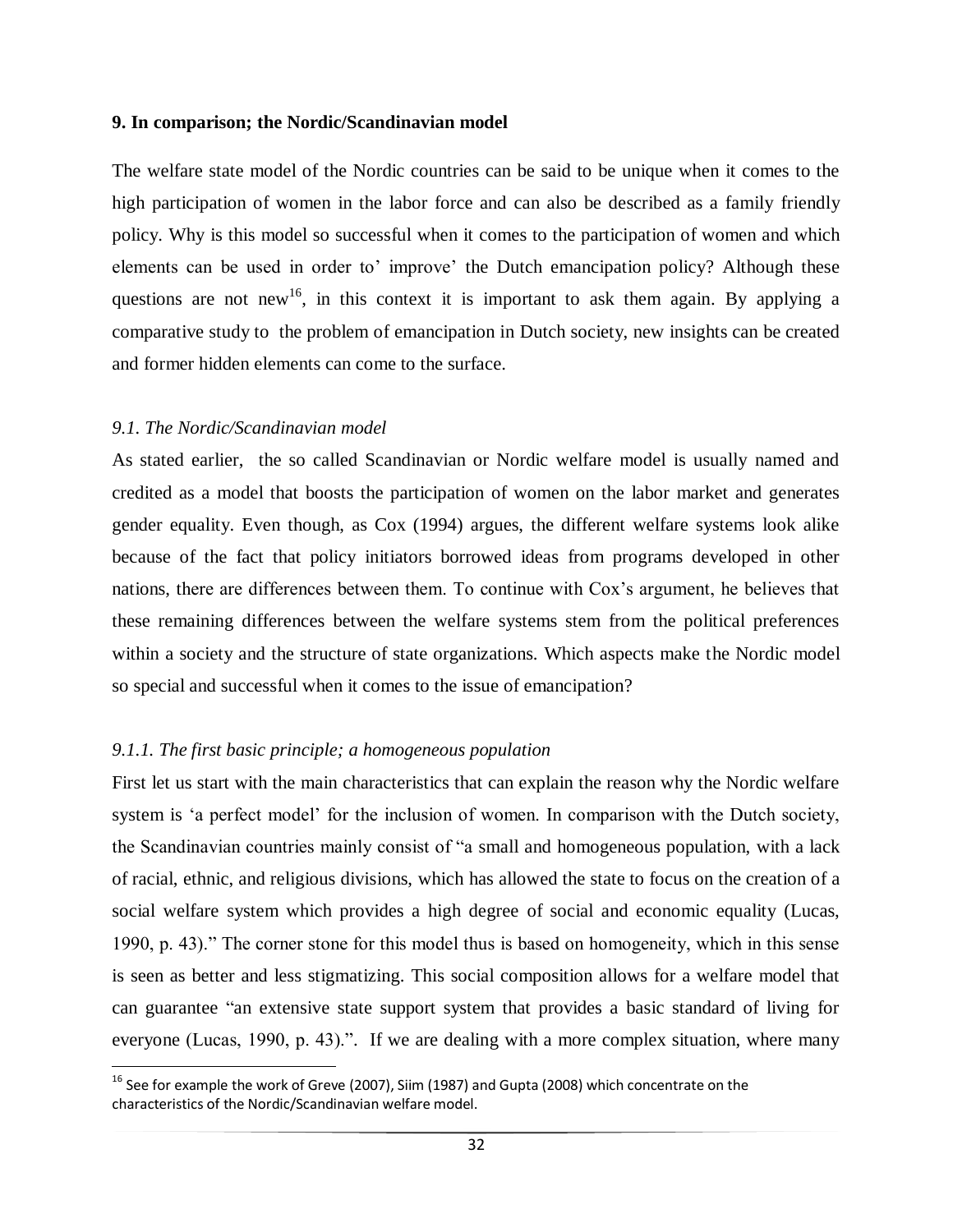different racial, ethnic and religious backgrounds are put together (in this case the Netherlands fits into this picture), a guaranteed model that provides such a high degree of social and economic equality is more difficult.

# *9.1.2. The second principle; a "family friendly" policy*

Following this first basic principle, the social services provided to the citizens are more providing and supporting. In the case of the Nordic welfare system, "a high level of material security is provided by the state in the form of a broad array of social benefits including: socialized medical care, free education up through the Ph.D. level, loans for young couples to buy a first home, subsidized child support, twelve weeks of paid prenatal maternity leave, and generous benefits to those unemployed (Lucas, 1990, p. 44)." What is interesting here is the so called "family friendly" character of this model (Greve, 2007), which is often seen as one of the most important and distinctive features when looking at the inclusion and high level of participation of women in these societies. This family friendly character according to Greve (2007), and other researchers concentrating on the Nordic model, is distinctive to other welfare models "in the sense that the public sector has been actively involved in the delivery of day care for children. Also, there is a high level compared to other welfare states of economic support for families with children (Greve, 2007, p.45)." This stands in close connection to the description of the Nordic model as a service welfare state. This again refers to the high level of social care and health care services provided by the public sector.

# *9.1.3. The third principle; a system of preference*

As stated before, the Scandinavian model shows a high percentage of women in the electoral politics. According to a research of Rule and Shugart (1990) this inclusion of women is due to the system of a preference vote. "The Scandinavian countries, with their highly developed preference voting rules, had the highest percentages of female representatives among the twentythree nations (Rule and Shugart, 1990, p.7, In; Bystydzienski, J.M., 1995, p. 24)." The basic principle of the preference vote is that once the candidate lists are established, women can gain a higher position on the list by accumulating as much preference votes as possible. In this way they can reach the important top three places on the list and make more chance for being elected.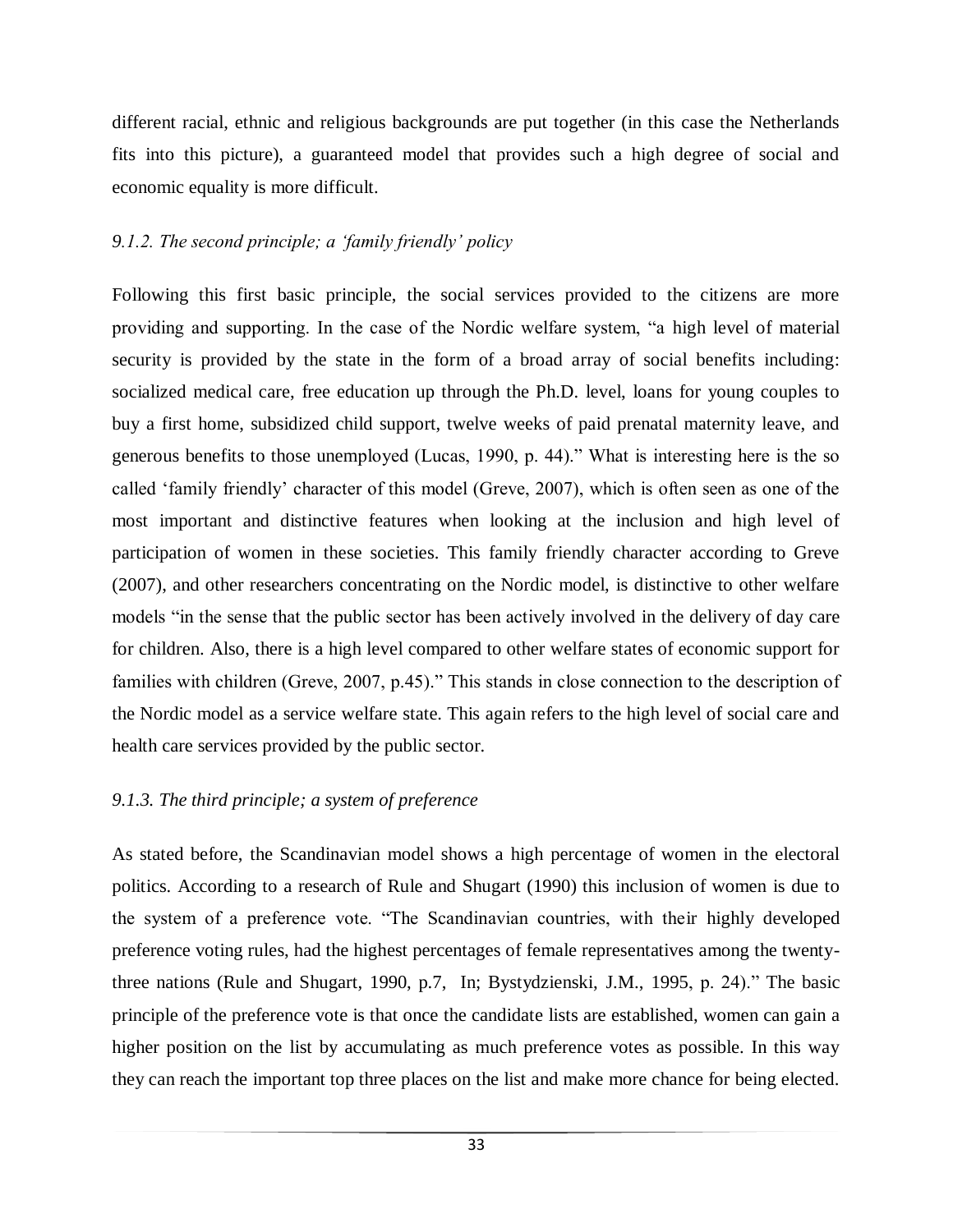Several of my informants also mentioned the preference vote as an important tool for female candidates for getting elected. The Scandinavian countries, according to the research of Bystydzienski (1995) have incorporated this system so successfully simply because "adding women to party lists broadens the general appeal of the party candidates (Rule, 1987, In; Bystydzienski, 1995, p. 23)" and women have made use of this development. In connection to the fact that it was also mentioned by my informants, the aspect of a preference vote is an element that can be used better for future Dutch election periods.

# *9.1.4. Dual character*

The above mentioned characteristics are often mentioned by researches as the aspects that give the Nordic model such an unique basis that includes women. In conclusion and as a bridge to the next part that focuses on the feminist perspective on the Nordic welfare model, I want to agree with Siim (1987) who points to the dualistic character of the Nordic model and shows us a less positive aspect where "in different ways the state has helped to produce and reproduce the sexual division of labor and male domination (Siim, 1987, p. 256)." Thus, according to Siim"s research there are the positive aspects of the Nordic welfare system, as discussed above, but more importantly, there are also negative aspects to be found which reproduce the sexual division instead of actually reforming it. Therefore, in the next part, more on this feminist critique will be discussed so that a more nuanced picture can be sketched.

# *9.2. Feminist critique*

Feminist scholarship on types of welfare state regimes has pointed out the enormous (negative) consequences they have for women and their ability to combine work and care. Even though the model has been described as family friendly and beneficial to women, feminist scholarship has pointed out some negative aspects that we also need to take into consideration. Just as is the case with the Dutch welfare model, as I will explain next, the Nordic model also stays entangled within a patriarchal discourse still present in the different Nordic countries.

# *9.2.1. The first basic principle; from a homogeneous population to a divided society*

Continuing with the outline of the preceding paragraph the first point concerning the universal character makes the Nordic model according to Waaldijk (2006) less applicable for other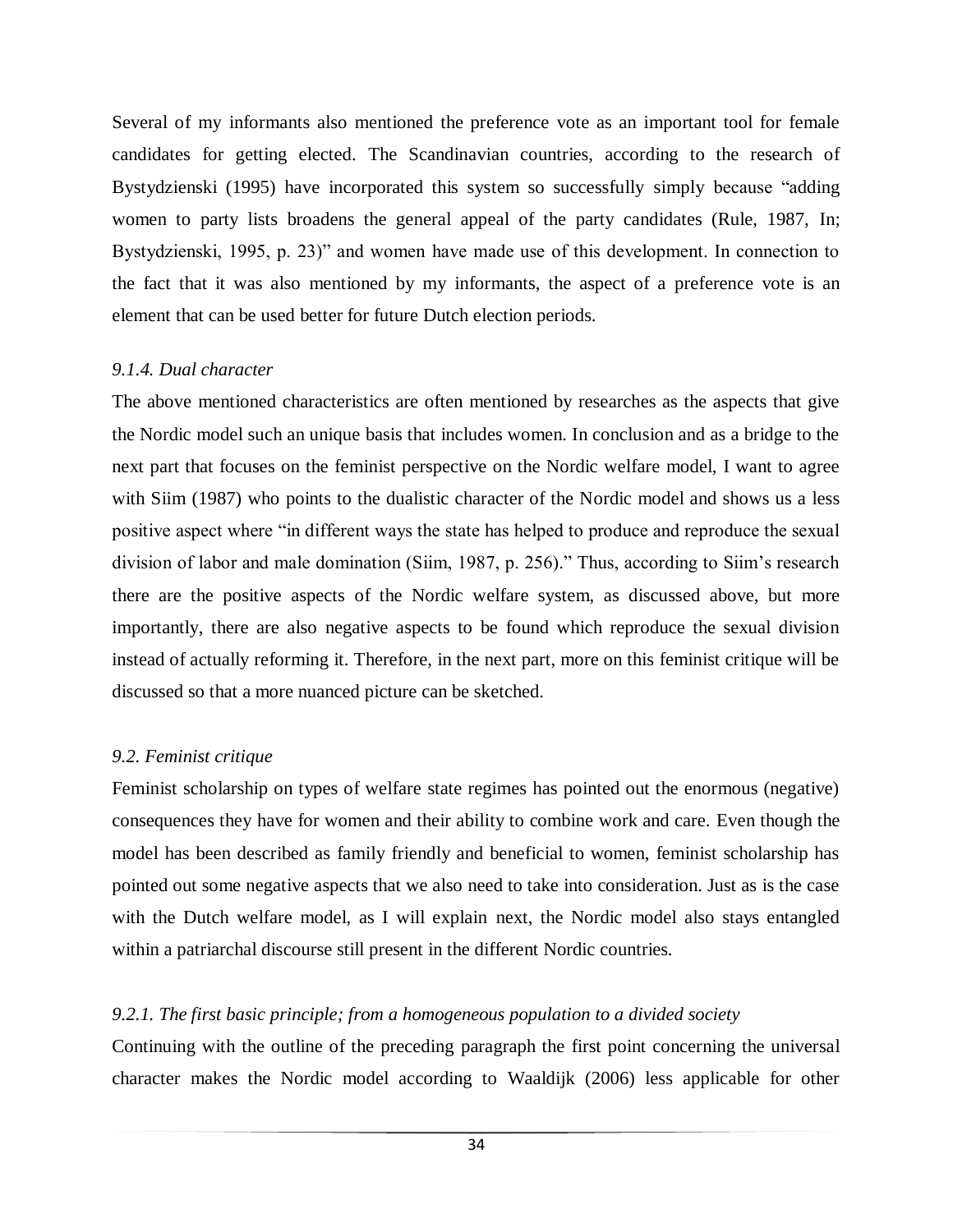countries. Because the policy is based upon a strong social cohesion, Waaldijk argues that "a return to this form of Scandinavian welfare system may be good for women who are full citizens, but it may also be harmful to those who are not (Waaldijk, 2006, p. 174)." This will mean that the social support offered by this welfare model is only accessible for citizens who stand on the top of the economic pyramid, which eventually will contribute to social and economic exclusion. When delving deeper into this statement, research by Kildal and Kuhnle (2005) shows that there are actually very few universal benefits which are given to all families or citizens. Even though this policy is based upon an universal take on providing social services, the basic principle remains that within a society "people are attributed social rights by virtue of membership in a community (Kildal and Kuhnle, 2005, p. 14)." Just as is the case with the Dutch welfare state as any other welfare model, in my opinion this basic organizational structure is inherent in every welfare system and inequality will always remain an issue. The Nordic model is based upon specific social demographics, which means that this model is not applicable for the Netherlands. The social composition of Dutch society is very different from the Nordic countries, which will consequently mean that people considered as non-citizens (allochtoneous people) are excluded from the beneficial aspects of the social services provided by the state.

# *9.2.2. Women as objects or active subjects?*

 $\overline{\phantom{a}}$ 

The second presupposed advantage of the Nordic model, the so called "family friendly" and "women friendly" character, is also questionable. Following Siim"s argumentation a double relationship is noticeable between women and the Nordic welfare state. On the one hand the unique social services have worked beneficial for women and helped them to gain a better and more stable position within society. But more importantly, on the other hand "women have primarily been objects in the development of the modern welfare states and have not been able to determine their interests as social and political agents (Siim, 1987, p. 256)." Some critics<sup>17</sup> will even go as far as stating that within the Nordic welfare model women have become subjected to a new kind of male domination in the public sphere. In my opinion, this removal of women"s agency is incorrect and extreme, because when talking about women it is important to see them as [in the light of] active subjects instead of passive citizens within the whole process. Although

 $17$  See for example the work of Borchorst, A. & Siim, B. (1984), Brown, C. (1979), Hernes, H. (1983) which all concentrate on the patriarchal character of the Nordic model.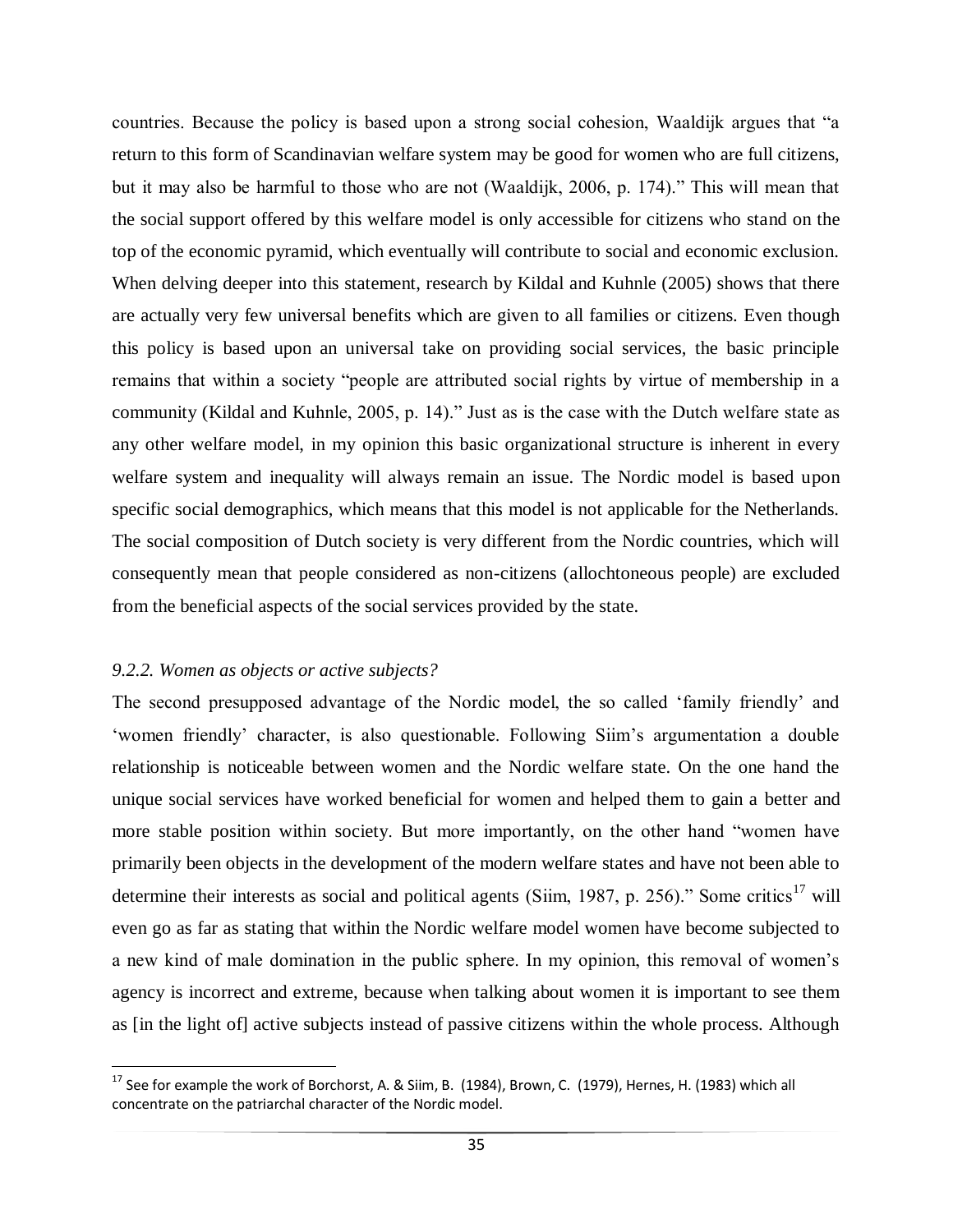women lacked the formal political power to shape the welfare state according to their vision, they nonetheless played a significant role. A perfect example is the informal organization of discussion groups which during the second wave of the feminist movement developed into politically oriented demonstrations and gatherings. In this light, the Nordic welfare model succeeded to be so successful concerning the inclusion of women. "The effectiveness of women's political agency depends on their being able to gain access to the institutions of power that shape welfare policies (Annesley, 2007)."

# *9.3. The influence of a gendered welfare model*

Still, according to radical feminist thought as voiced by Gordon (1999) and Siim (1987) gender relations have usually been absent from the theoretical model of the nation state and welfare. Access for women to the institutions of power remains limited. "The state structure for example is coupled with egalitarianism which controls women and determines the nature of their status and inequality (Lucas, 1999, p. 44)." Moreover, the lack of gender analysis as mentioned above "obscures the labor market sex segregation (Gordon, 1990, p.11)" which makes it difficult for women to get jobs, or in this case a higher position within the organizational structures. The welfare system and social policy together shape the understanding of women and men's identity, as a social actor and citizen, and flows all the way down into for example the different working environments. The Dutch welfare state and the Nordic welfare model both cope with this process of exclusion which limits women to enter the important decision making functions. Opening up these institutions and incorporating issues which are important for women in my eyes is necessary to make change happen for women"s position in Dutch society.

# **10. Conclusion**

By deconstructing the dominant discourse on emancipation taken by the Dutch government and connecting qualitative data to this topic, I have shown that there are "undiscovered" aspects to the process of emancipation. The Dutch emancipation policy mainly concentrates on reaching target figures, which are seen as the perfect indicators for measuring the participation of women on the labor market. Rather, more underlying aspects shape the current outcomes of the Dutch emancipation policy. By incorporating the issue of the gendered character of the welfare state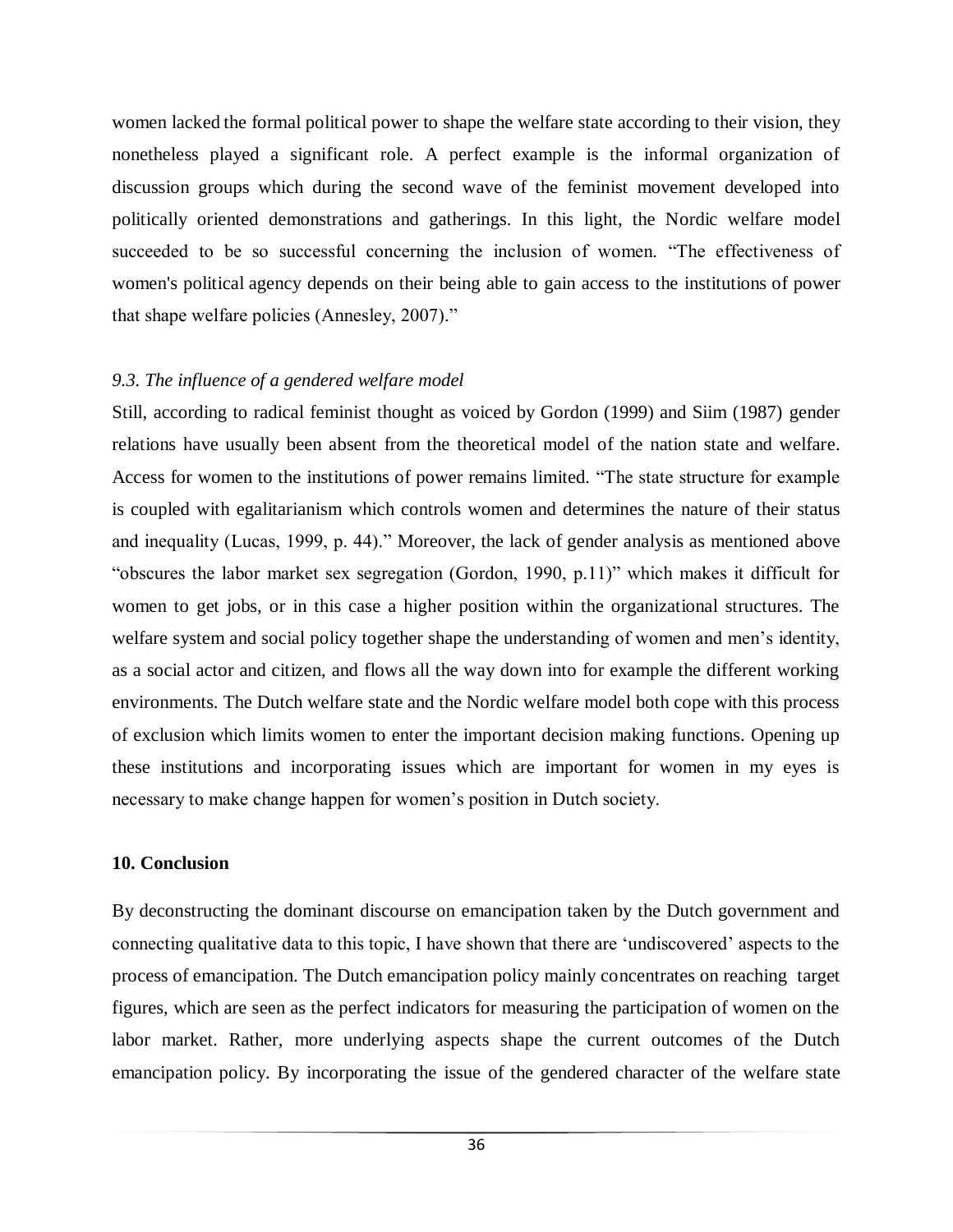and the restricted concept of emancipation used in Dutch society I have show that there are fields left to be explored more closely. Over time, the Dutch welfare system has incorporated a gendered system of laws which as a result reproduces the social relations of male domination. The limited definition of emancipation used by the Dutch government affirms this statement by mainly concentrating on participation and reaching target figures, while not using gender, ethnicity and age as dominant categories for further analysis.

Complementing this important theoretical basis, the personal experiences of those women who daily work within a male dominated environment give us insight into the possible structural and "hidden gate-keeping" barriers on the labor market. Relying on my informants, the topics of tokenism and network theory came to the surface as important factors that can prohibit women from entering a business or from reaching a higher position within a company. Also the stereotypical ideas surrounding femininity and masculinity was a topic of discussion, because unconsciously these ideas shape the working environment and create the process of in- and exclusion. Because the water regulatory authorities in this case historically have been a male dominated sector, women have been largely excluded from it. Consequently, the organizational culture is a highly gendered one based on a masculine norm. Even though the Dutch government is convinced that more women will lead to a change in the organizational structure of a company, the above mentioned aspects do not change in accordance with this approach. The theory of tokenism also relied on target figures, but as several critics have shown us this theory does not take gender as a category of analysis which makes it an unreliable approach.

This comparison brings forward the main pitfall within the Dutch emancipation policy; the lack of a gender analysis on the governmental sectors. Therefore in my opinion, qualitative research towards the actual situation on the work floor for women is essential to develop a policy of inclusion. Although the emancipation policy does try to combine the structural measures with the so called gate-keeping mechanisms, that influence and shape the current discourse taken by organizations, the main emphasis remains to be based upon the male breadwinner ideology or as feminists tried to show us on a patriarchal structured society. The same is the case with the Nordic welfare model, which even though applauded for its positive effects on the emancipation and political inclusion of women, still remains based upon the same patriarchal structure. Above all, the Nordic model as I have shown is based upon a homogenous society, where differences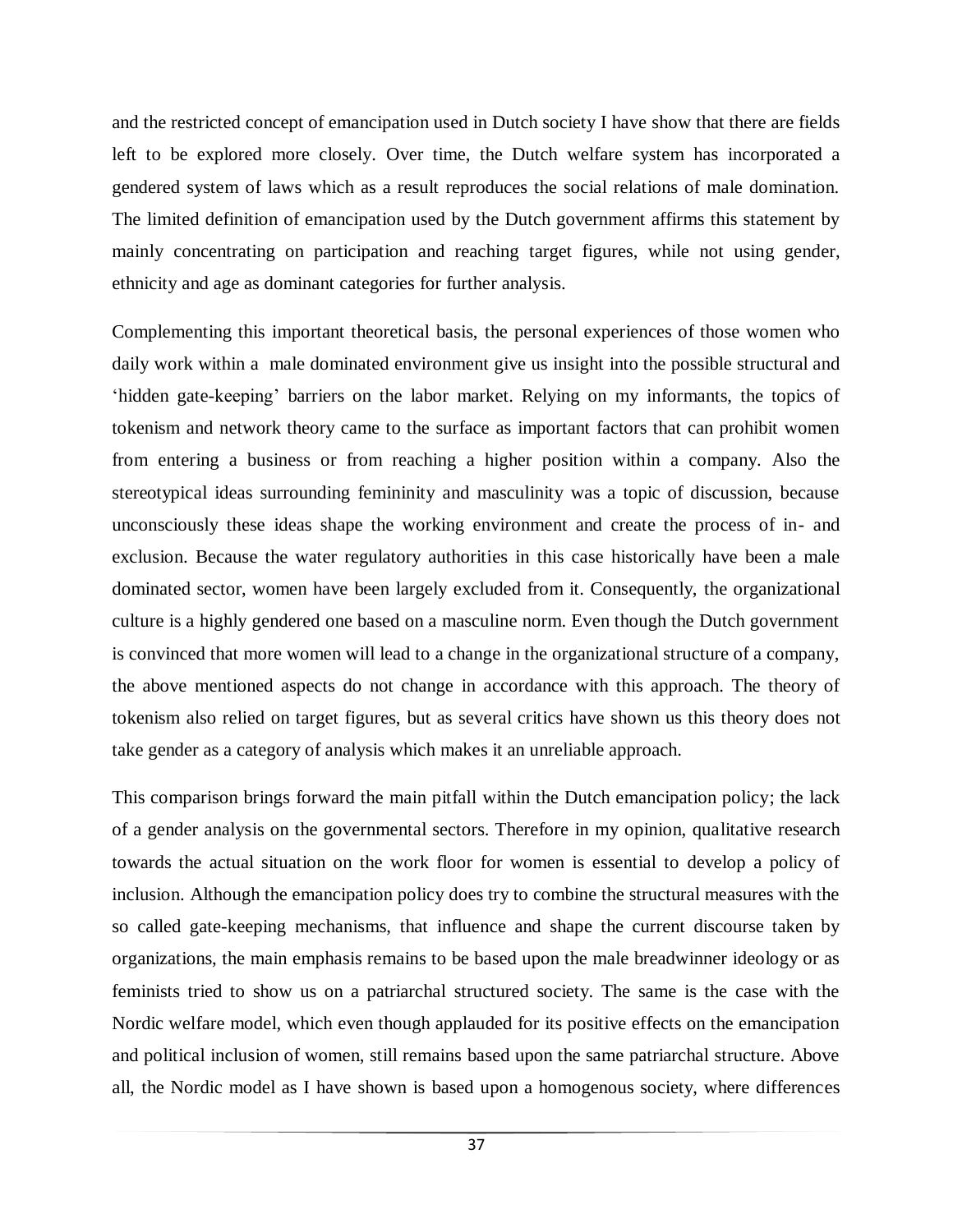among citizens are minimal, while in the Netherlands such a model would only lead to social exclusion of citizens who are perceived as outsiders (often these are immigrants or allochtoneous people). Thus, even though the Nordic model comes forward as a successful welfare model, underneath the surface the same problems concerning a male dominated societal structure arises, and also for these countries qualitative research which focuses on women"s experiences can improve the measures taken by the government.

All the elements mentioned in this thesis, from a gendered welfare state till the male dominated organizational culture, in my opinion have to be taken up as defining structures for women"s position within Dutch society. Taken the fact that important aspects such as women"s networks and the influence of tokenism on the work floor come from women"s personal experiences, the use of qualitative date should be an important research tool for the Dutch government. Incorporating these new topics will, as I have shown, create a more inclusive approach towards the question how to increase women"s participation within Dutch society. Participation is a key word within the discourse on emancipation taken by the Dutch government, and even though I will not go as far as stating that this is incorrect, I have argued that a wider approach is more beneficial. This case study, which focuses on women in high positions, with the example of the Dutch water regulatory authority, shows that in order to make sure a social change happens, a lot of research still has to be done that focuses on the stereotypical and gendered ideas. These ideas are intricate to the Dutch welfare system, the emancipation policy and the societal organization of Dutch society and all influence the gendered discourse still noticeable within the structures of a lot of organizations. These are all big topics, and looking at the amount of feminist work and their concentration on the experience of women themselves, a lot of crucial information and possibly strategies can be extracted from using qualitative data.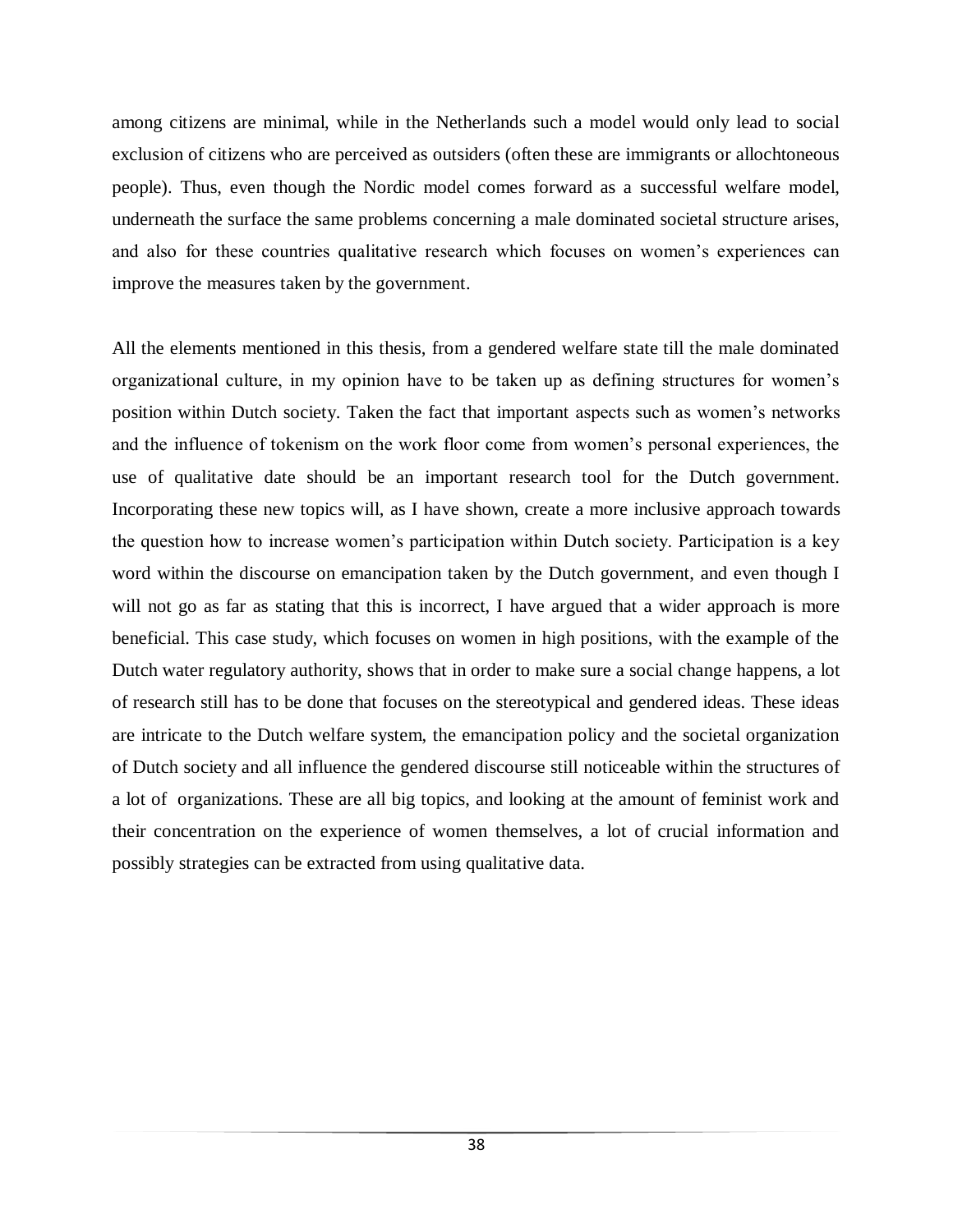# **References**

1996 "Nordic Countries: Women Make Decisions". *Women's International Network News*, 01457985, Winter "96, Vol. 22: 1.

2000 *"Meerjarenbeleidsplan Emancipatie; het emancipatiebeleid voor de korte en middellange termijn",* Ministerie van Sociale Zaken en Werkgelegenheid (SZW), the Netherlands.

2008 "*Meer kansen voor vrouwen: emancipatiebeleid 2008-2011*". Ministerie van Onderwijs, Cultuur en Wetenschap (OCW), the Netherlands.

Annesley, C. 2007 "Women's Political Agency and Welfare Reform: Engendering the Adult Worker Model". In: *Parliamentary Affairs*, vol. 60: 3.

Butler, J. 1990 "Gender Trouble: feminism and the subversion of identity". In: Cahill, A.J. and Hansen J. *Continental Feminism Reader*, Rowman & Littlefield, 2003, p. 23-57.

Cox, R.H. & Misra, J. 1994 "The development of the Dutch welfare state: from workers" insurance to universal entitlement". In: *American Journal of Sociology*, vol. 100: 2, p. 541-542.

Gordon, L. 1990 "*Women, the State and Welfare*". University of Wisconsin Press; Madison Gottfried, H. & O"Reilly, J. 2002 "Reregulating breadwinner models in socially conservative welfare systems; comparing Germany and Japan". In: *Social Politics*, vol. 9: 1, p. 29-59.

Gupta, N.D. Smith, N. Verner, M. 2008 "PERSPECTIVE ARTICLE: The impact of Nordic countries" family friendly policies on employment, wages, and children". *Review of Economics of the Household* 6:1, 65-89.

Gustafson, J.L. 2008 "Tokenism in policing: an empirical test of Kanter's hypothesis". In: *Journal of criminal justice*, Elsevier, vol. 36, p. 1-10.

Haraway, D. 1991 "Situated knowledges: The science question in feminism and the privilege of partial perspective'. In: 'Simians, Cyborgs, and Women'. Free Association Books: London, pp. 183-201.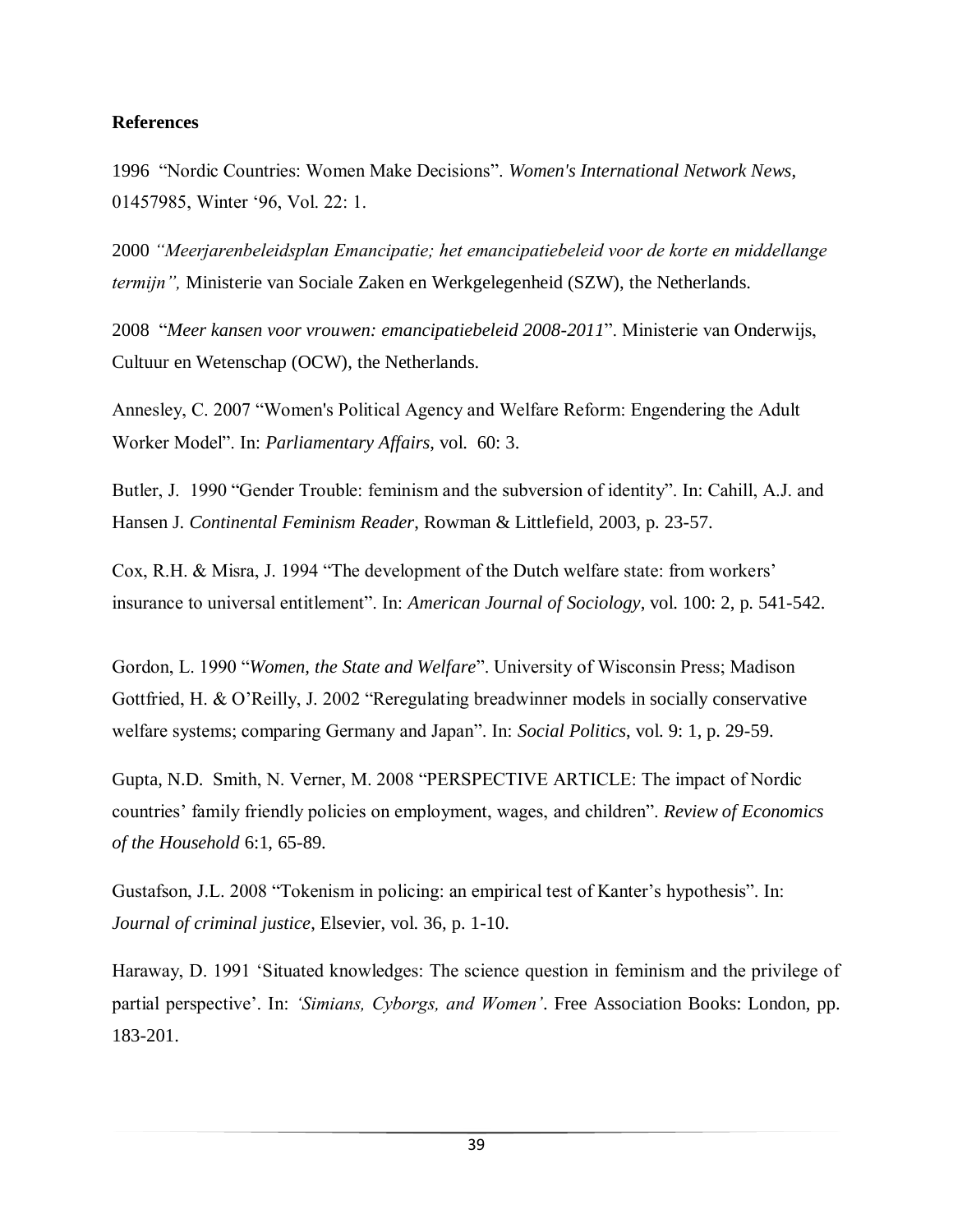Kibbelaar, P.M.E. 2005 " *Barsten in het glazen plafond*". Uitgeverij SWP, chapter 7, p. 197-222.

Kildal, N. and Kuhnle, S. 2005 *"Normative foundations of the welfare state; the Nordic experience"*. Routledge

Laws. J.L. 1975 "The psychology of Tokenism: an analysis". In: *Sex Roles*, vol. 1:1, p. 51-67.

Lewis, J. 1997 "Gender and Welfare Regimes; further thoughts". In: *Social Politics*. Vol. 4: 2, p. 160-177, Oxford University Press.

Lucas, E.A. 1990 "State Feminism; Norwegian women and the welfare state". In: *Feminist Issues*, vol.10: 2, p. 43-56.

Martin, E. 1991 "The egg and the sperm: how science has constructed a romance based on stereotypical male-female roles". In: *Signs; Journal of women in culture and society*. Vol. 16: 3, p. 485-501.

Mast, M.S. 2005 "The world according to men: it is hierarchical and stereotypical". In: *Sex Roles*, vol. 53:11/12, Springer.

Nelson, B. 1990 "*"The origins of the two-channel welfare state; Workmen"s compensation and Mother"s aid"*. In: Gordon, L. 1990, *Women, the State and Welfare*", p. 123-152.

Outshoorn, J. & Keuzenkamp, S. 2001 "Een ongetemd probleem; Emancipatiebeleid in Nederland". In: Abma, T. A. & in "t Veld, R. 2001 "*Handboek beleidswetenschap; perspectieven, thema"s, praktijkvoorbeelden"*. Uitgeverij Boom, p. 263-270.

Prins, B. 2005 " Emancipatie: tussen autonomie en paternalism". In: *Vrijheid als ideaal*. Snels, B. Uitgeverij Boom, p. 107-125.

Rule, W. and Shugart, M. 1990 "The preference vote and election of women", p.7, In; Bystydzienski, J.M., 1995, *"Women in electoral politics; Lessons from Norway"*, Praeger, London, p. 24